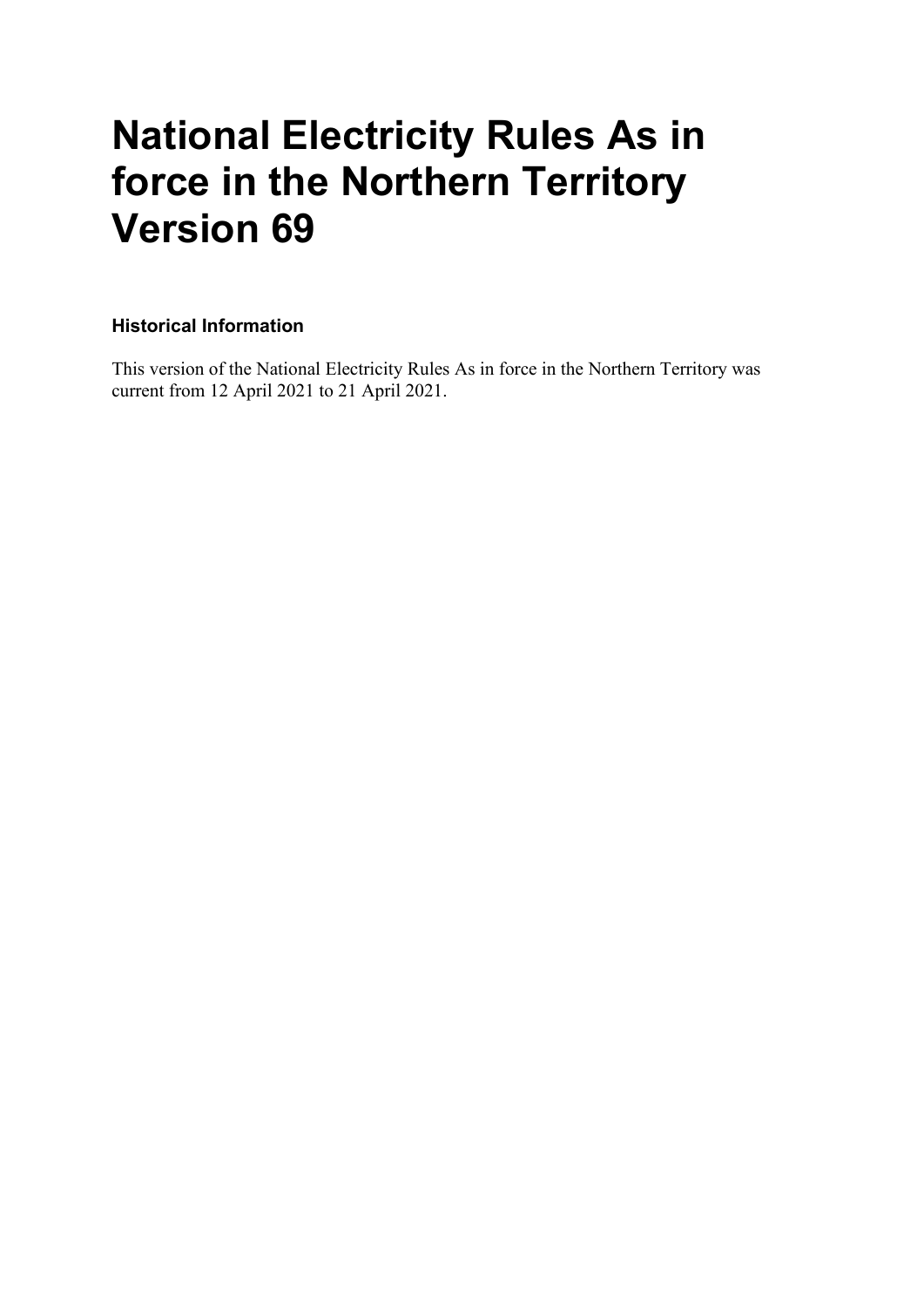# **National Electricity Rules As in force in the Northern Territory Version 69**

#### **Status Information**

This is the latest electronically available version of the National Electricity Rules as in force in the Northern Territory (**NT NER**) as at 12 April 2021.

This consolidated version of the NT NER reflects the current version of the National Electricity Rules (version 162) as amended by the following regulations made by the Northern Territory under section 13(2)(c) of the *National Electricity (Northern Territory) (National Uniform Legislation) Act*:

National Electricity (Northern Territory) (National Uniform Legislation) (Modification) Regulations.

#### **Provisions in force**

All provisions displayed in this consolidated version of the Rules have commenced.

As at the date of this consolidation:

(a) the Australian Energy Market Commission has made certain Rules under Part 7, Division 3 of the National Electricity Law that have not yet commenced. A complete list of these Rules is set out under "Provisions in Force" on the cover sheet of the latest version of the National Electricity Rules.

(b) As at the date of this consolidation, the Northern Territory has adopted (or adopted a modified version of) various provisions of the National Electricity Rules with effect from 1 July 2019 and certain other provisions with effect from the date that the Northern Territory adopts the National Energy Retail Law as a law of the Northern Territory. The provisions to be adopted and the modifications to those provisions (if relevant) are specified in the National Electricity (Northern Territory)(National Uniform Legislation)(Modification) Regulations.

This consolidated version of the NT NER contains drafting notes to indicate the provisions of the National Electricity Rules that have been adopted in the Northern Territory with effect from a later date.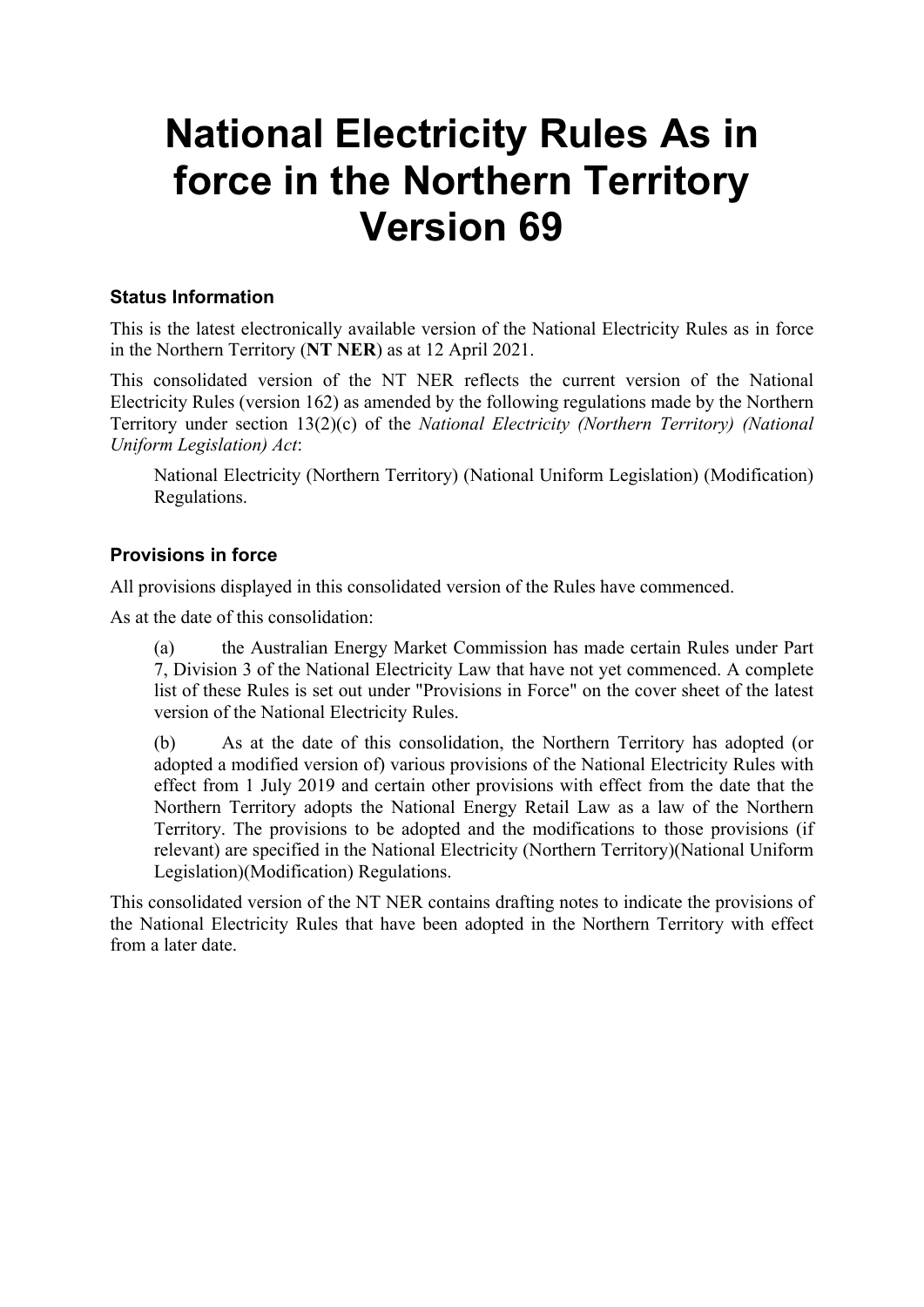### **TABLE OF CONTENTS**

| 1.               |                                                             |  |
|------------------|-------------------------------------------------------------|--|
| 1.1              |                                                             |  |
| 1.1.1            |                                                             |  |
| 1.1.2            |                                                             |  |
| 1.1.3            |                                                             |  |
| 1.2              |                                                             |  |
| 1.3              | Nomenclature of and references to provisions of a Chapter 3 |  |
| 1.3.1A1<br>1.3.1 |                                                             |  |
| 1.3.2            |                                                             |  |
| 1.3.3            |                                                             |  |
| 1.4              |                                                             |  |
| 1.5              |                                                             |  |
| 1.6              |                                                             |  |
| 1.7              |                                                             |  |
| 1.7.1            |                                                             |  |
| 1.7.1A           |                                                             |  |
| 1.7.1B           |                                                             |  |
| 1.8              |                                                             |  |
| 1.8.1<br>1.8.2   |                                                             |  |
| 1.8.3            |                                                             |  |
| 1.8.4            |                                                             |  |
| 1.9              |                                                             |  |
| 1.9A             |                                                             |  |
| 1.10             |                                                             |  |
| 1.11             |                                                             |  |
| 2.               |                                                             |  |
| 2A.              |                                                             |  |
| 3.               |                                                             |  |
| 4.               |                                                             |  |
| 4A.              |                                                             |  |
| Part A           |                                                             |  |
| 4A.A             |                                                             |  |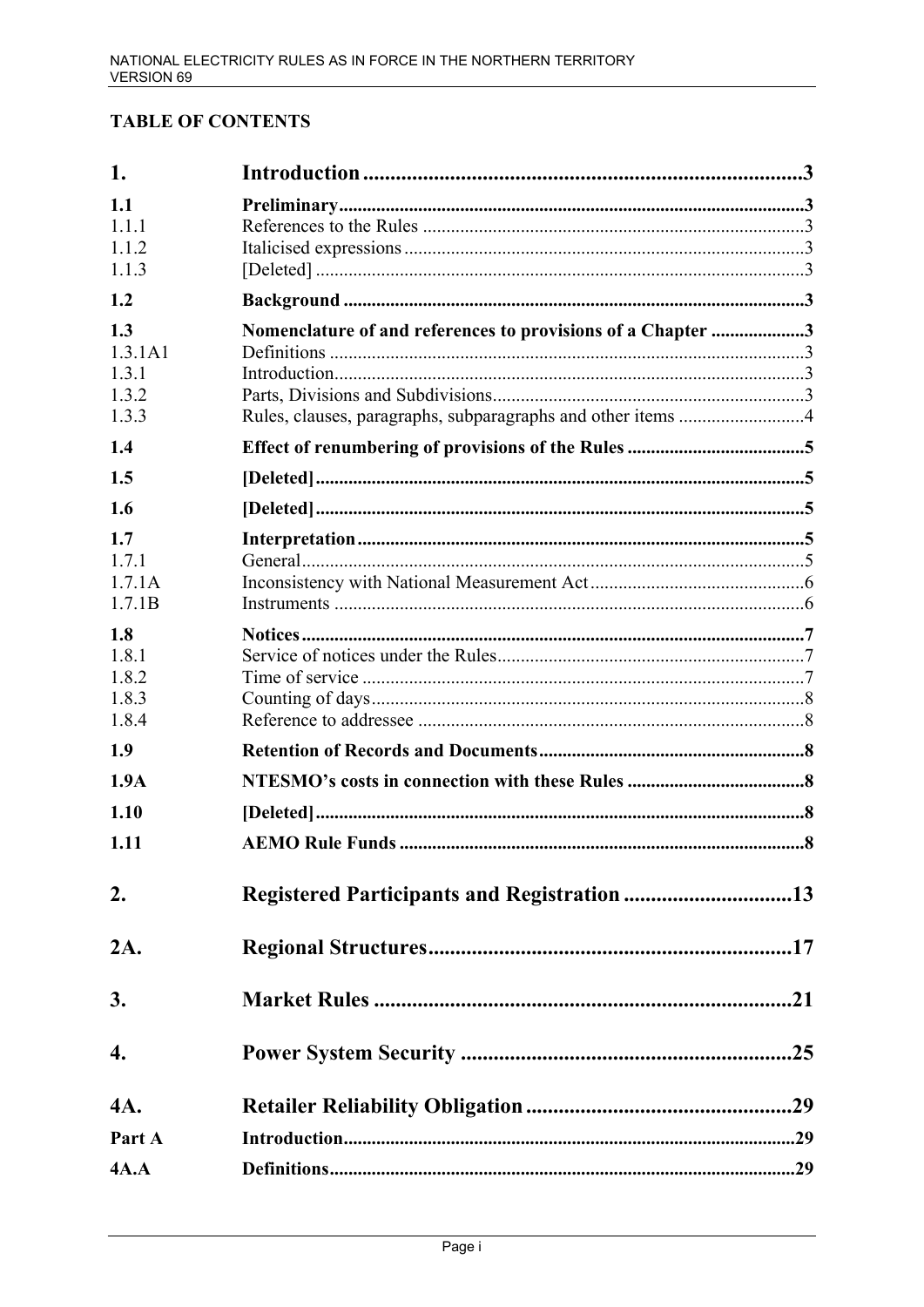| 4A.A.1            |  |
|-------------------|--|
| 4A.A.2            |  |
| 4A.A.3            |  |
| 4A.A.4            |  |
| Part B            |  |
| 4A.B.1            |  |
| 4A.B.2            |  |
| 4A.B.3            |  |
| 4A.B.4            |  |
| 4A.B.5            |  |
| Part C            |  |
| <b>Division 1</b> |  |
| 4A.C.1            |  |
| 4A.C.2            |  |
| 4A.C.3            |  |
| 4A.C.4            |  |
| 4A.C.5            |  |
| 4A.C.6            |  |
| 4A.C.7            |  |
| <b>Division 2</b> |  |
| 4A.C.8            |  |
| 4A.C.9            |  |
| 4A.C.10           |  |
| 4A.C.11           |  |
| 4A.C.12           |  |
| Part D            |  |
| 4A.D.1            |  |
| 4A.D.2            |  |
| 4A.D.3            |  |
| 4A.D.4            |  |
| 4A.D.5            |  |
| 4A.D.6            |  |
| 4A.D.7            |  |
| 4A.D.8            |  |
| 4A.D.9            |  |
| 4A.D.10           |  |
| 4A.D.11           |  |
| 4A.D.12           |  |
| 4A.D.13           |  |
| Part E            |  |
| <b>Division 1</b> |  |
| 4A.E.1            |  |
| 4A.E.2            |  |
| <b>Division 2</b> |  |
| 4A.E.3            |  |
| 4A.E.4            |  |
| 4A.E.5            |  |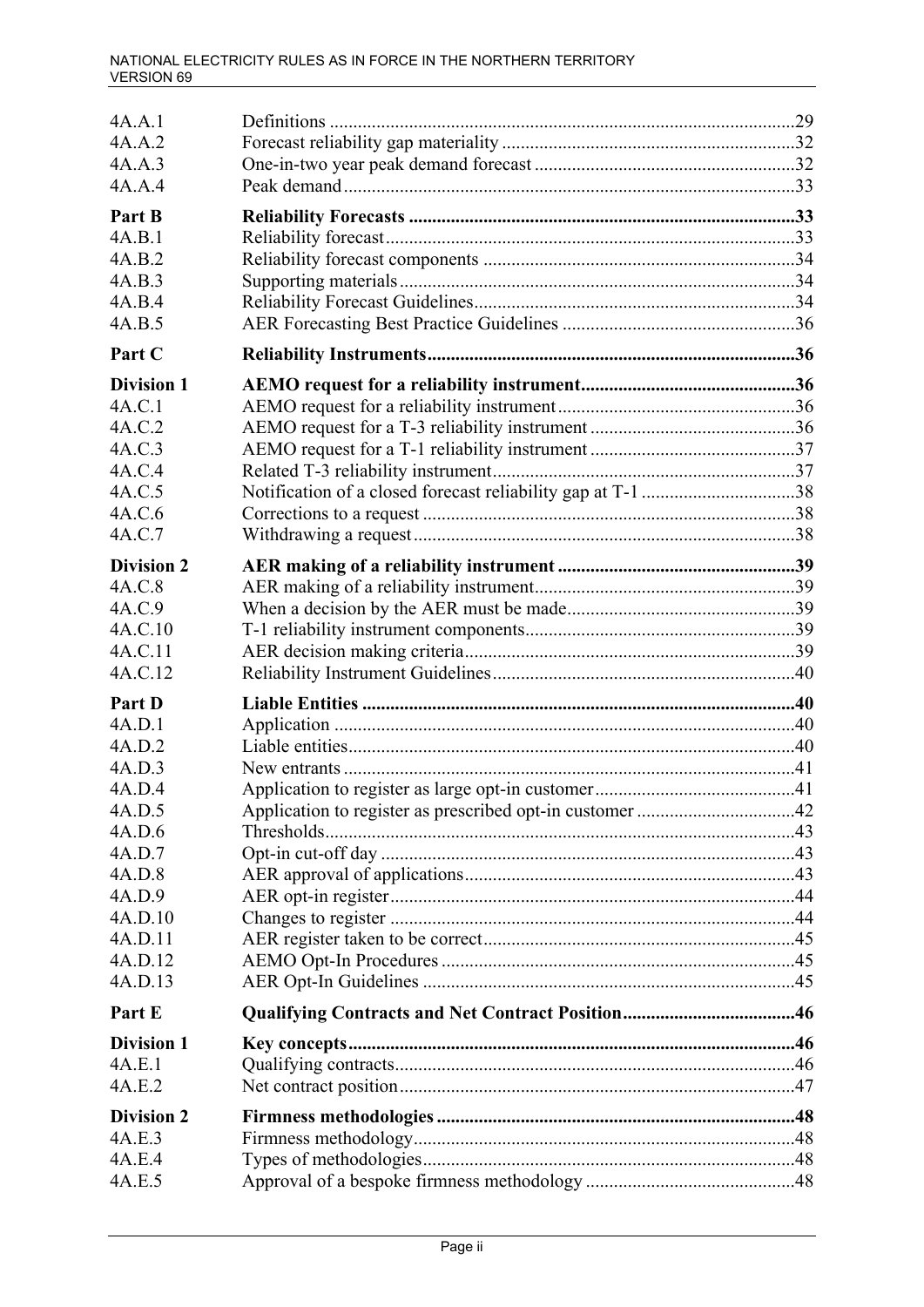| <b>Division 3</b><br>4A.E.6                     |                                                        |  |
|-------------------------------------------------|--------------------------------------------------------|--|
| <b>Division 4</b><br>4A.E.7                     |                                                        |  |
| <b>Division 5</b><br>4A.E.8                     |                                                        |  |
| Part F                                          | Compliance with the Retailer Reliability Obligation 52 |  |
| <b>Division 1</b><br>4A.F.1                     |                                                        |  |
| <b>Division 2</b><br>4A.F.2<br>4A.F.3           |                                                        |  |
| <b>Division 3</b><br>4A.F.4<br>4A.F.5           |                                                        |  |
| <b>Division 4</b><br>4A.F.6<br>4A.F.7<br>4A.F.8 |                                                        |  |
| <b>Division 5</b><br>4A.F.9<br>4A.F.10          |                                                        |  |
| Part G                                          |                                                        |  |
| <b>Division 1</b><br>4A.G.1<br>4A.G.2           |                                                        |  |
| <b>Division 2</b><br>4A.G.3<br>4A.G.4           |                                                        |  |
| <b>Division 3</b><br>4A.G.5<br>4A.G.6           |                                                        |  |
| <b>Division 4</b><br>4A.G.7<br>4A.G.8<br>4A.G.9 |                                                        |  |
| <b>Division 5</b><br>4A.G.10<br>4A.G.11         |                                                        |  |
| Division 6<br>4A.G.12<br>4A.G.13<br>4A.G.14     |                                                        |  |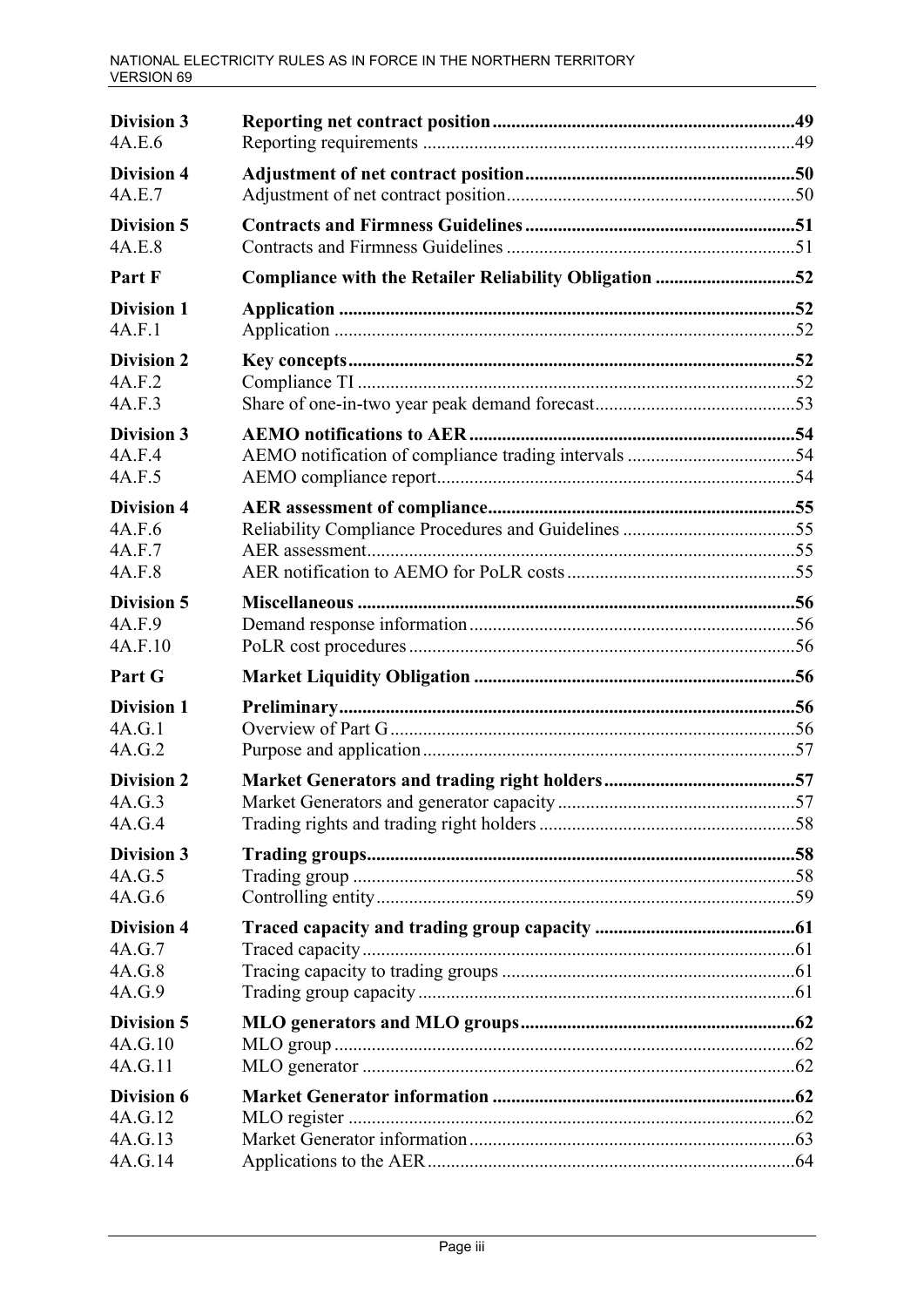| <b>Division 7</b><br>4A.G.15<br>4A.G.16                                  |                                                                |  |
|--------------------------------------------------------------------------|----------------------------------------------------------------|--|
| <b>Division 8</b><br>4A.G.17<br>4A.G.18<br>4A.G.19<br>4A.G.20<br>4A.G.21 |                                                                |  |
| <b>Division 9</b><br>4A.G.22<br>4A.G.23                                  |                                                                |  |
| <b>Division 10</b><br>4A.G.24<br>4A.G.25                                 |                                                                |  |
| Part H<br>4A.H.1<br>4A.H.2<br>4A.H.3<br>4A.H.4<br>4A.H.5<br>4A.H.6       |                                                                |  |
| 5.                                                                       | <b>Network Connection Access, Planning and Expansion 79</b>    |  |
| Part A                                                                   |                                                                |  |
| 5.1<br>5.1.1<br>5.1.2<br>5.1.3                                           |                                                                |  |
| Part B                                                                   |                                                                |  |
| 5.1A<br>5.1A.1<br>5.1A.2<br>5.1A.3                                       |                                                                |  |
| 5.2<br>5.2.1<br>5.2.2<br>5.2.3                                           |                                                                |  |
| 5.2.3A<br>5.2.4<br>5.2.5<br>5.2.6                                        |                                                                |  |
| 5.2.6A<br>5.2.7<br>5.2A                                                  | Obligations of Dedicated Connection Asset Service Providers 98 |  |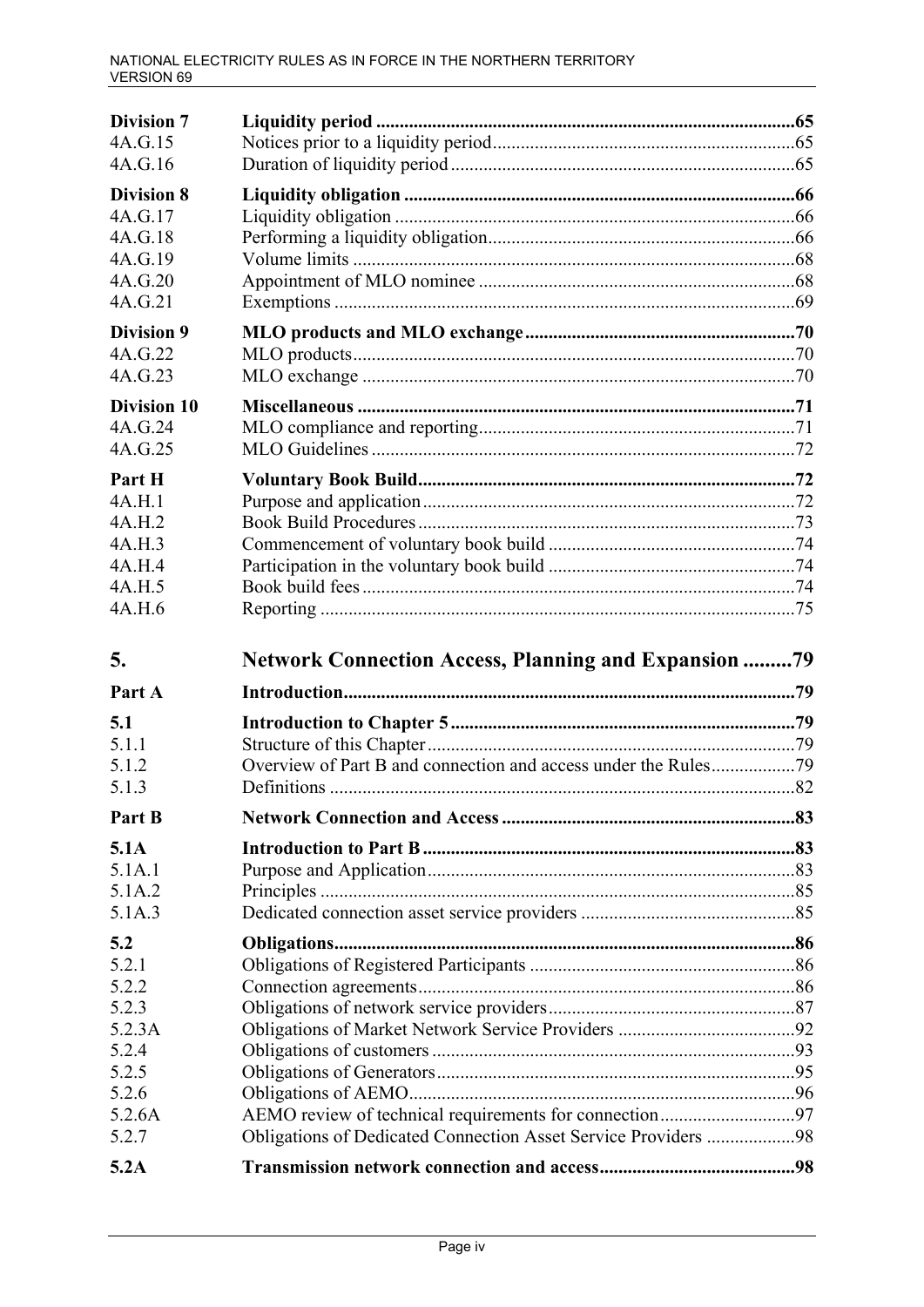| 5.2A.1  |                                                                   |  |
|---------|-------------------------------------------------------------------|--|
| 5.2A.2  |                                                                   |  |
| 5.2A.3  |                                                                   |  |
| 5.2A.4  |                                                                   |  |
| 5.2A.5  |                                                                   |  |
| 5.2A.6  |                                                                   |  |
| 5.2A.7  |                                                                   |  |
| 5.2A.8  | Access framework for large dedicated connection assets107         |  |
| 5.3     |                                                                   |  |
| 5.3.1   |                                                                   |  |
| 5.3.1A  | Application of rule to connection of embedded generating units109 |  |
| 5.3.2   |                                                                   |  |
| 5.3.3   |                                                                   |  |
| 5.3.4   |                                                                   |  |
| 5.3.4A  |                                                                   |  |
| 5.3.4B  |                                                                   |  |
| 5.3.5   |                                                                   |  |
| 5.3.6   |                                                                   |  |
| 5.3.7   | Finalisation of connection agreements and network operating       |  |
|         |                                                                   |  |
| 5.3.8   |                                                                   |  |
| 5.3.9   | Procedure to be followed by a Generator proposing to alter a      |  |
| 5.3.10  | Acceptance of performance standards for generating plant that is  |  |
|         |                                                                   |  |
|         |                                                                   |  |
| 5.3.11  |                                                                   |  |
| 5.3A    |                                                                   |  |
| 5.3A.A1 | Establishing or modifying connection - embedded generation133     |  |
| 5.3A.1  |                                                                   |  |
| 5.3A.2  |                                                                   |  |
| 5.3A.3  |                                                                   |  |
| 5.3A.4  |                                                                   |  |
| 5.3A.5  |                                                                   |  |
| 5.3A.6  |                                                                   |  |
| 5.3A.7  |                                                                   |  |
| 5.3A.8  |                                                                   |  |
| 5.3A.9  |                                                                   |  |
| 5.3A.10 |                                                                   |  |
| 5.3A.11 |                                                                   |  |
| 5.3A.12 |                                                                   |  |
| 5.3AA   | Access arrangements relating to Distribution Networks 143         |  |
| 5.3B    | Application for connection to declared shared network147          |  |
| 5.4     |                                                                   |  |
| 5.4.1   |                                                                   |  |
| 5.4.2   |                                                                   |  |
| 5.4.3   |                                                                   |  |
| 5.4.4   |                                                                   |  |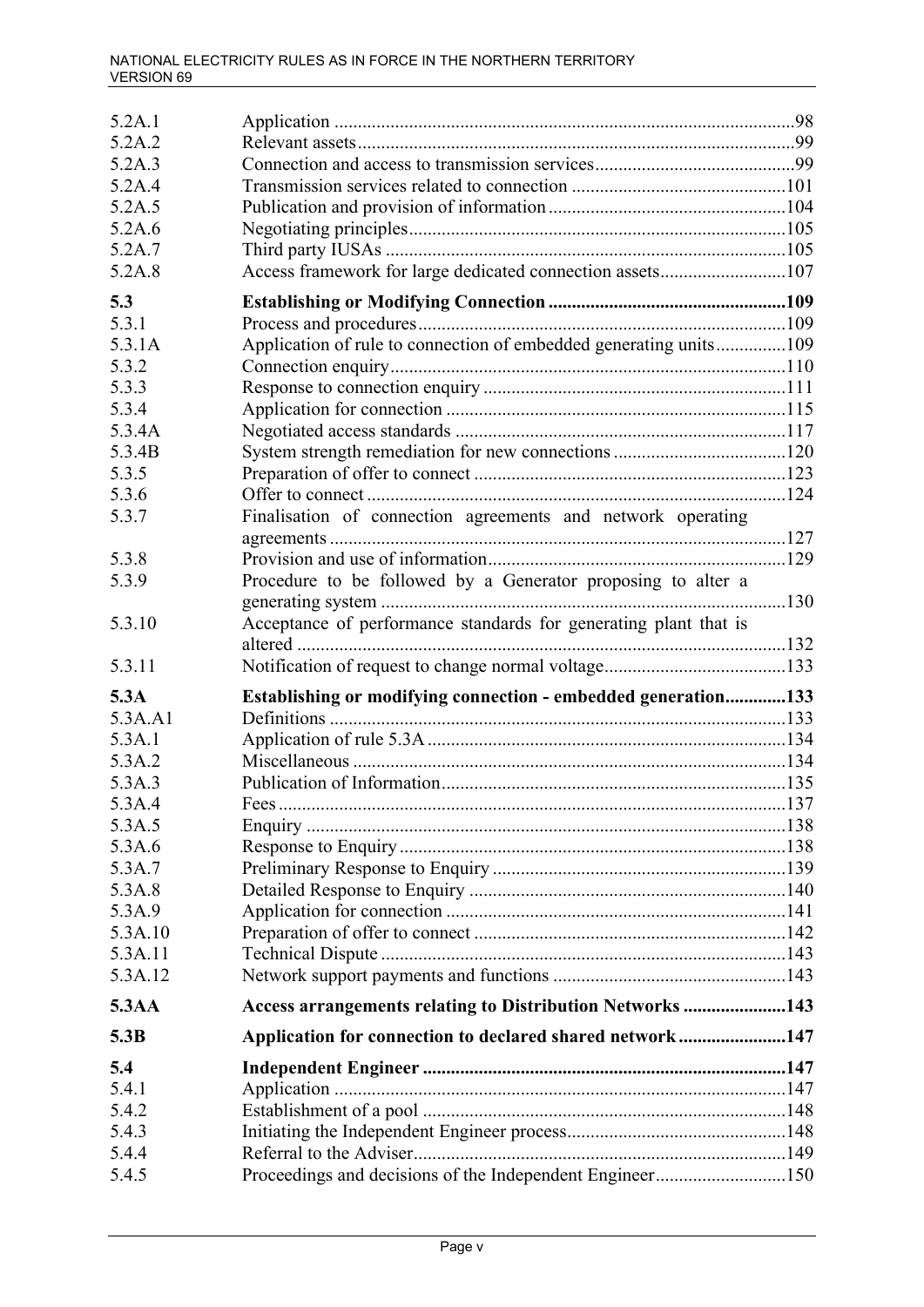| 5.4.6        |                                                                    |  |
|--------------|--------------------------------------------------------------------|--|
| 5.4A         |                                                                    |  |
| <b>5.4AA</b> |                                                                    |  |
| 5.5          | Commercial arbitration for prescribed and negotiated               |  |
| 5.5.1        |                                                                    |  |
| 5.5.2        |                                                                    |  |
| 5.5.3        |                                                                    |  |
| 5.5.4        |                                                                    |  |
| 5.5.5        | Powers of commercial arbitrator in determining disputes153         |  |
| 5.5.6        |                                                                    |  |
| 5.5.7        |                                                                    |  |
| 5.5.8        | Enforcement of agreement or determination and requirement for      |  |
|              |                                                                    |  |
| 5.5.9        |                                                                    |  |
| 5.5A         |                                                                    |  |
| Part C       |                                                                    |  |
| 5.6          |                                                                    |  |
| 5.6.1        |                                                                    |  |
| 5.6.2        |                                                                    |  |
| 5.6.3        |                                                                    |  |
| 5.6.4        |                                                                    |  |
| 5.6A         |                                                                    |  |
| 5.7          |                                                                    |  |
| 5.7.1        |                                                                    |  |
| 5.7.2        |                                                                    |  |
| 5.7.3        | Tests to demonstrate compliance with connection requirements for   |  |
| 5.7.3A       | Tests to demonstrate compliance with system strength remediation   |  |
| 5.7.4        |                                                                    |  |
| 5.7.5        | Testing by Registered Participants of their own plant requiring    |  |
| 5.7.6        | Tests of generating units requiring changes to normal operation168 |  |
| 5.7.7        |                                                                    |  |
| 5.7.8        |                                                                    |  |
| 5.8          |                                                                    |  |
| 5.8.1        |                                                                    |  |
| 5.8.2        |                                                                    |  |
| 5.8.3        |                                                                    |  |
| 5.8.4        |                                                                    |  |
| 5.8.5        |                                                                    |  |
|              |                                                                    |  |
| 5.9          |                                                                    |  |
| 5.9.1        |                                                                    |  |
| 5.9.2        |                                                                    |  |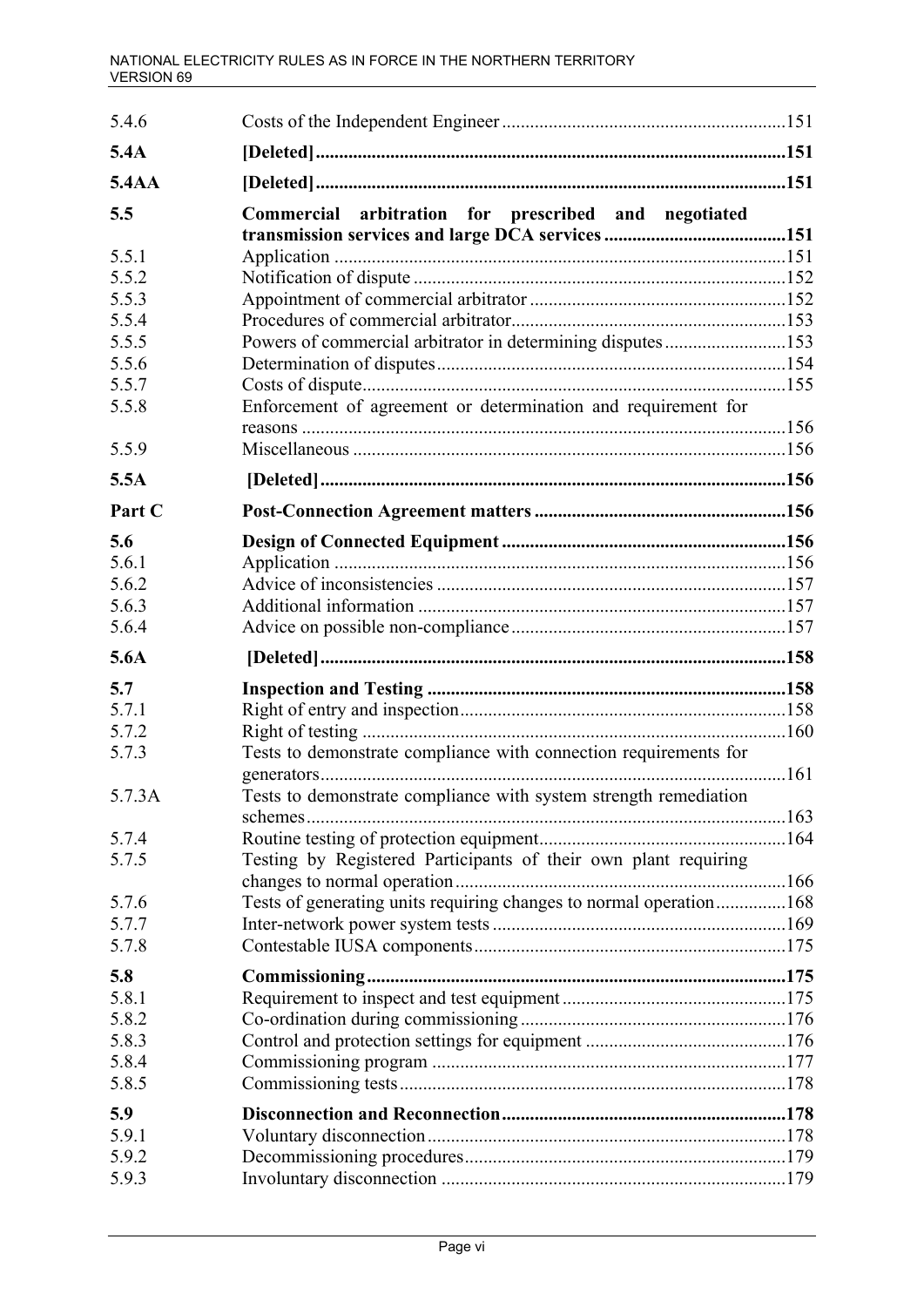| 5.9.4<br>5.9.4A<br>5.9.5<br>5.9.6            |                                                                                                                                                                                                                                                                                                                                                                        |                             |
|----------------------------------------------|------------------------------------------------------------------------------------------------------------------------------------------------------------------------------------------------------------------------------------------------------------------------------------------------------------------------------------------------------------------------|-----------------------------|
| Part D                                       |                                                                                                                                                                                                                                                                                                                                                                        |                             |
| 5.10<br>5.10.1<br>5.10.2<br>5.10.3           |                                                                                                                                                                                                                                                                                                                                                                        |                             |
| 5.11                                         | Forecasts of connection to transmission network and                                                                                                                                                                                                                                                                                                                    |                             |
| 5.11.1<br>5.11.2                             |                                                                                                                                                                                                                                                                                                                                                                        |                             |
| 5.12<br>5.12.1<br>5.12.2                     |                                                                                                                                                                                                                                                                                                                                                                        |                             |
| 5.13<br>5.13.1<br>5.13.2<br>5.13.3           |                                                                                                                                                                                                                                                                                                                                                                        |                             |
| 5.13A                                        |                                                                                                                                                                                                                                                                                                                                                                        |                             |
| 5.14<br>5.14.1<br>5.14.2<br>5.14.3<br>5.14.4 | Joint planning obligations of Transmission Network Service<br>Providers and Distribution Network Service Providers<br>Joint planning obligations of Distribution Network Service<br>Providers and Distribution Network Service Providers<br>Joint planning obligations of Transmission Network Service<br>Joint planning by Transmission Network Service Providers and | 200<br>.200<br>.201<br>.202 |
| 5.14A                                        | Joint planning in relation to retirement or de-ratings of<br>network assets forming part of the Declared Shared Network203                                                                                                                                                                                                                                             |                             |
| 5.14B<br>5.14B.1                             |                                                                                                                                                                                                                                                                                                                                                                        |                             |
| 5.15<br>5.15.1<br>5.15.2<br>5.15.3<br>5.15.4 |                                                                                                                                                                                                                                                                                                                                                                        |                             |
| 5.15A<br>5.15A.1<br>5.15A.2<br>5.15A.3       | Principles for RIT-T projects which are not actionable ISP projects 208                                                                                                                                                                                                                                                                                                |                             |
| 5.16                                         | Application of RIT-T to RIT-T projects which are not                                                                                                                                                                                                                                                                                                                   |                             |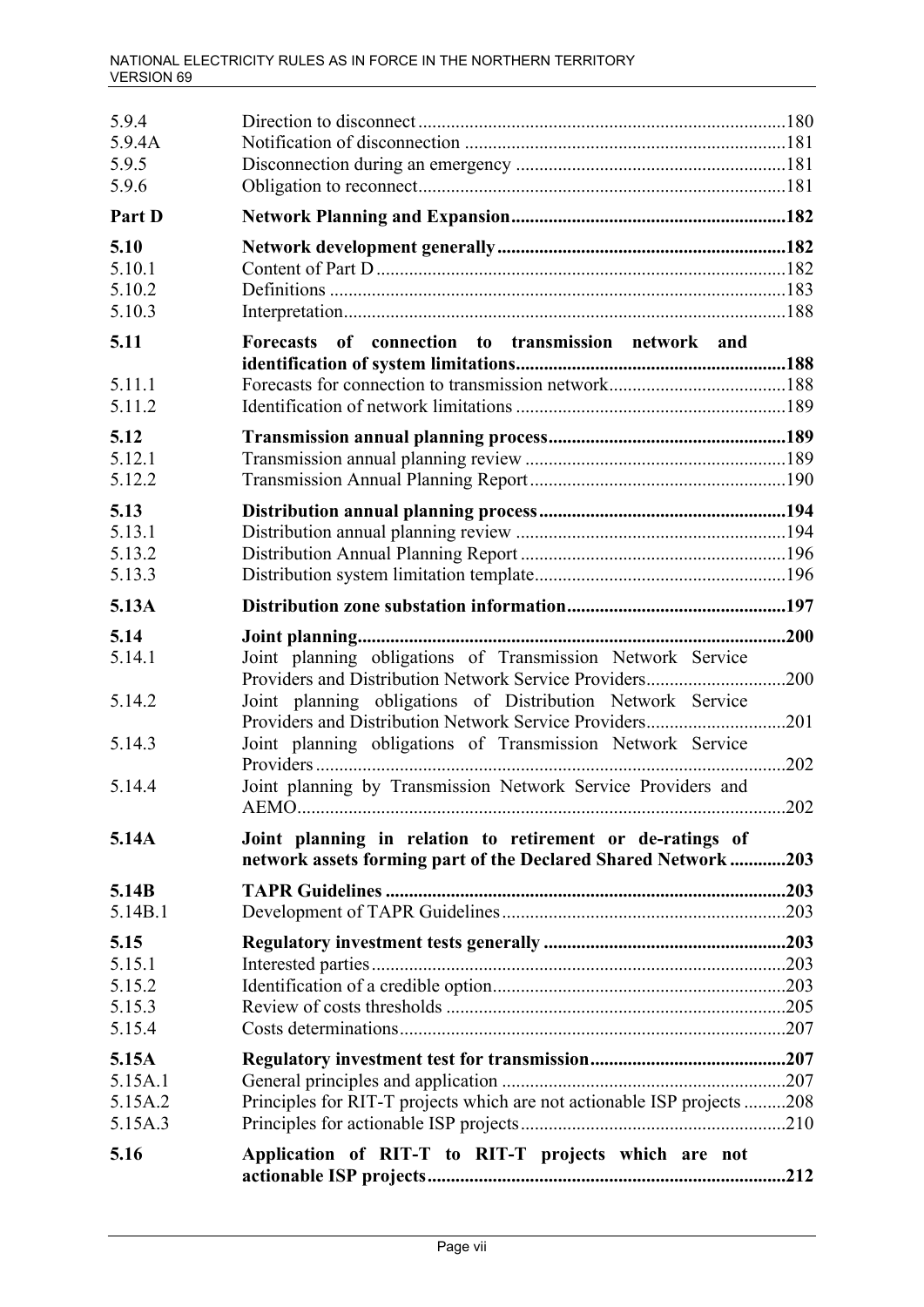| 5.16.1             |                                                                                                                                     |      |
|--------------------|-------------------------------------------------------------------------------------------------------------------------------------|------|
| 5.16.2<br>5.16.3   | Regulatory investment test for transmission application guidelines 212<br>Investments subject to the regulatory investment test for |      |
| 5.16.4             | Regulatory investment test for transmission procedures216                                                                           |      |
| 5.16.5             |                                                                                                                                     |      |
| 5.16.6             |                                                                                                                                     |      |
| 5.16A              | Application of the RIT-T to actionable ISP Projects 222                                                                             |      |
| 5.16A.1            |                                                                                                                                     |      |
| 5.16A.2            |                                                                                                                                     |      |
| 5.16A.3            |                                                                                                                                     |      |
| 5.16A.4<br>5.16A.5 | Regulatory investment test for transmission procedures 224                                                                          |      |
| 5.16B              | Disputes in relation to application of regulatory investment test                                                                   |      |
|                    |                                                                                                                                     | .227 |
| 5.17               |                                                                                                                                     |      |
| 5.17.1             |                                                                                                                                     |      |
| 5.17.2             | Regulatory investment test for distribution application guidelines 231                                                              |      |
| 5.17.3             | Projects subject to the regulatory investment test for distribution 233                                                             |      |
| 5.17.4             | Regulatory investment test for distribution procedures235                                                                           |      |
| 5.17.5             | Disputes in relation to application of regulatory investment test for                                                               |      |
| 5.18               |                                                                                                                                     |      |
| 5.18A              |                                                                                                                                     |      |
| 5.18A.1            |                                                                                                                                     |      |
| 5.18A.2            |                                                                                                                                     |      |
| 5.18A.3            |                                                                                                                                     |      |
| 5.18B              |                                                                                                                                     |      |
| 5.18B.1            |                                                                                                                                     |      |
| 5.18B.2            |                                                                                                                                     |      |
|                    | Register of completed embedded generation projects                                                                                  | .245 |
| 5.19               |                                                                                                                                     |      |
| 5.19.1             |                                                                                                                                     |      |
| 5.19.2             |                                                                                                                                     |      |
| 5.19.3             |                                                                                                                                     |      |
| 5.19.4             |                                                                                                                                     |      |
| 5.19.5             |                                                                                                                                     |      |
| 5.19.6<br>5.19.7   | Publication of SENE Design and Costing Study report 248                                                                             |      |
| 5.20               |                                                                                                                                     |      |
| 5.20.1             |                                                                                                                                     |      |
| 5.20.2             |                                                                                                                                     |      |
| 5.20.3             |                                                                                                                                     |      |
| 5.20.4             |                                                                                                                                     |      |
| 5.20.5             |                                                                                                                                     |      |
| 5.20.6<br>5.20.7   | Publication of system strength requirements methodologies 251                                                                       |      |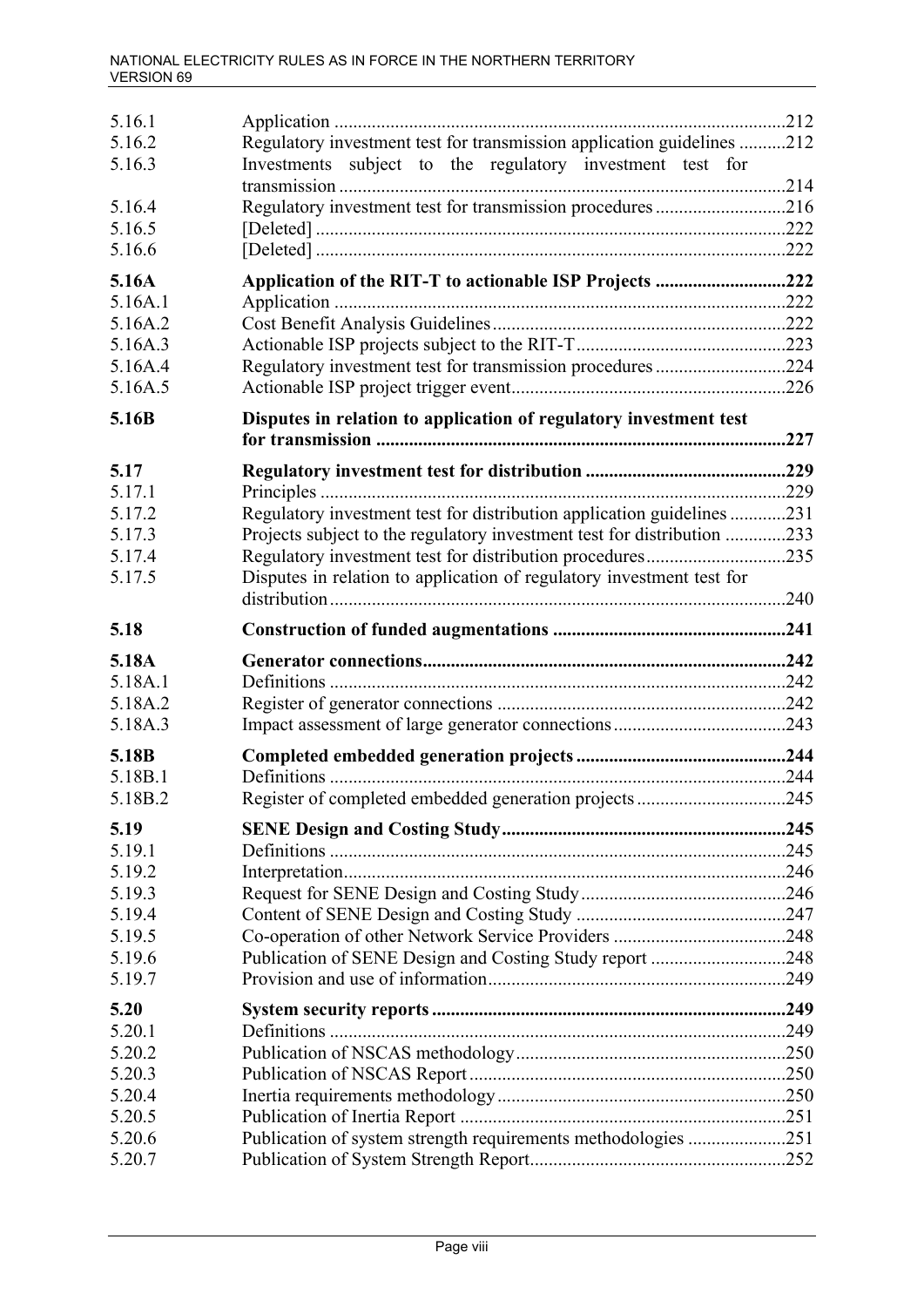| 5.20A         |                                                                |  |
|---------------|----------------------------------------------------------------|--|
| 5.20A.1       |                                                                |  |
| 5.20A.2       |                                                                |  |
| 5.20A.3       |                                                                |  |
| 5.20A.4       |                                                                |  |
| 5.20A.5       |                                                                |  |
|               |                                                                |  |
| 5.20B         |                                                                |  |
| 5.20B.1       |                                                                |  |
| 5.20B.2       |                                                                |  |
| 5.20B.3       |                                                                |  |
| 5.20B.4       | Inertia Service Provider to make available inertia services257 |  |
| 5.20B.5       |                                                                |  |
| 5.20B.6       |                                                                |  |
| 5.20C         |                                                                |  |
| 5.20C.1       |                                                                |  |
| 5.20C.2       |                                                                |  |
| 5.20C.3       | System Strength Service Provider to make available system      |  |
|               |                                                                |  |
| 5.20C.4       | System strength services information and approvals266          |  |
| 5.21          | AEMO's obligation to publish information and guidelines and    |  |
|               |                                                                |  |
|               |                                                                |  |
| 5.22          |                                                                |  |
| 5.22.1        |                                                                |  |
| 5.22.2        |                                                                |  |
| 5.22.3        |                                                                |  |
| 5.22.4        |                                                                |  |
| 5.22.5        |                                                                |  |
| 5.22.6        |                                                                |  |
| 5.22.7        |                                                                |  |
| 5.22.8        |                                                                |  |
| 5.22.9        | AER transparency review on Inputs, Assumptions and Scenarios   |  |
|               |                                                                |  |
| 5.22.10       |                                                                |  |
| 5.22.11       |                                                                |  |
| 5.22.12       |                                                                |  |
| 5.22.13       | AER transparency review of draft Integrated System Plan 279    |  |
| 5.22.14       |                                                                |  |
| 5.22.15       |                                                                |  |
| 5.22.16       |                                                                |  |
| 5.22.17       | Jurisdictional planning bodies and jurisdictional planning     |  |
|               |                                                                |  |
| 5.22.18       |                                                                |  |
| 5.23          |                                                                |  |
| 5.23.1        |                                                                |  |
| 5.23.2        |                                                                |  |
| 5.23.3        |                                                                |  |
| 5.23.4        |                                                                |  |
| Schedule 5.1a |                                                                |  |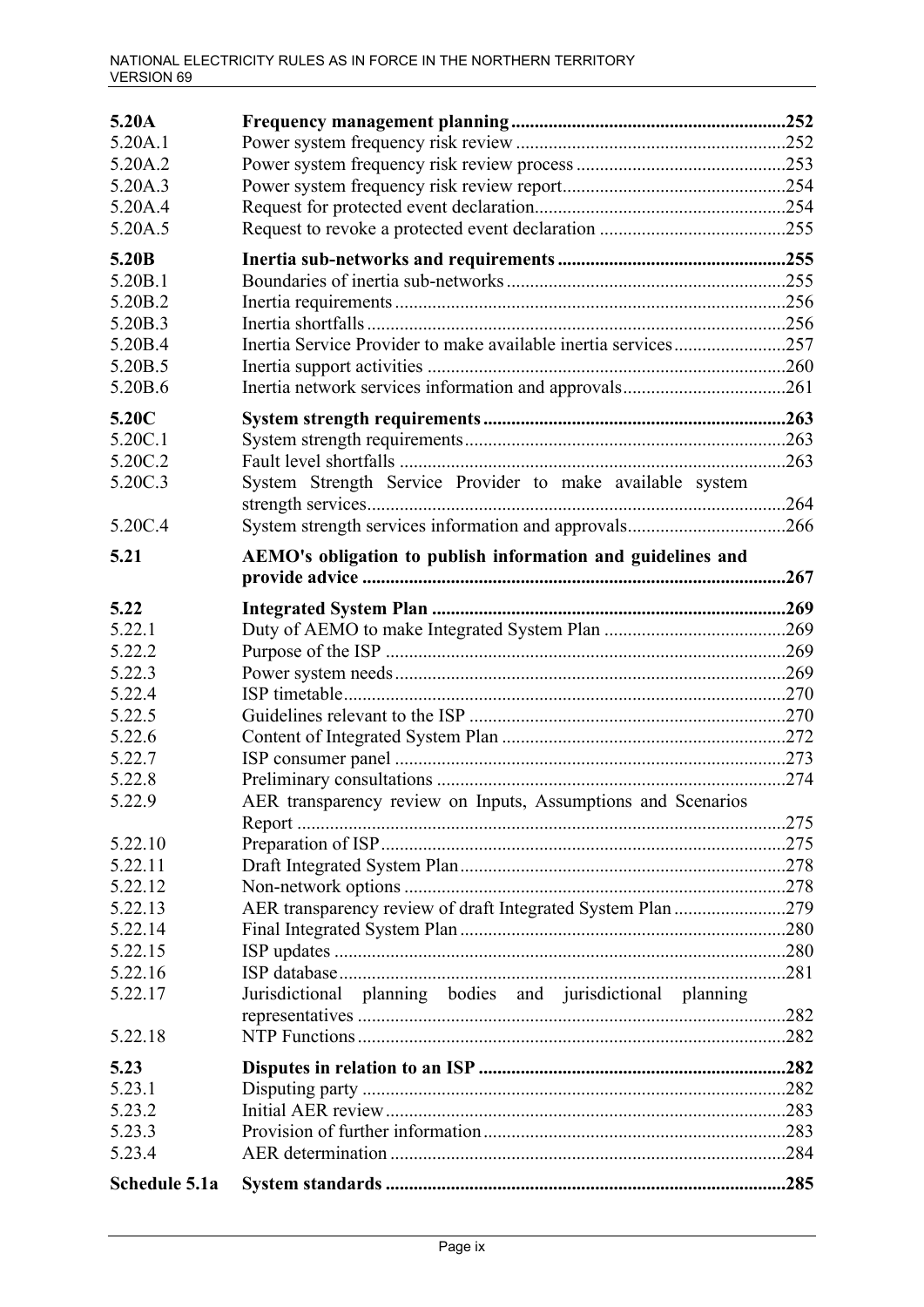| S5.1a.1             |                                                                     |  |
|---------------------|---------------------------------------------------------------------|--|
| S5.1a.2             |                                                                     |  |
| S5.1a.3             |                                                                     |  |
| S5.1a.4             |                                                                     |  |
| S5.1a.5             |                                                                     |  |
| S5.1a.6             |                                                                     |  |
| S5.1a.7             |                                                                     |  |
| S5.1a.8             |                                                                     |  |
|                     |                                                                     |  |
| <b>Schedule 5.1</b> | Network Performance Requirements to be Provided or Co-              |  |
| S5.1.1              |                                                                     |  |
| S5.1.2              |                                                                     |  |
| S5.1.2.1            |                                                                     |  |
| S5.1.2.2            |                                                                     |  |
| S5.1.2.3            |                                                                     |  |
| S5.1.3              |                                                                     |  |
| S5.1.4              |                                                                     |  |
| S5.1.5              |                                                                     |  |
| S5.1.6              |                                                                     |  |
| S5.1.7              |                                                                     |  |
| S5.1.8              |                                                                     |  |
| S5.1.9              |                                                                     |  |
| S5.1.10             |                                                                     |  |
| S5.1.10.1           |                                                                     |  |
| S5.1.10.1a          |                                                                     |  |
| S5.1.10.2           |                                                                     |  |
| S5.1.10.3           |                                                                     |  |
| S5.1.11             | Automatic reclosure of transmission or distribution lines303        |  |
| S5.1.12             |                                                                     |  |
| S5.1.13             |                                                                     |  |
|                     |                                                                     |  |
| <b>Schedule 5.2</b> |                                                                     |  |
| S5.2.1              |                                                                     |  |
| S5.2.2              |                                                                     |  |
| S5.2.3              |                                                                     |  |
| S5.2.4              |                                                                     |  |
| S5.2.5              |                                                                     |  |
| S5.2.5.1            |                                                                     |  |
| S5.2.5.2            |                                                                     |  |
| S5.2.5.3            | Generating system response to frequency disturbances 312            |  |
| S5.2.5.4            |                                                                     |  |
| S5.2.5.5            | Generating system response to disturbances following contingency    |  |
|                     |                                                                     |  |
| S5.2.5.6            | Quality of electricity generated and continuous uninterrupted       |  |
|                     |                                                                     |  |
| S5.2.5.7            |                                                                     |  |
| S5.2.5.8            | Protection of generating systems from power system disturbances 325 |  |
| S5.2.5.9            | Protection systems that impact on power system security326          |  |
| S5.2.5.10           |                                                                     |  |
| S5.2.5.11           |                                                                     |  |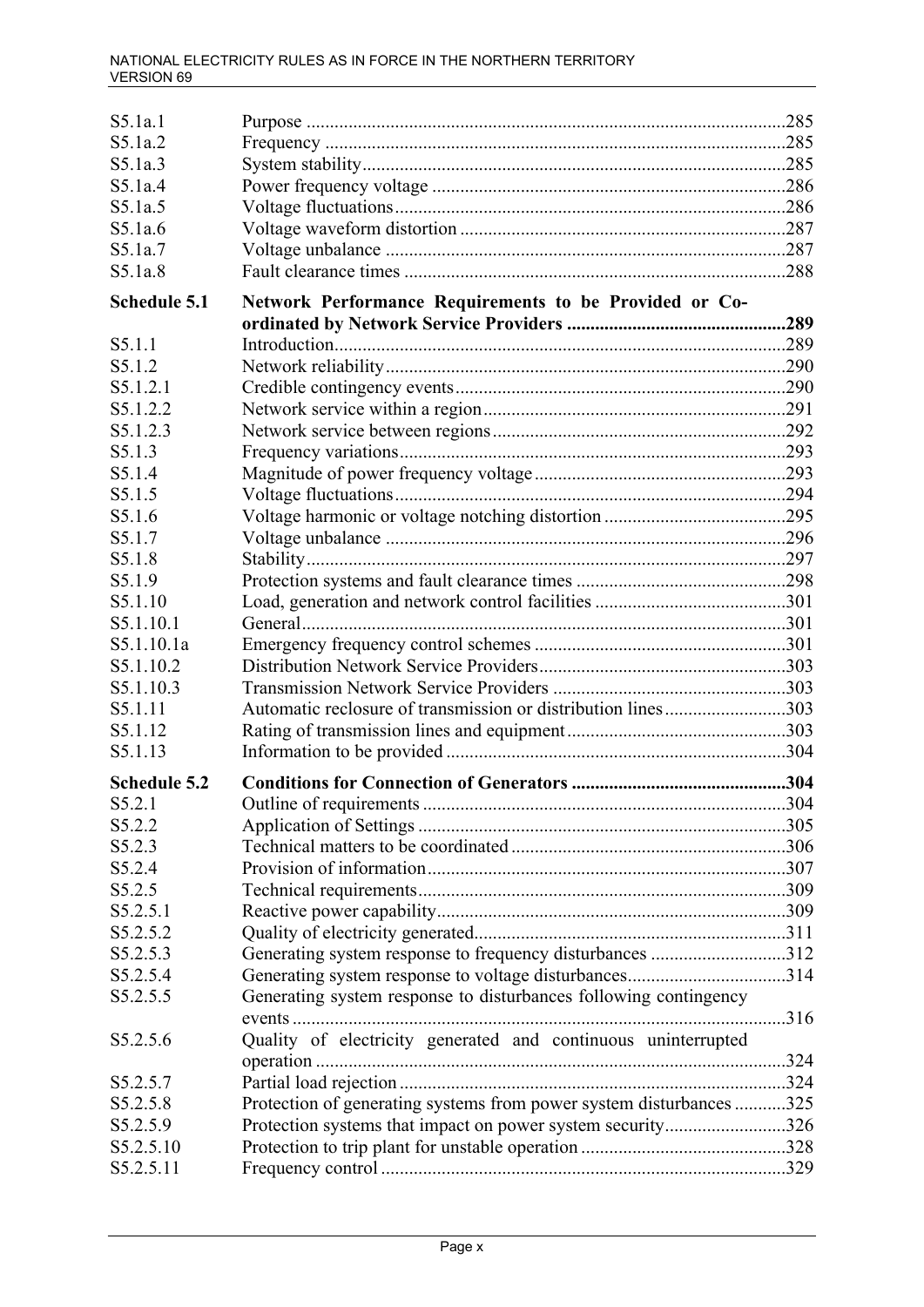| S5.2.5.12            |                                                                    |  |
|----------------------|--------------------------------------------------------------------|--|
| S5.2.5.13            |                                                                    |  |
| S5.2.5.14            |                                                                    |  |
| S5.2.6               |                                                                    |  |
| S5.2.6.1             |                                                                    |  |
| S5.2.6.2             |                                                                    |  |
| S5.2.7               |                                                                    |  |
| S5.2.8               |                                                                    |  |
| <b>Schedule 5.3</b>  |                                                                    |  |
| S5.3.1a              |                                                                    |  |
| S5.3.1               |                                                                    |  |
| S5.3.2               |                                                                    |  |
| S5.3.3               |                                                                    |  |
| S5.3.4               |                                                                    |  |
| S5.3.5               |                                                                    |  |
| S5.3.6               |                                                                    |  |
| S5.3.7               |                                                                    |  |
| S5.3.8               |                                                                    |  |
| S5.3.9               | Design requirements for Network Users' substations353              |  |
| S5.3.10              |                                                                    |  |
| Schedule 5.3a        | <b>Conditions for connection of Market Network Services354</b>     |  |
| S5.3a.1a             |                                                                    |  |
| S5.3a.1              |                                                                    |  |
| S5.3a.2              |                                                                    |  |
| S5.3a.3              |                                                                    |  |
| S5.3a.4              |                                                                    |  |
| S5.3a.4.1            |                                                                    |  |
| S5.3a.4.2            |                                                                    |  |
| S5.3a.4.3            |                                                                    |  |
| S5.3a.5              |                                                                    |  |
| S5.3a.6              |                                                                    |  |
| S5.3a.7              |                                                                    |  |
| S5.3a.8              |                                                                    |  |
| S5.3a.9              |                                                                    |  |
| S5.3a.10             |                                                                    |  |
| S5.3a.11             |                                                                    |  |
| S5.3a.12             | Design requirements for Market Network Service Providers'          |  |
|                      |                                                                    |  |
| S5.3a.13             | Market network service response to disturbances in the power       |  |
| S5.3a.14             | Protection of market network services from power system            |  |
|                      |                                                                    |  |
| <b>Schedule 5.4</b>  | Information to be Provided with Preliminary Enquiry364             |  |
| <b>Schedule 5.4A</b> |                                                                    |  |
| <b>Schedule 5.4B</b> |                                                                    |  |
| <b>Schedule 5.5</b>  | <b>Technical Details to Support Application for Connection and</b> |  |
|                      |                                                                    |  |
| S5.5.1               |                                                                    |  |
|                      |                                                                    |  |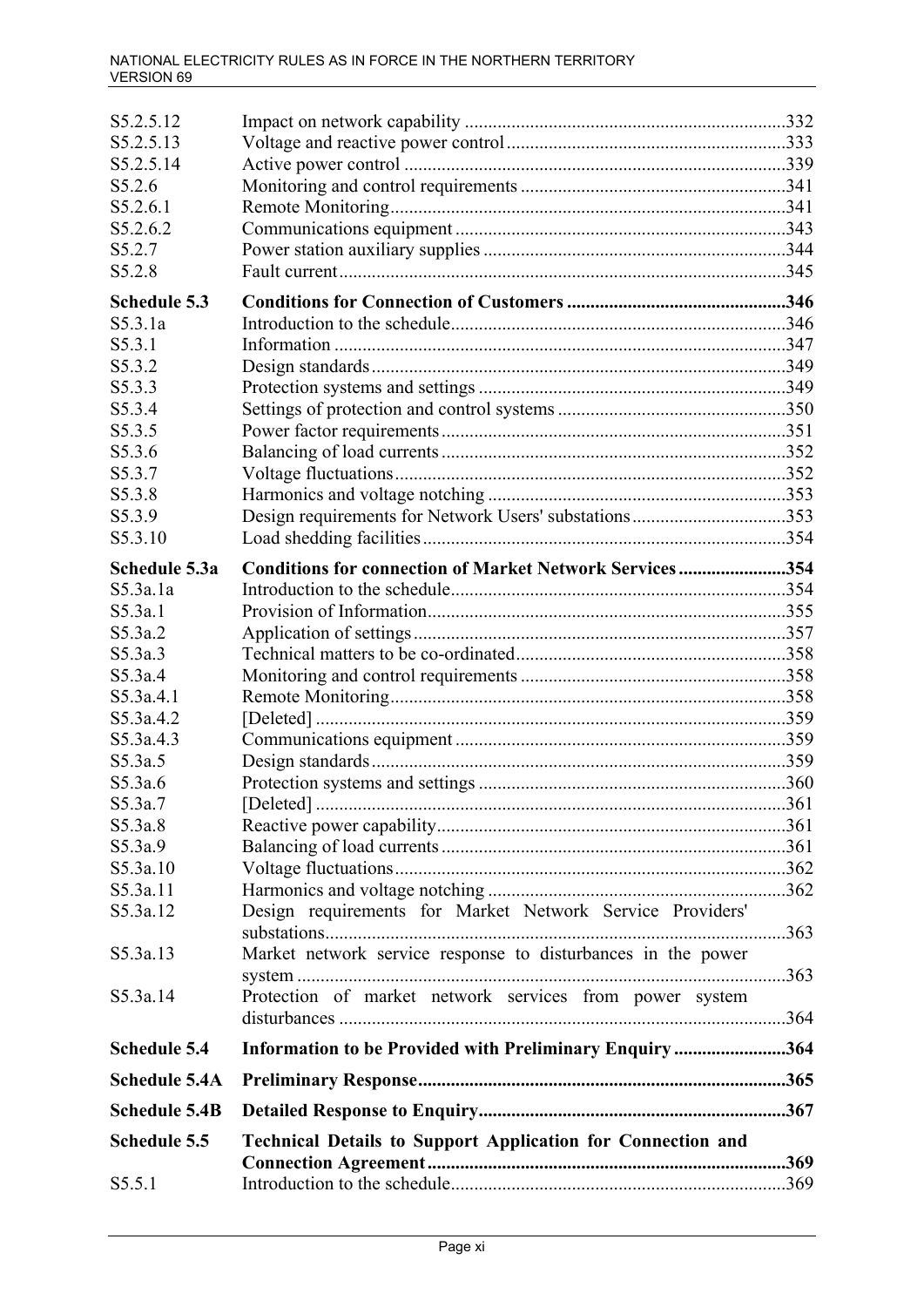| S5.5.2               |                                                                  |      |
|----------------------|------------------------------------------------------------------|------|
| S5.5.3               |                                                                  |      |
| S5.5.4               |                                                                  |      |
| S5.5.5               |                                                                  |      |
| S5.5.6               |                                                                  |      |
| S5.5.7               | Power System Design Data Sheet, Power System Setting Data        |      |
|                      |                                                                  |      |
| Schedule 5.5.1       |                                                                  |      |
| Schedule 5.5.2       |                                                                  |      |
| Schedule 5.5.3       | Network and plant technical data of equipment at or near         |      |
|                      |                                                                  |      |
| Schedule 5.5.4       |                                                                  |      |
| Schedule 5.5.5       |                                                                  |      |
| <b>Schedule 5.6</b>  | Terms and Conditions of Connection agreements and network        |      |
|                      |                                                                  | .381 |
| Part A               |                                                                  |      |
| Part B               |                                                                  |      |
|                      |                                                                  |      |
| <b>Schedule 5.7</b>  | Annual Forecast Information for Planning Purposes 383            |      |
| <b>Schedule 5.8</b>  |                                                                  |      |
| <b>Schedule 5.9</b>  | Demand side engagement document (clause 5.13.1(h))               | 391  |
| Schedule 5.10        | <b>Information requirements for Primary Transmission Network</b> | .393 |
|                      |                                                                  |      |
| Schedule 5.11        | Negotiating principles for negotiated transmission services      | .396 |
| <b>Schedule 5.12</b> |                                                                  |      |
|                      |                                                                  |      |
| 5A.                  | Electricity connection for retail customers403                   |      |
| Part A               |                                                                  | .403 |
| 5A.A.1               |                                                                  |      |
| 5A.A.2               |                                                                  |      |
| 5A.A.3               | Small Generation Aggregator deemed to be agent of a retail       |      |
|                      |                                                                  |      |
| Part B               | Standardised offers to provide basic and standard connection     |      |
|                      |                                                                  |      |
| <b>Division 1</b>    |                                                                  |      |
| 5A.B.1               |                                                                  |      |
|                      | Obligation to have model standing offer to provide basic         |      |
|                      |                                                                  |      |
| 5A.B.2<br>5A.B.3     | Proposed model standing offer for basic connection services407   |      |
|                      | Approval of terms and conditions of model standing offer to      |      |
|                      |                                                                  |      |
| <b>Division 2</b>    |                                                                  |      |
| 5A.B.4               |                                                                  |      |
| 5A.B.5               | Approval of model standing offer to provide standard connection  |      |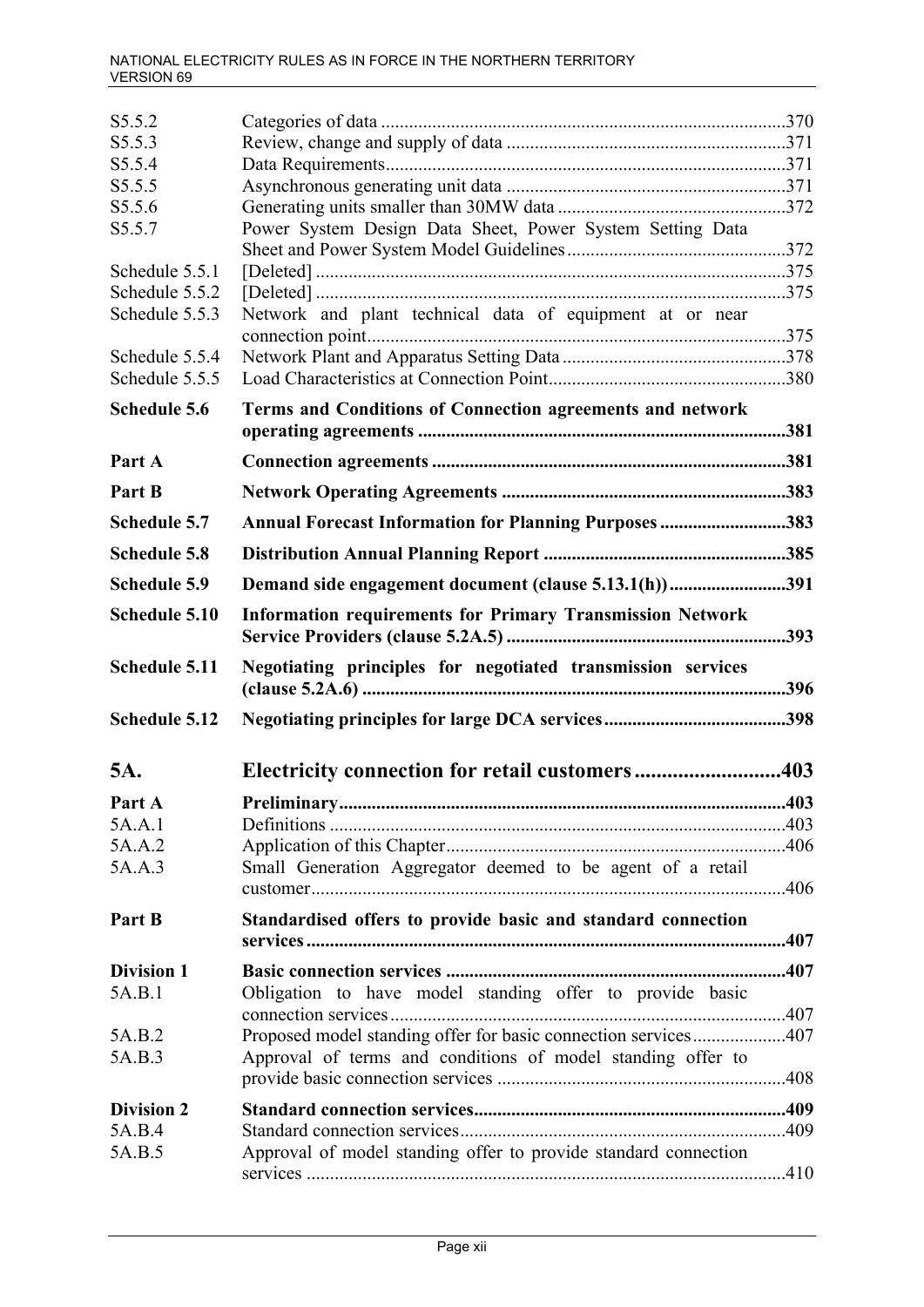| <b>Division 3</b><br>5A.B.6<br>5A.B.7           |                                                                                                                                                                                                         |  |
|-------------------------------------------------|---------------------------------------------------------------------------------------------------------------------------------------------------------------------------------------------------------|--|
| Part C<br>5A.C.1<br>5A.C.2<br>5A.C.3<br>5A.C.4  |                                                                                                                                                                                                         |  |
| Part D                                          |                                                                                                                                                                                                         |  |
| <b>Division 1</b><br>5A.D.1<br>5A.D.1A          | Register of completed embedded generation projects 415                                                                                                                                                  |  |
| <b>Division 2</b><br>5A.D.2                     |                                                                                                                                                                                                         |  |
| <b>Division 3</b><br>5A.D.3<br>5A.D.4           |                                                                                                                                                                                                         |  |
| Part E<br>5A.E.1<br>5A.E.2<br>5A.E.3<br>5A.E.4  |                                                                                                                                                                                                         |  |
| Part F                                          | Formation and integration of connection contracts 423                                                                                                                                                   |  |
| <b>Division 1</b><br>5A.F.1<br>5A.F.2<br>5A.F.3 | Offer and acceptance – basic and standard connection services423<br>Distribution Network Service Provider's response to application 423<br>Offer and acceptance—application for expedited connection424 |  |
| <b>Division 2</b><br>5A.F.4                     |                                                                                                                                                                                                         |  |
| <b>Division 3</b><br>5A.F.5                     |                                                                                                                                                                                                         |  |
| <b>Division 4</b><br>5A.F.6<br>5A.F.7           | Retailer required for energisation where new connection 426                                                                                                                                             |  |
| Part G                                          | Dispute resolution between Distribution Network Service                                                                                                                                                 |  |
| 5A.G.1<br>5A.G.2<br>5A.G.3                      |                                                                                                                                                                                                         |  |
|                                                 | SCHEDULE 5A.1 - Minimum content requirements for connection contract 427                                                                                                                                |  |
| Part A                                          | Connection offer not involving embedded generation 427                                                                                                                                                  |  |
| Part B                                          | Connection offer involving embedded generation 428                                                                                                                                                      |  |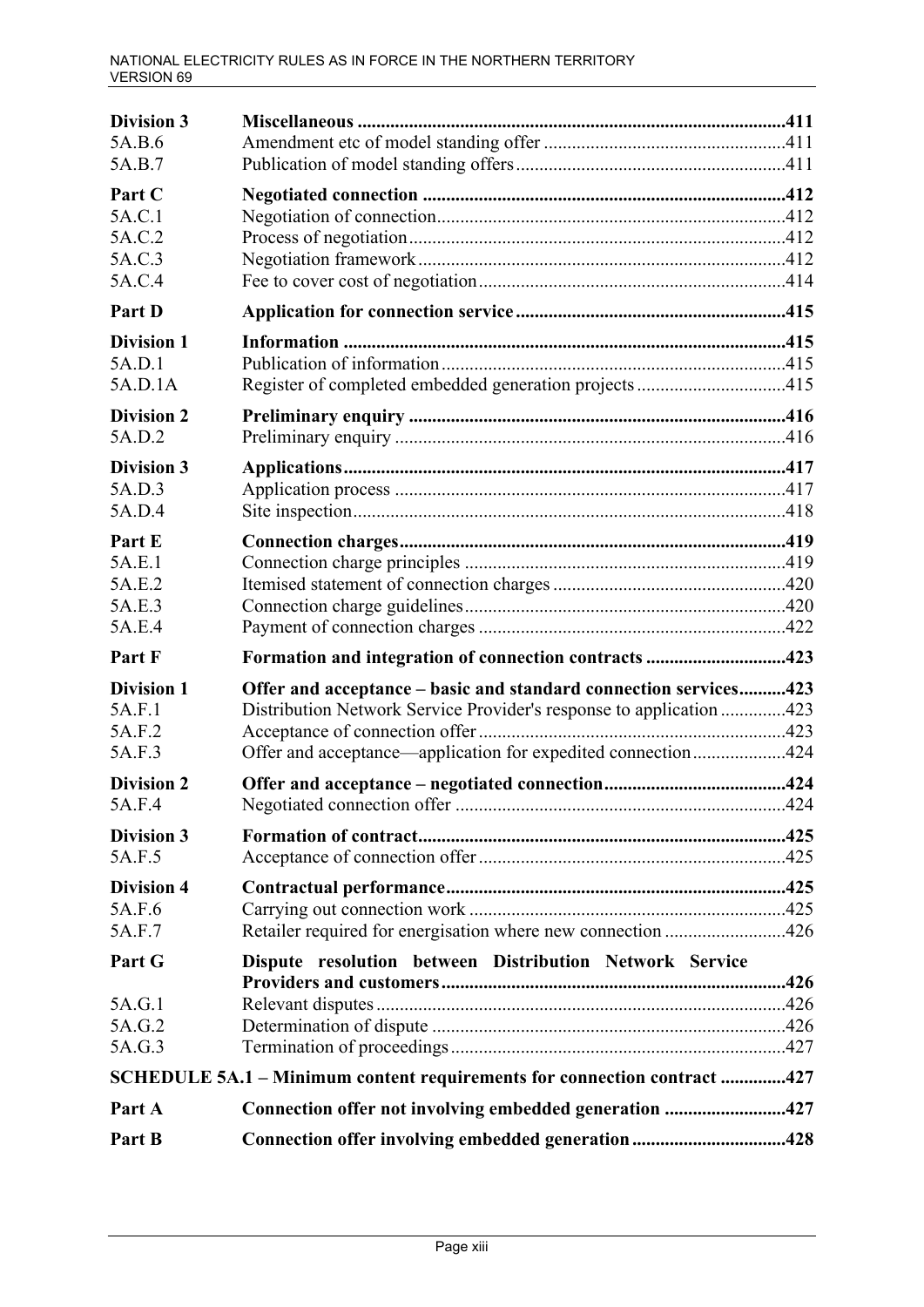| 6.                              | <b>Economic Regulation of Distribution Services433</b>                 |  |
|---------------------------------|------------------------------------------------------------------------|--|
| Part A                          |                                                                        |  |
| 6.0                             |                                                                        |  |
| 6.0A                            |                                                                        |  |
| 6.1<br>6.1.1<br>6.1.1A<br>6.1.2 |                                                                        |  |
| 6.1.3                           | Access to direct control services and negotiated distribution          |  |
| 6.1.4                           | Prohibition of DUOS charges for the export of energy436                |  |
| Part B                          | <b>Classification of Distribution Services and Distribution</b>        |  |
| 6.2                             |                                                                        |  |
| 6.2.1<br>6.2.2                  | Classification of direct control services as standard control services |  |
|                                 |                                                                        |  |
| 6.2.3<br>6.2.3A                 |                                                                        |  |
| 6.2.4                           |                                                                        |  |
| 6.2.5                           |                                                                        |  |
| 6.2.6                           | Basis of control mechanisms for direct control services 440            |  |
| 6.2.7<br>6.2.8                  |                                                                        |  |
| Part C                          | <b>Building Block Determinations for standard control services 441</b> |  |
| 6.3                             |                                                                        |  |
| 6.3.1                           |                                                                        |  |
| 6.3.2                           |                                                                        |  |
| 6.4                             |                                                                        |  |
| 6.4.1                           | Preparation, publication and amendment of post-tax revenue model442    |  |
| 6.4.2<br>6.4.3                  |                                                                        |  |
| 6.4.4                           |                                                                        |  |
| 6.4.5                           |                                                                        |  |
| 6.4A                            |                                                                        |  |
| 6.4B                            |                                                                        |  |
| 6.4B.1<br>6.4B.2                | Asset exemption decisions and Asset Exemption Guidelines 447           |  |
| 6.5                             | relevant to the making of building block<br><b>Matters</b>             |  |
| 6.5.1                           |                                                                        |  |
| 6.5.2                           |                                                                        |  |
| 6.5.3                           |                                                                        |  |
| 6.5.4<br>6.5.5                  |                                                                        |  |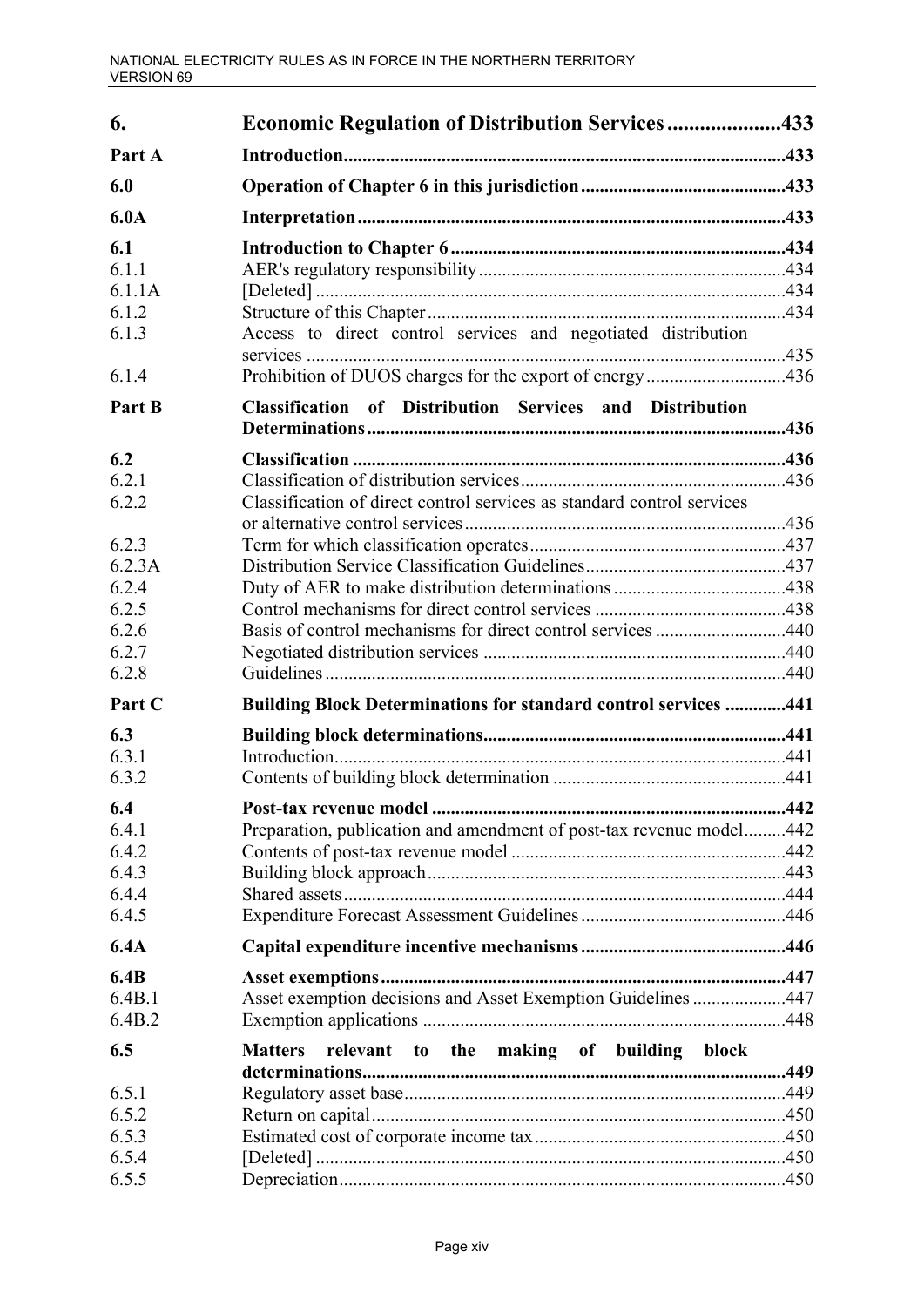| 6.5.6   |                                                                        |  |
|---------|------------------------------------------------------------------------|--|
| 6.5.7   |                                                                        |  |
| 6.5.8   |                                                                        |  |
| 6.5.8A  |                                                                        |  |
| 6.5.9   |                                                                        |  |
| 6.5.10  |                                                                        |  |
| 6.6     | Adjustments after making of building block determination. 461          |  |
| 6.6.1   |                                                                        |  |
| 6.6.1AA |                                                                        |  |
| 6.6.1AB |                                                                        |  |
| 6.6.1A  |                                                                        |  |
| 6.6.2   |                                                                        |  |
| 6.6.3   |                                                                        |  |
| 6.6.3A  | Demand management innovation allowance mechanism477                    |  |
| 6.6.4   |                                                                        |  |
| 6.6.5   | Reopening of distribution determination for capital expenditure479     |  |
| 6.6A    |                                                                        |  |
| 6.6A.1  | Acceptance of a contingent project in a distribution determination 483 |  |
| 6.6A.2  | Amendment of distribution determination for contingent project484      |  |
| Part D  |                                                                        |  |
| 6.7     |                                                                        |  |
| 6.7.1   | Principles relating to access to negotiated distribution services489   |  |
| 6.7.2   | Determination of terms and conditions of access for negotiated         |  |
|         |                                                                        |  |
| 6.7.3   |                                                                        |  |
| 6.7.4   |                                                                        |  |
| 6.7.5   | Preparation of and requirements for negotiating framework for          |  |
|         |                                                                        |  |
| 6.7.6   |                                                                        |  |
| Part DA |                                                                        |  |
| 6.7A    |                                                                        |  |
| 6.7A.1  | Preparation of, and requirements for, connection policy494             |  |
| Part E  | Regulatory proposal and proposed tariff structure statement495         |  |
| 6.8     | Regulatory proposal and proposed tariff structure statement495         |  |
| 6.8.1   |                                                                        |  |
| 6.8.1A  |                                                                        |  |
| 6.8.2   | Submission of regulatory proposal, tariff structure statement and      |  |
| 6.9     |                                                                        |  |
| 6.9.1   |                                                                        |  |
| 6.9.2   |                                                                        |  |
| 6.9.2A  |                                                                        |  |
| 6.9.3   |                                                                        |  |
| 6.10    | Draft distribution determination and further consultation502           |  |
| 6.10.1  |                                                                        |  |
| 6.10.2  |                                                                        |  |
|         |                                                                        |  |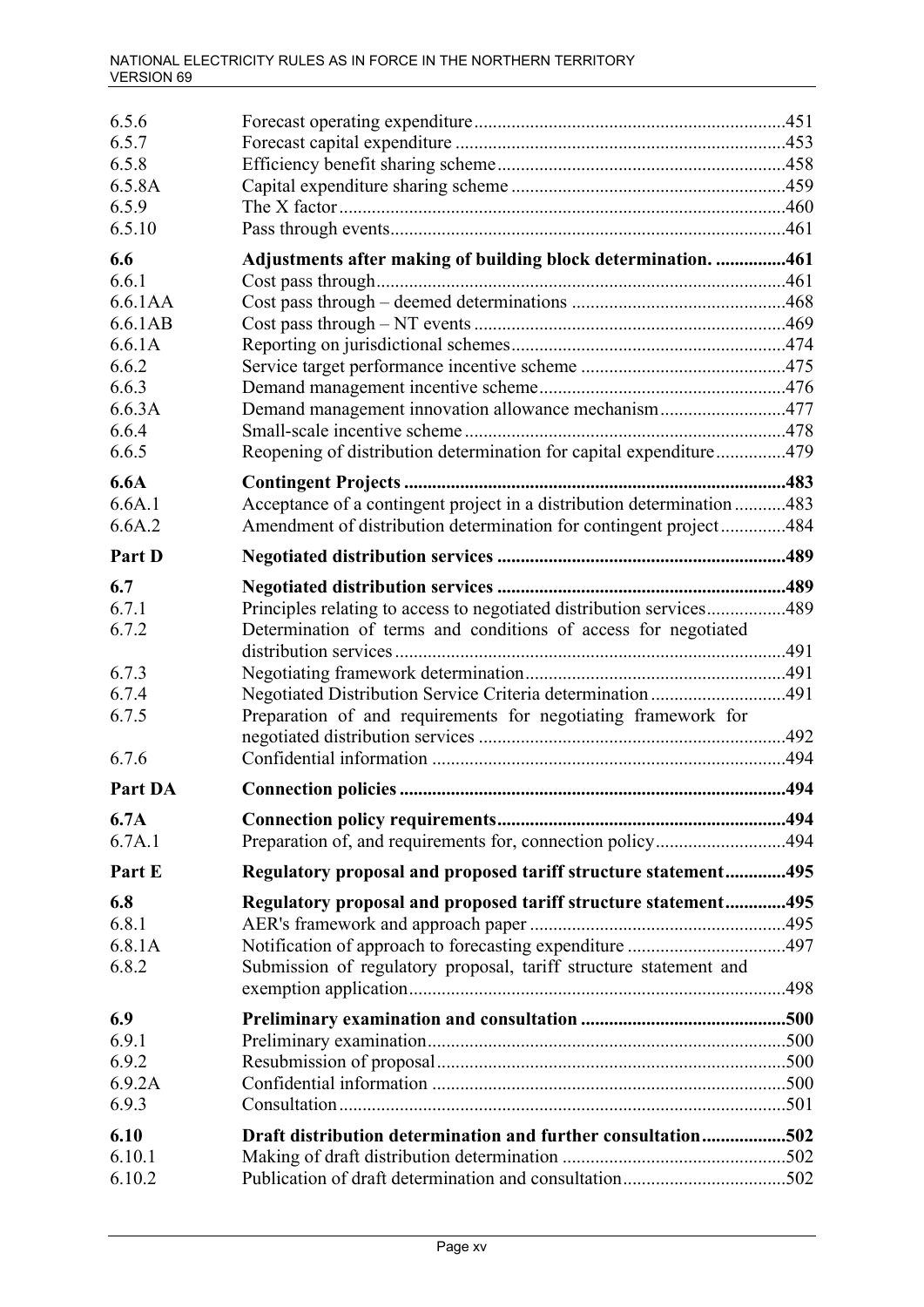| 6.10.3            |                                                                                                                                 |  |
|-------------------|---------------------------------------------------------------------------------------------------------------------------------|--|
| 6.10.4            |                                                                                                                                 |  |
| 6.11              |                                                                                                                                 |  |
| 6.11.1            |                                                                                                                                 |  |
| 6.11.1A           | Out of scope revised regulatory proposal or late submissions 505                                                                |  |
| 6.11.2            |                                                                                                                                 |  |
| 6.11.3            |                                                                                                                                 |  |
| 6.12              | Requirements relating to draft and final distribution                                                                           |  |
| 6.12.1            |                                                                                                                                 |  |
| 6.12.2            |                                                                                                                                 |  |
| 6.12.3            | Extent of AER's discretion in making distribution determinations 510                                                            |  |
| 6.13              | Revocation and substitution of distribution determination for                                                                   |  |
| 6.14              |                                                                                                                                 |  |
| 6.14A             |                                                                                                                                 |  |
| Part F            |                                                                                                                                 |  |
|                   |                                                                                                                                 |  |
| 6.15              |                                                                                                                                 |  |
| 6.15.1            |                                                                                                                                 |  |
| 6.15.2            |                                                                                                                                 |  |
| 6.15.3            |                                                                                                                                 |  |
| 6.15.4            |                                                                                                                                 |  |
|                   |                                                                                                                                 |  |
| Part G            |                                                                                                                                 |  |
| 6.16              |                                                                                                                                 |  |
| Part H            | <b>Ring-Fencing Arrangements for Distribution Network Service</b>                                                               |  |
|                   |                                                                                                                                 |  |
| 6.17              |                                                                                                                                 |  |
| 6.17.1<br>6.17.1B | Compliance with Distribution Ring-Fencing Guidelines 517<br>Application of Distribution Ring-Fencing Guidelines in this         |  |
| 6.17.2            | Development of Distribution Ring-Fencing Guidelines518                                                                          |  |
| Part I            |                                                                                                                                 |  |
| 6.18              |                                                                                                                                 |  |
| 6.18.1            |                                                                                                                                 |  |
| 6.18.1A           |                                                                                                                                 |  |
| 6.18.1B           | Amending a tariff structure statement with the AER's approval 520                                                               |  |
| 6.18.1C           |                                                                                                                                 |  |
| 6.18.2            |                                                                                                                                 |  |
| 6.18.3            |                                                                                                                                 |  |
| 6.18.4            | Principles governing assignment or re-assignment of retail<br>customers to tariff classes and assessment and review of basis of |  |
|                   |                                                                                                                                 |  |
| 6.18.5            |                                                                                                                                 |  |
| 6.18.6<br>6.18.7  |                                                                                                                                 |  |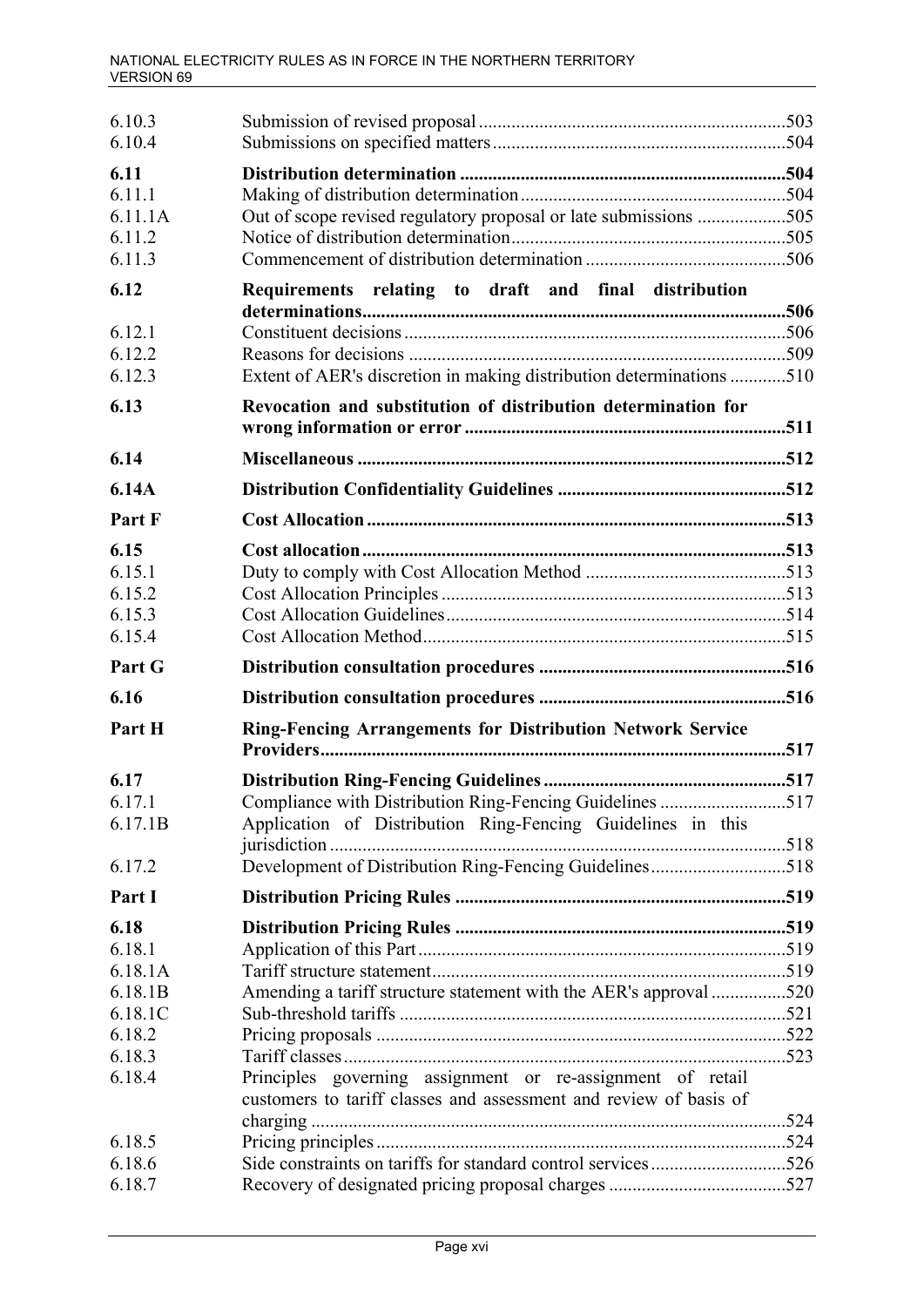| 6.18.7A<br>6.18.8<br>6.18.9 | Publication of information about tariffs and tariff classes532   |  |
|-----------------------------|------------------------------------------------------------------|--|
| 6.19                        |                                                                  |  |
| 6.19.1                      | Forecast use of networks by Distribution Customers and Embedded  |  |
| 6.19.2                      | Confidentiality of distribution network pricing information533   |  |
| Part J                      |                                                                  |  |
| 6.20                        |                                                                  |  |
| 6.20.1                      |                                                                  |  |
| 6.20.2                      | Minimum information to be provided in distribution network       |  |
| 6.20.3                      | Settlement between Distribution Network Service Providers 535    |  |
| 6.20.4                      |                                                                  |  |
| Part K                      | Prudential requirements, capital contributions and               |  |
|                             |                                                                  |  |
| 6.21                        | Distribution Network Service Provider Prudential                 |  |
| 6.21.1                      | Prudential requirements for distribution network service536      |  |
| 6.21.2                      | Capital contributions, prepayments and financial guarantees 537  |  |
| 6.21.3                      |                                                                  |  |
| Part L                      |                                                                  |  |
| 6.22                        |                                                                  |  |
| 6.22.1                      |                                                                  |  |
| 6.22.2                      |                                                                  |  |
| 6.22.3                      | Termination of access dispute without access determination539    |  |
| Part M                      | Separate disclosure of transmission and distribution charges 539 |  |
| 6.23                        | Separate disclosure of transmission and distribution charges539  |  |
| Part N                      |                                                                  |  |
| 6.24                        |                                                                  |  |
| 6.24.1                      |                                                                  |  |
| 6.24.2                      |                                                                  |  |
| 6.25                        | AER determination of applicable pricing regime for Dual          |  |
| 6.26                        | Division of Distribution Network Service Provider's revenue 542  |  |
| Part O                      |                                                                  |  |
| 6.27                        |                                                                  |  |
| Part P<br>6.28              |                                                                  |  |
| Schedule 6.1                |                                                                  |  |
| S <sub>6.1.1</sub>          | Information and matters relating to capital expenditure544       |  |
| S <sub>6.1.2</sub>          | Information and matters relating to operating expenditure 546    |  |
| S6.1.3                      |                                                                  |  |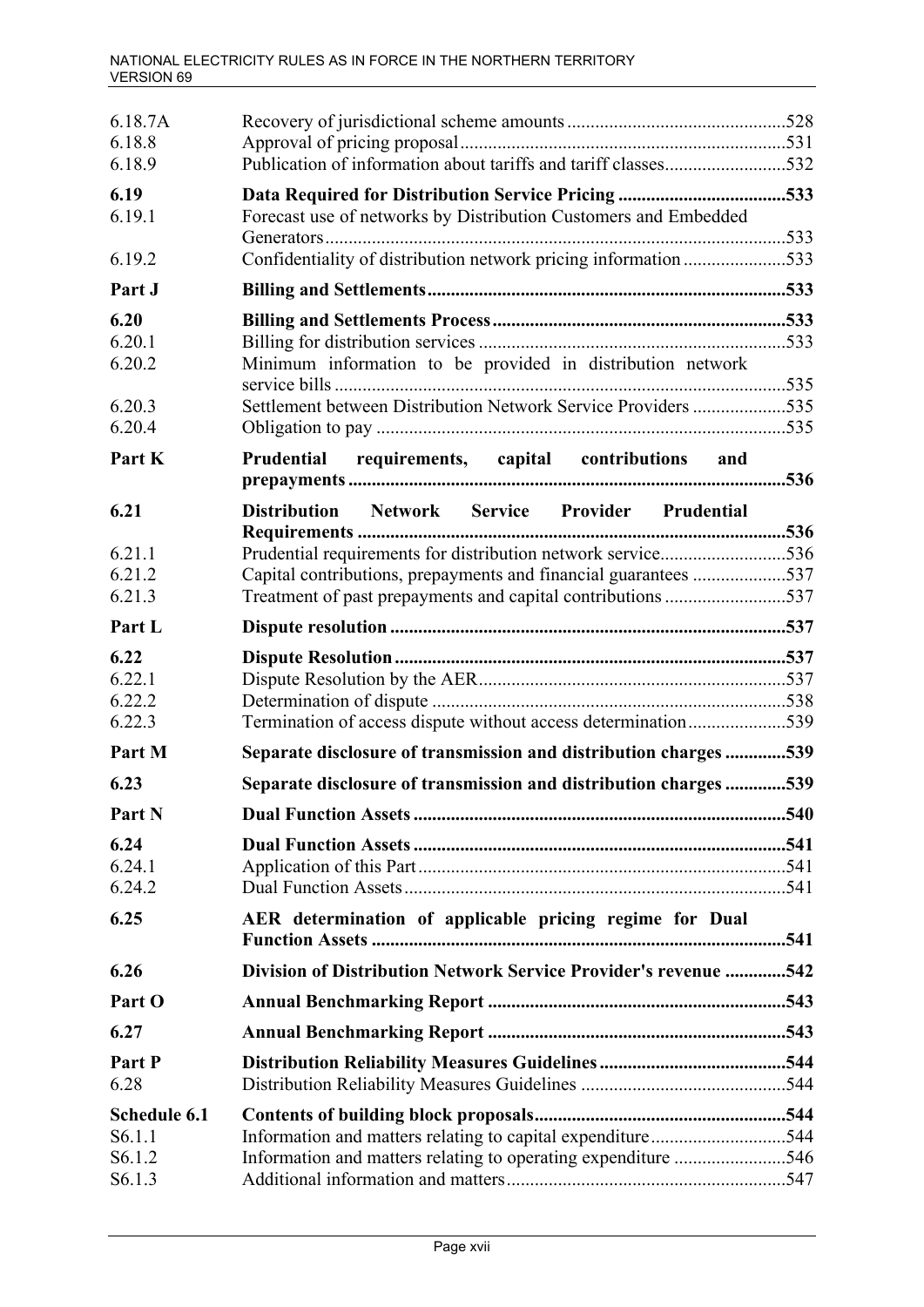| Schedule 6.2       |                                                                   |     |
|--------------------|-------------------------------------------------------------------|-----|
| S6.2.1             | Establishment of opening regulatory asset base for a regulatory   |     |
|                    |                                                                   |     |
| S6.2.2             |                                                                   |     |
| S6.2.2A            |                                                                   |     |
| S6.2.2B            |                                                                   |     |
| S <sub>6.2.3</sub> | Roll forward of regulatory asset base within the same regulatory  | 558 |
| S6.2.3A            | Establishment of opening regulatory asset base for distribution   |     |
| 6A.                | <b>Economic Regulation of Transmission Services565</b>            |     |
| 6B.                |                                                                   |     |
| 7.                 |                                                                   |     |
| 7A.                |                                                                   |     |
| Part A             |                                                                   |     |
| 7A.1               |                                                                   |     |
| 7A.1.1             |                                                                   |     |
| 7A.1.2             |                                                                   |     |
| 7A.1.3             |                                                                   |     |
| 7A.1.4             |                                                                   |     |
| Part B             |                                                                   |     |
| 7A.2               | Role and responsibility of financially responsible participant578 |     |
| 7A.3               | Role and responsibility of Metering Coordinator579                |     |
| 7A.3.1             |                                                                   |     |
| 7A.3.2             |                                                                   |     |
| 7A.4               | Qualification and requirements of Metering Providers and          |     |
| 7A.4.1             | Qualification and requirements of Metering Providers 582          |     |
| 7A.4.2             | Qualification and requirements of Metering Data Providers582      |     |
| Part C             |                                                                   |     |
| 7A.5               |                                                                   |     |
| Part D             |                                                                   |     |
| 7A.6               |                                                                   |     |
| 7A.6.1             |                                                                   |     |
| 7A.6.2             |                                                                   |     |
| 7A.6.3             |                                                                   |     |
| 7A.6.4             |                                                                   |     |
| 7A.6.5             |                                                                   |     |
| 7A.6.6             |                                                                   |     |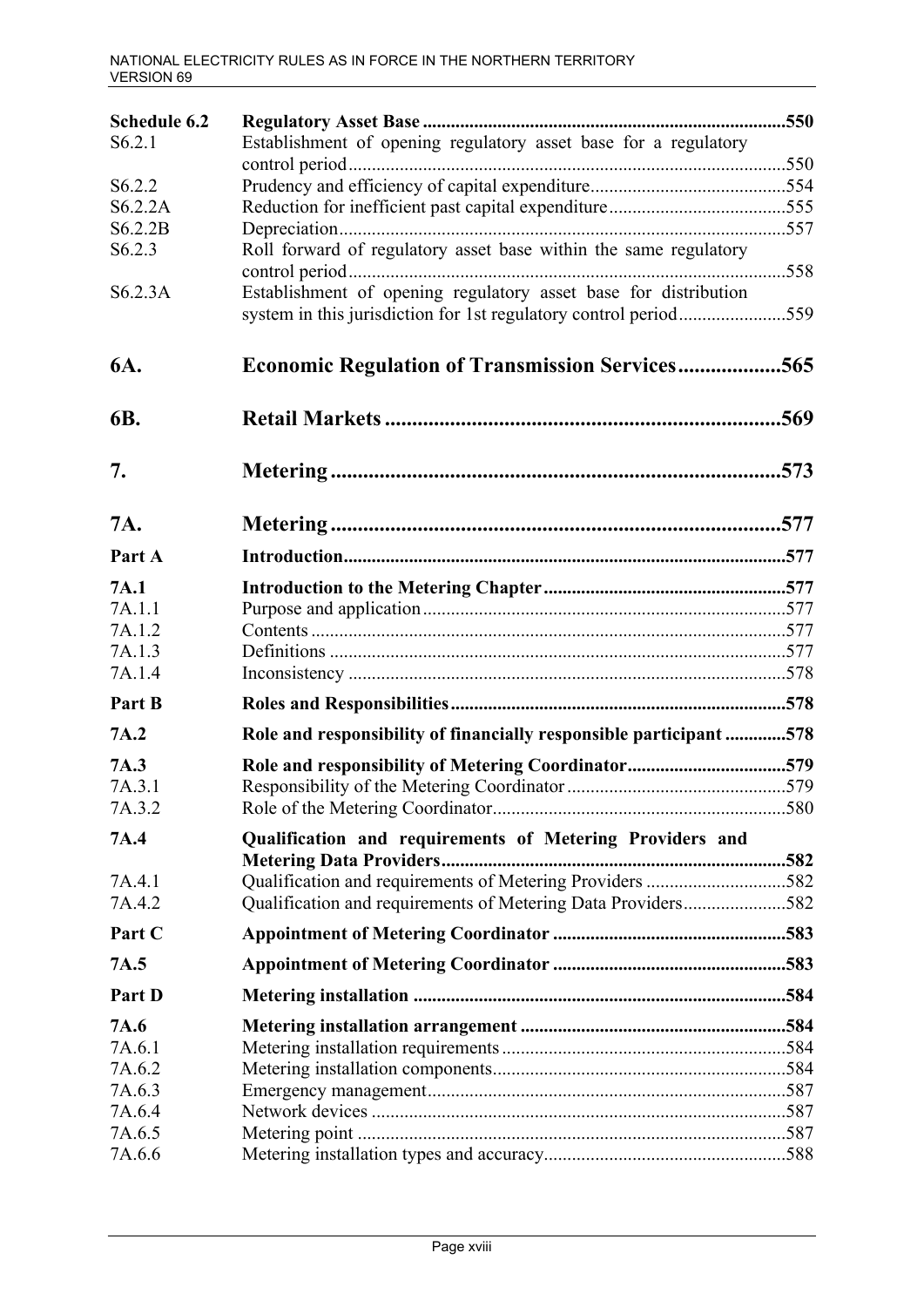| 7A.6.7  | Functionality requirements for type 1, 2, 3 and 4 metering           |      |
|---------|----------------------------------------------------------------------|------|
| 7A.6.8  |                                                                      |      |
| 7A.6.9  |                                                                      |      |
| 7A.6.10 |                                                                      |      |
| 7A.6.11 | Timeframes for meters to be installed – where a connection service   |      |
|         |                                                                      | .590 |
| 7A.6.12 | Timeframes for meters to be installed – where a connection           |      |
|         |                                                                      |      |
| 7A.6.13 |                                                                      |      |
| 7A.6.14 |                                                                      |      |
| 7A.7    | Maintenance, inspection, testing and auditing of metering            |      |
|         |                                                                      |      |
| 7A.7.1  |                                                                      |      |
| 7A.7.2  |                                                                      |      |
| 7A.7.3  |                                                                      |      |
| 7A.7.4  |                                                                      |      |
| 7A.7.5  |                                                                      |      |
| 7A.7.6  |                                                                      |      |
| 7A.7.7  |                                                                      |      |
| Part E  |                                                                      |      |
| 7A.8    |                                                                      |      |
| 7A.8.1  |                                                                      |      |
| 7A.8.2  | Collection of energy data and estimation of metering data 599        |      |
| 7A.8.3  |                                                                      |      |
| 7A.8.4  |                                                                      |      |
| 7A.8.5  |                                                                      |      |
| 7A.8.6  |                                                                      |      |
| 7A.8.7  | Verification of metering data Metering installations other than type |      |
|         |                                                                      |      |
| 7A.8.8  |                                                                      |      |
| 7A.8.9  |                                                                      |      |
|         |                                                                      |      |
| 7A.9    |                                                                      |      |
| 7A.9.1  |                                                                      |      |
| 7A.9.2  |                                                                      |      |
| 7A.9.3  |                                                                      |      |
| 7A.10   |                                                                      |      |
| 7A.10.1 |                                                                      |      |
| 7A.10.2 |                                                                      |      |
| 7A.10.3 |                                                                      |      |
| 7A.11   |                                                                      |      |
| 7A.11.1 |                                                                      |      |
| 7A.12   |                                                                      |      |
| Part F  |                                                                      |      |
| 7A.13   | Security of metering installations, energy data and metering         |      |
|         |                                                                      |      |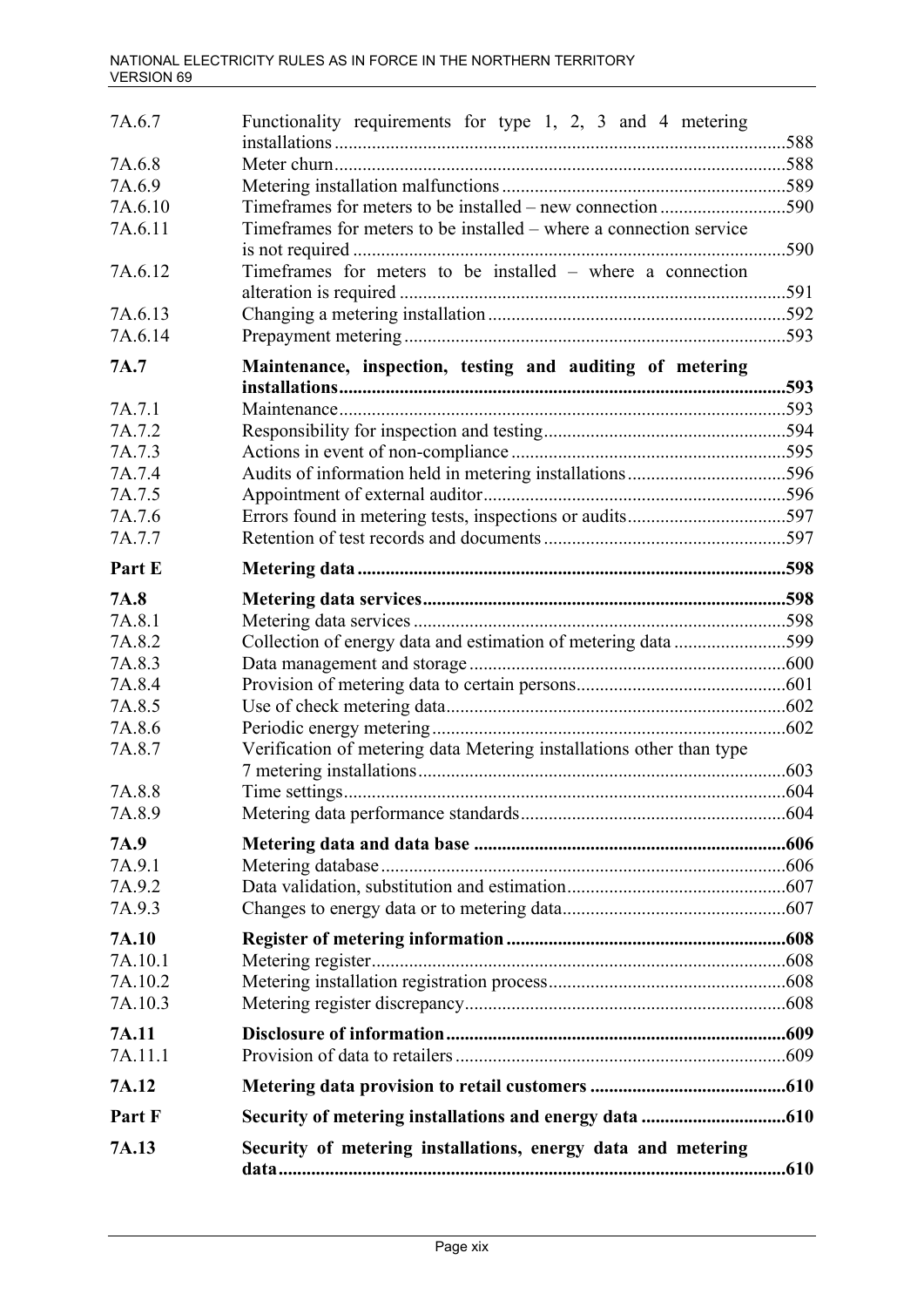| 7A.13.1              |                                                                    |  |
|----------------------|--------------------------------------------------------------------|--|
| 7A.13.2              |                                                                    |  |
| 7A.13.3              |                                                                    |  |
| 7A.13.4              |                                                                    |  |
| 7A.13.5              |                                                                    |  |
| <b>Schedule 7A.1</b> |                                                                    |  |
| S7A.1.1              |                                                                    |  |
| S7A.1.2              |                                                                    |  |
| S7A.1.3              |                                                                    |  |
| <b>Schedule 7A.2</b> |                                                                    |  |
| <b>Schedule 7A.3</b> |                                                                    |  |
| <b>Schedule 7A.4</b> |                                                                    |  |
| S7A.4.1              |                                                                    |  |
| S7A.4.2              |                                                                    |  |
| S7A.4.3              |                                                                    |  |
| S7A.4.4              |                                                                    |  |
| S7A.4.5              |                                                                    |  |
| S7A.4.5.1            |                                                                    |  |
| S7A.4.5.2            |                                                                    |  |
| <b>Schedule 7A.5</b> | Metering functionality requirements for type 1, 2, 3 and 4         |  |
|                      |                                                                    |  |
| S7A.5.1              |                                                                    |  |
| S7A.5.1.1            |                                                                    |  |
| S7A.5.1.2            |                                                                    |  |
| S7A.5.2              | Functionality Requirements for Meters in Type 1, 2, and 3 metering |  |
|                      |                                                                    |  |
| S7A.5.2.1            |                                                                    |  |
| S7A.5.2.2            |                                                                    |  |
| S7A.5.2.3            |                                                                    |  |
| S7A.5.3              | Functionality Requirements for Meters in Type 4 metering           |  |
| S7A.5.3.1            |                                                                    |  |
| S7A.5.3.2            |                                                                    |  |
| S7A.5.3.3            |                                                                    |  |
| S7A.5.3.4            |                                                                    |  |
| S7A.5.3.5            |                                                                    |  |
|                      |                                                                    |  |
| S7A.5.3.5.1          |                                                                    |  |
| S7A.5.3.5.2          |                                                                    |  |
| S7A.5.3.5.3          |                                                                    |  |
| S7A.5.3.6            |                                                                    |  |
| S7A.5.3.7            |                                                                    |  |
| S7A.5.3.8            |                                                                    |  |
| S7A.5.3.9            |                                                                    |  |
| S7A.5.3.10           |                                                                    |  |
| S7A.5.3.11           |                                                                    |  |
| <b>Schedule 7A.6</b> |                                                                    |  |
| S7A.6.1              |                                                                    |  |
| S7A.6.2              |                                                                    |  |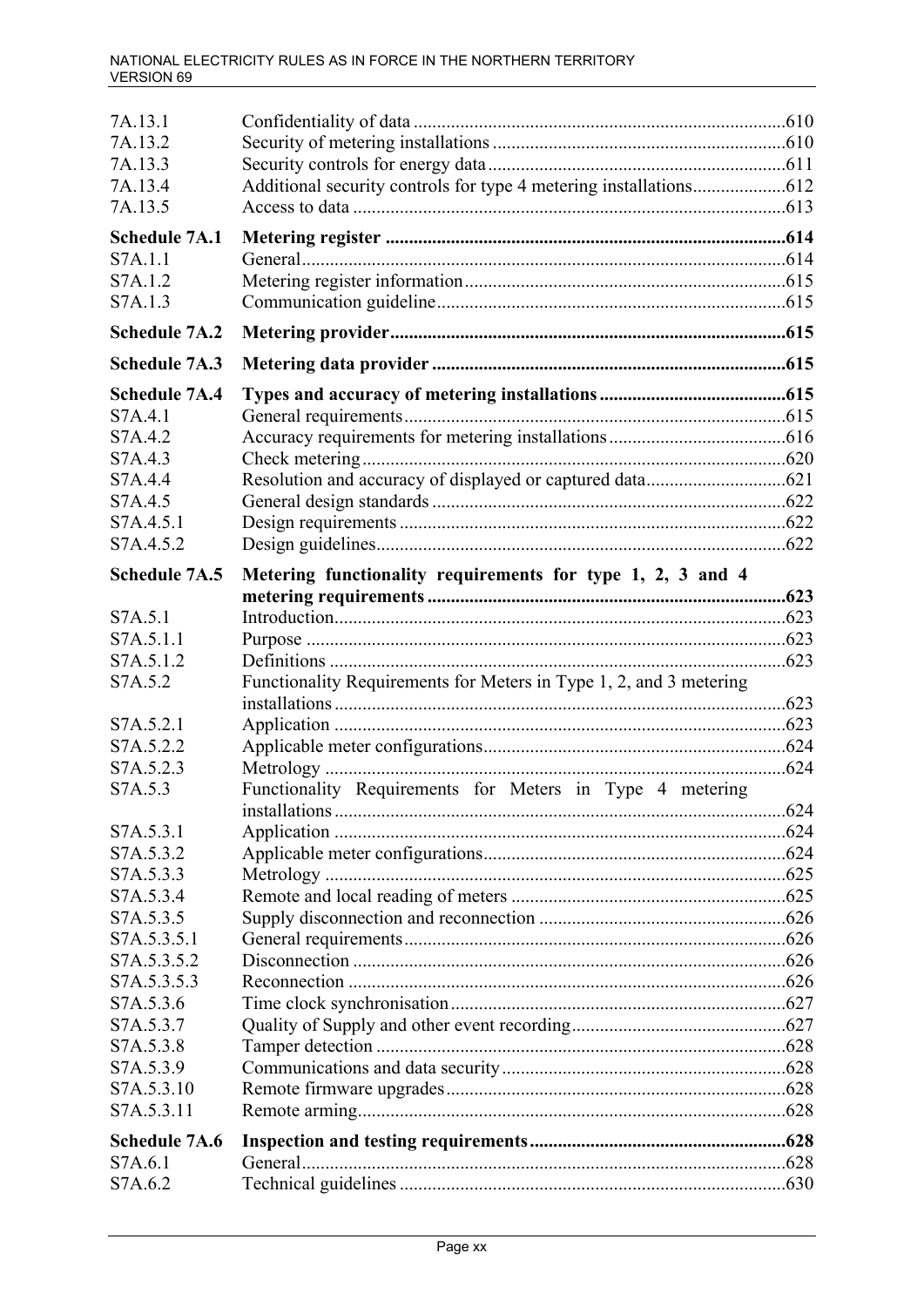| Part A     |                                                                            |     |
|------------|----------------------------------------------------------------------------|-----|
| S7A.7.1    |                                                                            |     |
| S7A.7.1.1  |                                                                            |     |
| S7A.7.1.2  |                                                                            |     |
| S7A.7.1.3  |                                                                            |     |
| Part B     |                                                                            |     |
| S7A.7.2    |                                                                            |     |
| S7A.7.2.1  |                                                                            |     |
| S7A.7.2.2  |                                                                            |     |
| S7A.7.3    |                                                                            |     |
| S7A.7.3.1  |                                                                            |     |
| S7A.7.3.2  |                                                                            |     |
| S7A.7.3.3  |                                                                            |     |
| S7A.7.3.4  |                                                                            |     |
| S7A.7.3.5  |                                                                            |     |
| S7A.7.3.6  |                                                                            |     |
| S7A.7.3.7  |                                                                            |     |
| S7A.7.3.8  |                                                                            |     |
| S7A.7.3.9  |                                                                            |     |
| S7A.7.3.10 |                                                                            |     |
| S7A.7.3.11 |                                                                            |     |
| S7A.7.3.12 |                                                                            |     |
| S7A.7.4    |                                                                            |     |
| S7A.7.4.1  |                                                                            |     |
| S7A.7.4.2  |                                                                            |     |
| S7A.7.4.3  | Preliminary de-commissioning and removal of metering equipment             |     |
|            |                                                                            |     |
| S7A.7.4.4  |                                                                            |     |
| S7A.7.5    |                                                                            |     |
| S7A.7.6    |                                                                            |     |
| S7A.7.6.1  | Metering data storage.                                                     | 639 |
| S7A.7.6.2  | Verification of metering data for type 4, 4A, 5, 6 and 7 installations 639 |     |
| S7A.7.6.3  |                                                                            |     |
| S7A.7.6.4  |                                                                            |     |
| S7A.7.6.5  |                                                                            |     |
| Part C     |                                                                            |     |
| S7A.7.7    |                                                                            |     |
| S7A.7.7.1  |                                                                            |     |
| S7A.7.7.2  |                                                                            |     |
| S7A.7.8    |                                                                            |     |
| S7A.7.8.1  |                                                                            |     |
| S7A.7.8.2  |                                                                            |     |
| S7A.7.8.3  |                                                                            |     |
| S7A.7.8.4  |                                                                            |     |
| S7A.7.8.5  |                                                                            |     |
| S7A.7.9    | Substitution for acquisition of metering data from remotely read           |     |
|            |                                                                            |     |
| S7A.7.9.1  |                                                                            |     |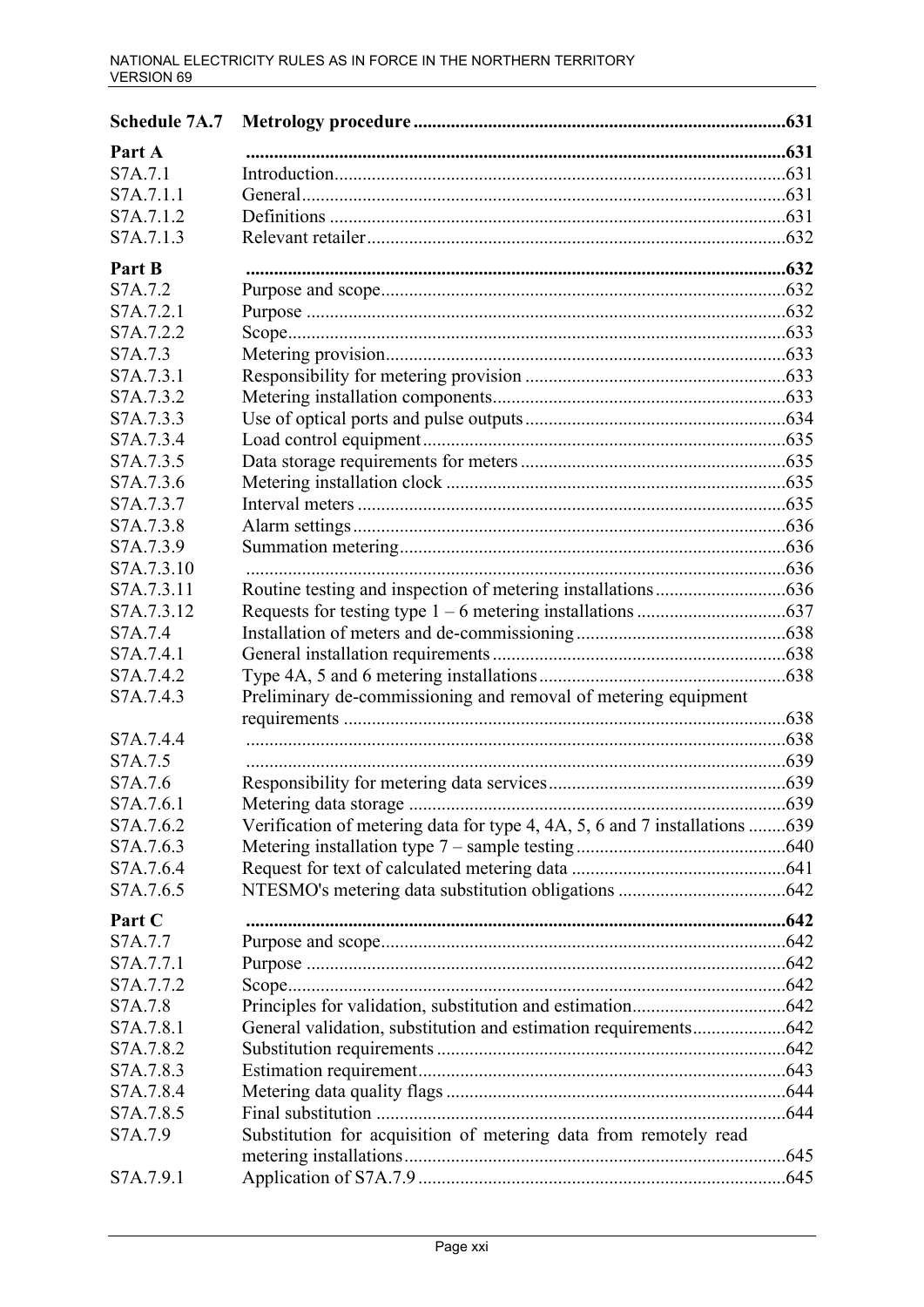| S7A.7.9.2                |                                                                 |  |
|--------------------------|-----------------------------------------------------------------|--|
| S7A.7.9.3                |                                                                 |  |
| S7A.7.10                 | Substitution and estimation for manually read interval metering |  |
|                          |                                                                 |  |
| S7A.7.10.1               |                                                                 |  |
| S7A.7.10.2               |                                                                 |  |
| S7A.7.10.3               |                                                                 |  |
| S7A.7.11                 | Substitution and estimation for metering installations with     |  |
|                          |                                                                 |  |
| S7A.7.11.1               |                                                                 |  |
| S7A.7.11.2               |                                                                 |  |
| S7A.7.12                 |                                                                 |  |
| S7A.7.12.1               |                                                                 |  |
| S7A.7.12.2               |                                                                 |  |
| S7A.7.13                 |                                                                 |  |
| S7A.7.13.1               |                                                                 |  |
| S7A.7.13.2               |                                                                 |  |
| S7A.7.13.3               | Validation within the meter reading process for manually read   |  |
| S7A.7.13.4               |                                                                 |  |
| S7A.7.13.5               |                                                                 |  |
| S7A.7.14                 |                                                                 |  |
| S7A.7.14.1               |                                                                 |  |
|                          |                                                                 |  |
| S7A.7.14.2<br>S7A.7.14.3 |                                                                 |  |
|                          |                                                                 |  |
|                          |                                                                 |  |
| <b>Schedule 7A.8</b>     |                                                                 |  |
| Part A                   |                                                                 |  |
| S7A.8.1                  |                                                                 |  |
| S7A.8.1.1                |                                                                 |  |
| S7A.8.1.2                |                                                                 |  |
| Part B                   |                                                                 |  |
| S7A.8.2                  |                                                                 |  |
| S7A.8.2.1                |                                                                 |  |
| S7A.8.2.2                |                                                                 |  |
| S7A.8.3                  |                                                                 |  |
| S7A.8.3.1                |                                                                 |  |
| S7A.8.3.2                |                                                                 |  |
| S7A.8.3.3                |                                                                 |  |
| S7A.8.4                  |                                                                 |  |
| S7A.8.4.1                |                                                                 |  |
| S7A.8.4.2                |                                                                 |  |
| S7A.8.4.3                |                                                                 |  |
| S7A.8.4.4                | Management of meter programming and authorised software676      |  |
| S7A.8.5                  |                                                                 |  |
| S7A.8.5.1                |                                                                 |  |
| S7A.8.5.2                |                                                                 |  |
| S7A.8.6                  |                                                                 |  |
| S7A.8.6.1<br>S7A.8.6.2   |                                                                 |  |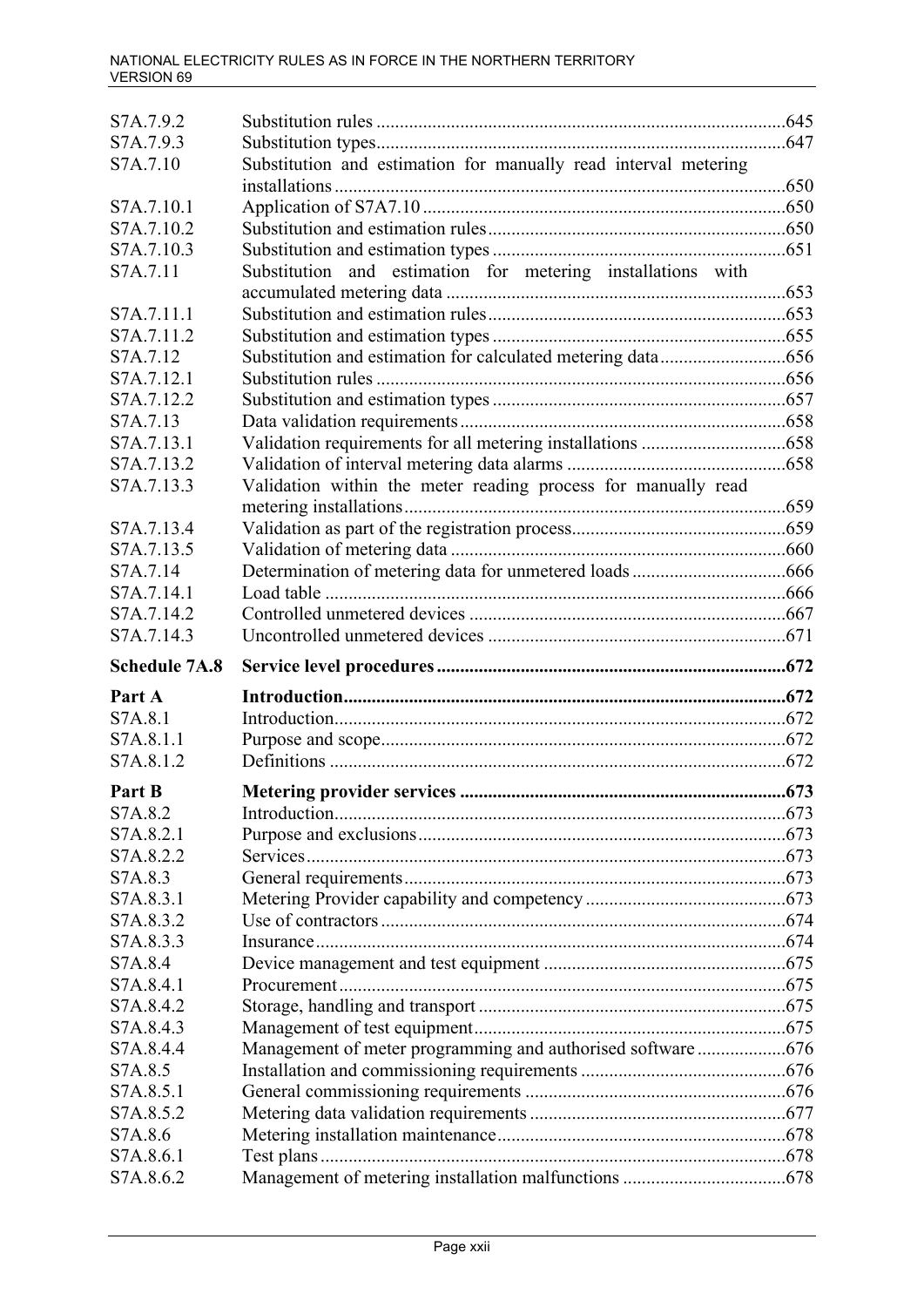| S7A.8.6.3  |                                                                     |      |
|------------|---------------------------------------------------------------------|------|
| S7A.8.6.4  |                                                                     |      |
| S7A.8.7    |                                                                     |      |
| S7A.8.7.1  |                                                                     |      |
| S7A.8.7.2  |                                                                     |      |
| S7A.8.7.3  |                                                                     |      |
| Part C     |                                                                     |      |
| S7A.8.8    |                                                                     |      |
| S7A.8.8.1  |                                                                     |      |
| S7A.8.8.2  |                                                                     |      |
| S7A.8.9    |                                                                     |      |
| S7A.8.9.1  |                                                                     |      |
| S7A.8.9.2  |                                                                     |      |
| S7A.8.9.3  |                                                                     |      |
| S7A.8.9.4  |                                                                     |      |
| S7A.8.9.5  | Specific collection process requirements for remotely read          | .685 |
| S7A.8.9.6  | Specific collection process requirements for manually read          |      |
|            |                                                                     |      |
| S7A.8.9.7  |                                                                     |      |
| S7A.8.9.8  | Specific metering data processing requirements for type 1, 2, 3 and |      |
|            |                                                                     | .687 |
| S7A.8.9.9  | Specific metering data processing requirements for type 7 metering  |      |
|            |                                                                     | .687 |
| S7A.8.9.10 | Specific metering data estimation requirements for manually read    |      |
|            |                                                                     |      |
| S7A.8.9.11 |                                                                     |      |
| S7A.8.10   | Data management following the alteration of type of metering        |      |
|            |                                                                     |      |
| S7A.8.10.1 |                                                                     |      |
| S7A.8.10.2 |                                                                     |      |
| S7A.8.10.3 |                                                                     |      |
| S7A.8.10.4 |                                                                     |      |
| S7A.8.10.5 |                                                                     |      |
| S7A.8.11   |                                                                     |      |
| S7A.8.11.1 |                                                                     |      |
| S7A.8.11.2 |                                                                     |      |
| S7A.8.11.3 |                                                                     |      |
| S7A.8.11.4 |                                                                     |      |
| S7A.8.12   |                                                                     |      |
| S7A.8.12.1 |                                                                     |      |
| S7A.8.12.2 |                                                                     |      |
| S7A.8.13.1 |                                                                     |      |
| S7A.8.13.2 |                                                                     |      |
| 8.         |                                                                     | .699 |
| Part A     |                                                                     | .699 |
| 8.1        |                                                                     |      |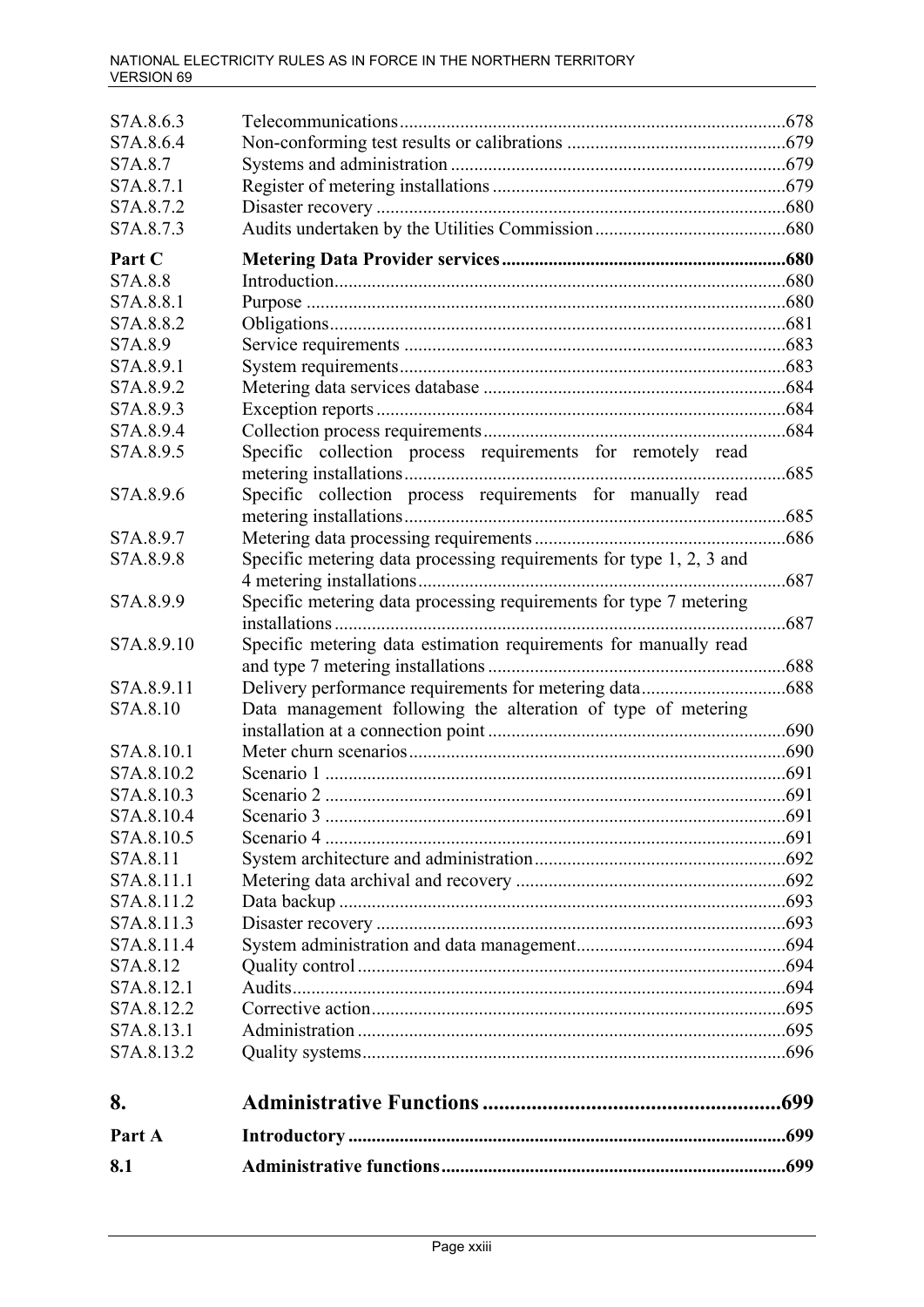| 8.1.1            |                                                                 |  |
|------------------|-----------------------------------------------------------------|--|
| 8.1.2            |                                                                 |  |
| 8.1.3            |                                                                 |  |
| Part B           |                                                                 |  |
| Part C           |                                                                 |  |
| 8.6              |                                                                 |  |
| 8.6.1            |                                                                 |  |
| 8.6.1A           |                                                                 |  |
| 8.6.2            |                                                                 |  |
| 8.6.3            |                                                                 |  |
| 8.6.4            |                                                                 |  |
| 8.6.5            |                                                                 |  |
| 8.6.6            |                                                                 |  |
| 8.6.7            |                                                                 |  |
| Part D           |                                                                 |  |
| 8.7              |                                                                 |  |
| 8.7.1            |                                                                 |  |
| 8.7.2            | Reporting requirements and monitoring standards for Registered  |  |
| 8.7.3            | Consultation required for making general regulatory information |  |
| 8.7.4            | Preparation of network service provider performance report      |  |
| 8.7.5            |                                                                 |  |
| 8.7.6            |                                                                 |  |
| Part E           |                                                                 |  |
| 8.8              |                                                                 |  |
| 8.8.1            |                                                                 |  |
| 8.8.2            |                                                                 |  |
| 8.8.3            |                                                                 |  |
| 8.8.4            |                                                                 |  |
| Part F           |                                                                 |  |
| 8.9              |                                                                 |  |
| Part G           |                                                                 |  |
| 8.10             |                                                                 |  |
| Part H           |                                                                 |  |
| 8.11             |                                                                 |  |
| 8.11.1           |                                                                 |  |
| 8.11.2           |                                                                 |  |
| 8.11.3           |                                                                 |  |
| 8.11.4           |                                                                 |  |
| 8.11.5           | Construction of augmentation that is not a contestable          |  |
|                  |                                                                 |  |
| 8.11.6<br>8.11.7 |                                                                 |  |
|                  |                                                                 |  |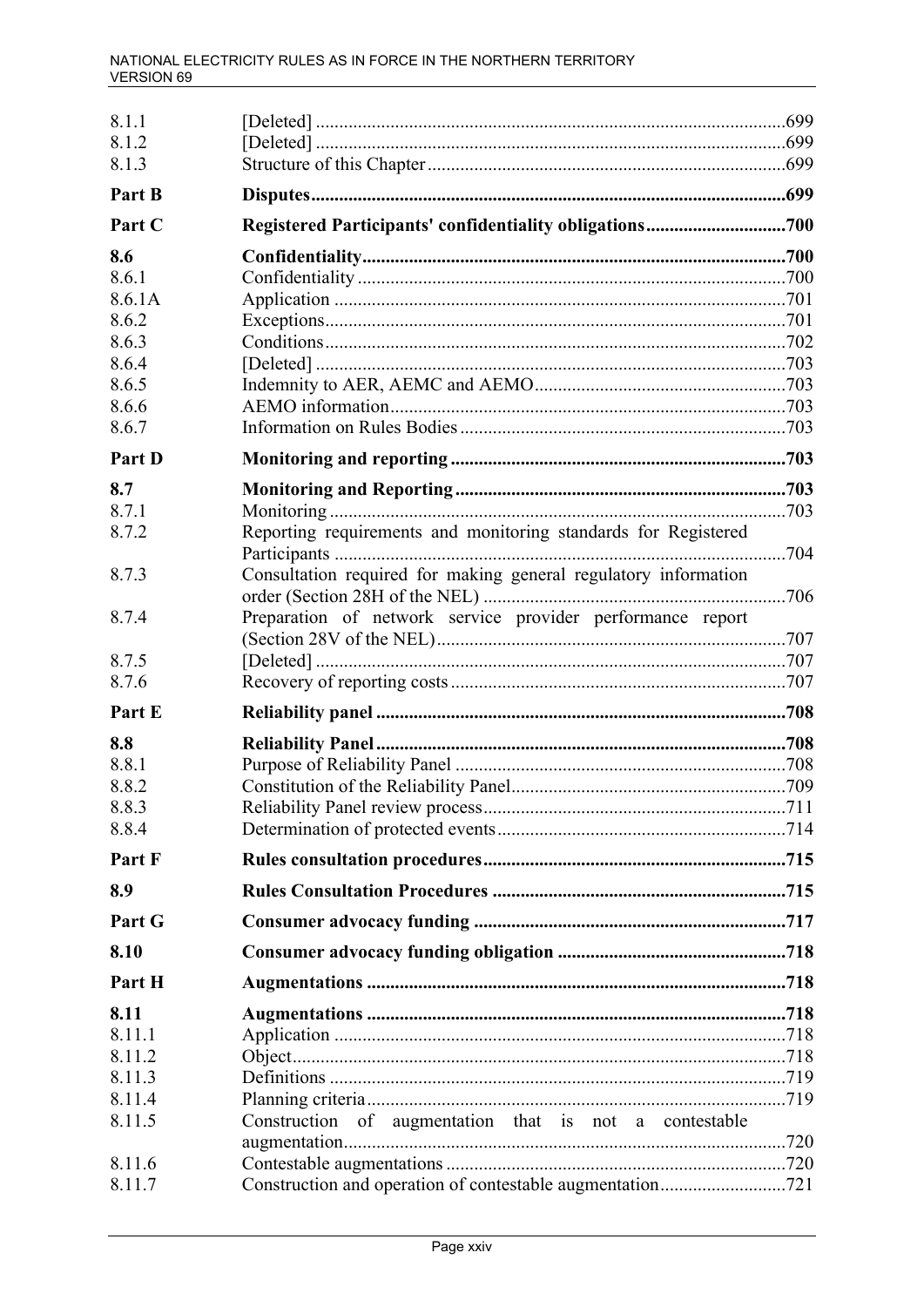| 8.11.8<br>8.11.9 | Funded augmentations that are not subject to the tender process722 |      |
|------------------|--------------------------------------------------------------------|------|
| 8.11.10          |                                                                    |      |
| Schedule 8.11    | Principles to be reflected in agreements relating to contestable   |      |
| S8.11.1          |                                                                    | .724 |
| S8.11.2          | Minimum requirements for agreements relating to contestable        |      |
|                  |                                                                    |      |
| S8.11.3          |                                                                    |      |
| Part I           |                                                                    |      |
| 8.12             | Development of methodology and publication of values of            | .726 |
| 8A.              |                                                                    |      |
| Part 1           |                                                                    |      |
| 8A.1             |                                                                    |      |
| Part 2           |                                                                    |      |
| 8A.2             |                                                                    |      |
| 8A.2A            |                                                                    |      |
| Part 3           |                                                                    |      |
| Part 4           |                                                                    |      |
| Part 5           |                                                                    |      |
| Part 6           | Derogations Granted to Victorian Market Participants731            |      |
| Part 7           |                                                                    |      |
| Part 8           |                                                                    |      |
| Part 9           |                                                                    |      |
| Part 10          |                                                                    |      |
| Part 11          |                                                                    |      |
| Part 12          |                                                                    |      |
| Part 13          | Derogation granted to Aurora Energy (Tamar Valley) Pty Ltd 732     |      |
| 8A.13            |                                                                    |      |
| Part 14          | Derogations granted to Ausgrid, Endeavour Energy and               | 732  |
| 8A.14            | Derogations from Chapter 6 for the current regulatory control      |      |
| 8A.14.1          | period and subsequent regulatory control period                    | 732  |
| 8A.14.2          |                                                                    |      |
| 8A.14.3          |                                                                    |      |
| 8A.14.4          | Recovery of revenue across the current regulatory control period   |      |
|                  |                                                                    |      |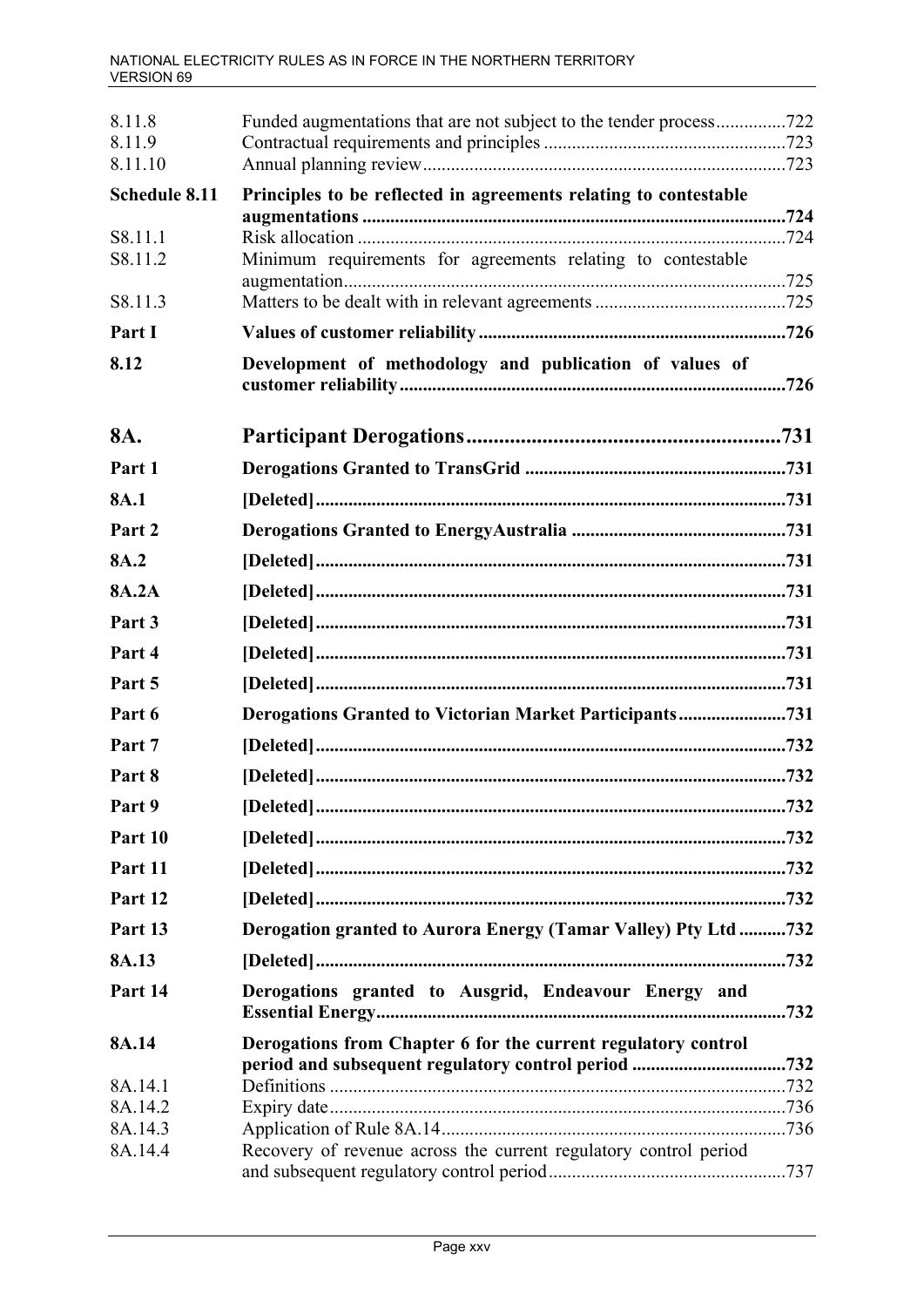| 8A.14.5 | Recovery of revenue in subsequent regulatory control period only                                                                          |  |
|---------|-------------------------------------------------------------------------------------------------------------------------------------------|--|
| 8A.14.6 | and no reopening of subsequent distribution determination required738<br>Recovery of revenue in subsequent regulatory control period only |  |
|         |                                                                                                                                           |  |
| 8A.14.7 |                                                                                                                                           |  |
| 8A.14.8 |                                                                                                                                           |  |
| Part 15 |                                                                                                                                           |  |
| 8A.15   | Derogations from Chapter 6 for the current regulatory control                                                                             |  |
| 8A.15.1 |                                                                                                                                           |  |
| 8A.15.2 |                                                                                                                                           |  |
| 8A.15.3 |                                                                                                                                           |  |
| 8A.15.4 | Recovery of revenue across the current regulatory control period                                                                          |  |
|         |                                                                                                                                           |  |
| 8A.15.5 | Recovery of revenue in subsequent regulatory control period only                                                                          |  |
|         | and no reopening of subsequent distribution determination required748                                                                     |  |
| 8A.15.6 | Recovery of revenue in subsequent regulatory control period only                                                                          |  |
|         |                                                                                                                                           |  |
| 8A.15.7 |                                                                                                                                           |  |
| 8A.15.8 |                                                                                                                                           |  |
| 9.      | Jurisdictional Derogations and Transitional                                                                                               |  |
|         |                                                                                                                                           |  |
| 9.1     |                                                                                                                                           |  |
| 9.1.1   |                                                                                                                                           |  |
| 9.1.2   |                                                                                                                                           |  |
| Part A  |                                                                                                                                           |  |
| 9.2     |                                                                                                                                           |  |
| 9.3     |                                                                                                                                           |  |
| 9.3.1   |                                                                                                                                           |  |
| 9.3.2   |                                                                                                                                           |  |
| 9.3A    |                                                                                                                                           |  |
| 9.4     | Transitional Arrangements for Chapter 2 - Registered                                                                                      |  |
|         | Participants, Registration and Cross Border Networks 760                                                                                  |  |
| 9.4.1   |                                                                                                                                           |  |
| 9.4.2   |                                                                                                                                           |  |
| 9.4.3   |                                                                                                                                           |  |
| 9.4.4   |                                                                                                                                           |  |
| 9.4.5   |                                                                                                                                           |  |
| 9.5     | Transitional Arrangements for Chapter 3 - Reliability and                                                                                 |  |
| 9.5.1   |                                                                                                                                           |  |
| 9.5.2   |                                                                                                                                           |  |
| 9.5.3   |                                                                                                                                           |  |
| 9.5.4   |                                                                                                                                           |  |
|         |                                                                                                                                           |  |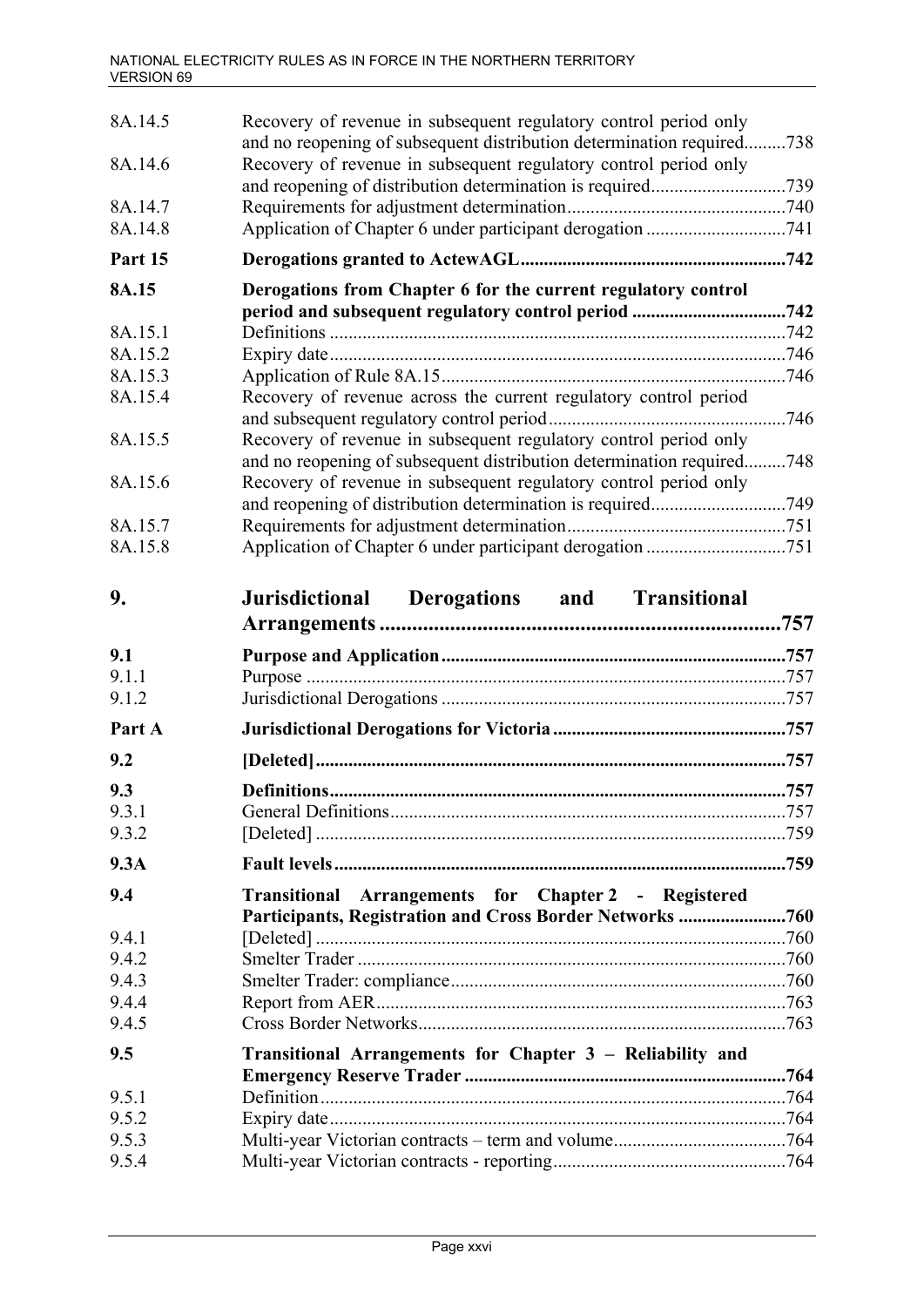| 9.6    | Transitional Arrangements for Chapter 4 - System Security 765     |      |
|--------|-------------------------------------------------------------------|------|
| 9.6.1  |                                                                   |      |
| 9.6.2  |                                                                   |      |
| 9.7    | Transitional Arrangements for Chapter 5 - Network                 |      |
|        |                                                                   | 766  |
| 9.7.1  |                                                                   |      |
| 9.7.2  |                                                                   |      |
| 9.7.3  |                                                                   |      |
| 9.7.4  |                                                                   |      |
| 9.7.5  |                                                                   |      |
| 9.7.6  |                                                                   |      |
| 9.7.7  |                                                                   |      |
| 9.8    | Transitional Arrangements for Chapter 6 - Network Pricing767      |      |
| 9.8.1  |                                                                   |      |
| 9.8.2  |                                                                   |      |
| 9.8.3  |                                                                   |      |
| 9.8.4  |                                                                   |      |
| 9.8.4A |                                                                   |      |
| 9.8.4B |                                                                   |      |
| 9.8.4C |                                                                   |      |
| 9.8.4D |                                                                   |      |
| 9.8.4E |                                                                   |      |
| 9.8.4F |                                                                   |      |
| 9.8.4G |                                                                   |      |
| 9.8.5  |                                                                   |      |
| 9.8.6  |                                                                   | .768 |
| 9.8.7  | Distribution network pricing – transitional application of former |      |
|        |                                                                   | 768  |
| 9.8.8  | Exclusion of AER's power to aggregate distribution systems and    |      |
|        |                                                                   |      |
| 9.9    | Transitional Arrangements for Chapter 7 - Metering770             |      |
| 9.9.1  | Metering Installations To Which This Schedule Applies770          |      |
| 9.9.2  |                                                                   |      |
| 9.9.3  |                                                                   |      |
| 9.9.4  |                                                                   |      |
| 9.9.5  |                                                                   |      |
| 9.9.6  |                                                                   |      |
| 9.9.7  |                                                                   |      |
| 9.9.8  |                                                                   |      |
| 9.9.9  |                                                                   |      |
| 9.9.10 |                                                                   |      |
|        |                                                                   |      |
| 9.9A   |                                                                   |      |
| 9.9B   |                                                                   |      |
| 9.9C   |                                                                   |      |
| 1.     |                                                                   |      |
| 2.     |                                                                   |      |
| 3.     |                                                                   |      |
| 4.     |                                                                   |      |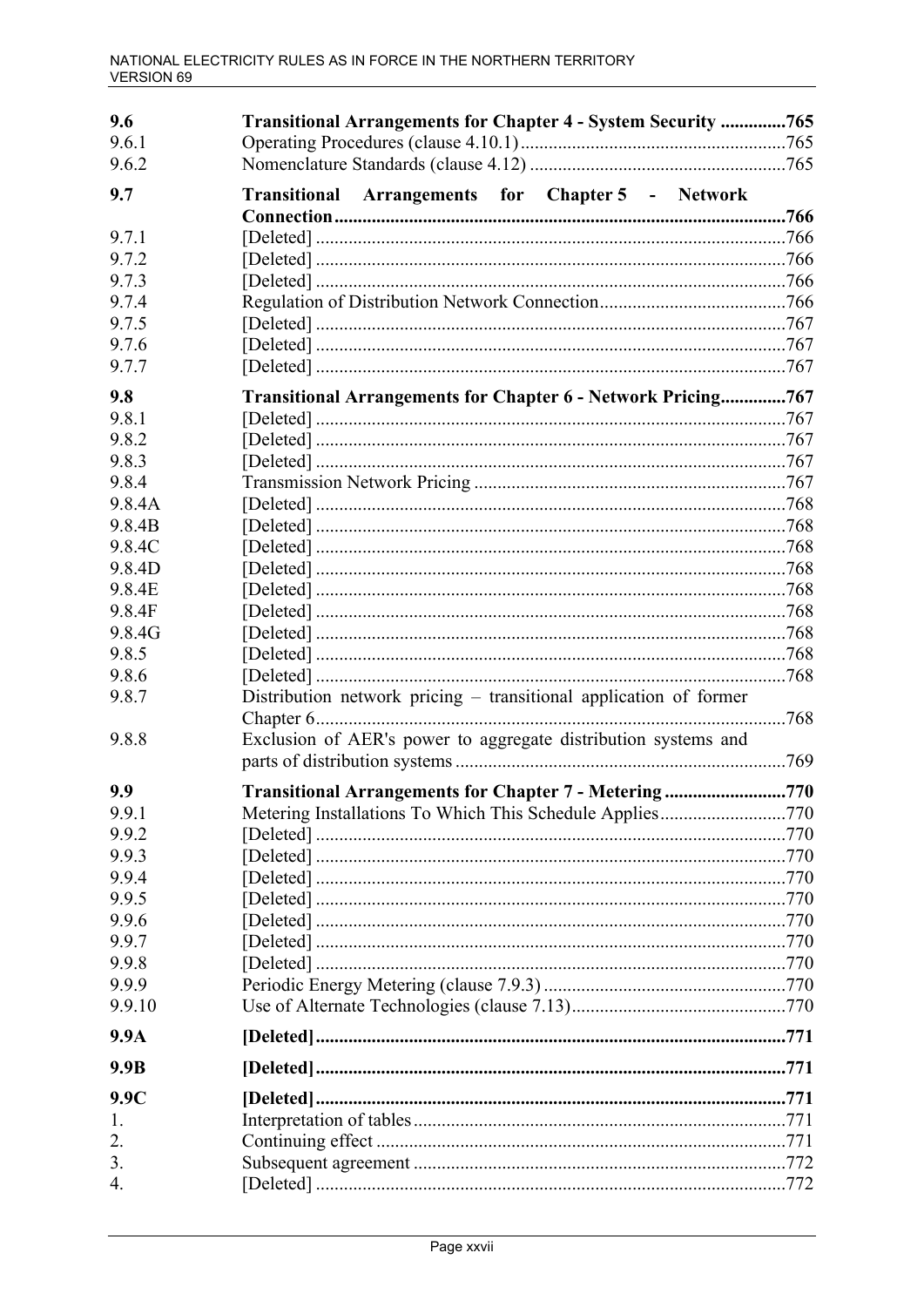| 5.             | Reactive Power Capability (clause S5.2.5.1 of schedule 5.2) 772                                                 |  |
|----------------|-----------------------------------------------------------------------------------------------------------------|--|
| 6.             |                                                                                                                 |  |
| 7.             |                                                                                                                 |  |
| 8.             |                                                                                                                 |  |
| 9.             |                                                                                                                 |  |
| 10.            |                                                                                                                 |  |
| 11.            |                                                                                                                 |  |
| 12.            |                                                                                                                 |  |
| 13.            | Governor Systems (load control) (clause S5.2.5.11 of schedule 5.2)773                                           |  |
| 14.            |                                                                                                                 |  |
| 15.            |                                                                                                                 |  |
| 16.            | Excitation Control System (clause S5.2.5.13 of schedule 5.2)773                                                 |  |
| Part B         | Jurisdictional Derogations for New South Wales774                                                               |  |
| 9.10           |                                                                                                                 |  |
| 9.11           |                                                                                                                 |  |
| 9.11.1         |                                                                                                                 |  |
| 9.12           | Transitional Arrangements for Chapter 2 - Generators,<br>Registered Participants, Registration and Cross Border |  |
|                |                                                                                                                 |  |
| 9.12.1         |                                                                                                                 |  |
| 9.12.2         |                                                                                                                 |  |
| 9.12.3         |                                                                                                                 |  |
| 9.12.4         |                                                                                                                 |  |
| 9.13           |                                                                                                                 |  |
|                |                                                                                                                 |  |
| 9.14           | Transitional Arrangements for Chapter 4 - System Security 779                                                   |  |
| 9.14.1         |                                                                                                                 |  |
| 9.15           |                                                                                                                 |  |
| 9.15.1         |                                                                                                                 |  |
| 9.15.2         |                                                                                                                 |  |
| 9.16           |                                                                                                                 |  |
| 9.16.1         | <b>Transitional Arrangements for Chapter 6 - Network Pricing779</b>                                             |  |
| 9.16.2         |                                                                                                                 |  |
| 9.16.3         |                                                                                                                 |  |
| 9.16.4         |                                                                                                                 |  |
| 9.16.5         |                                                                                                                 |  |
|                |                                                                                                                 |  |
| 9.17<br>9.17.1 | Transitional Arrangements for Chapter 7 - Metering780                                                           |  |
| 9.17.2         |                                                                                                                 |  |
| 9.17.3         |                                                                                                                 |  |
| 9.17.4         | Compliance with AS/NZ ISO 9002 (clause S7.4.3(f) of schedule                                                    |  |
| 9.17A          |                                                                                                                 |  |
| 9.18           |                                                                                                                 |  |
| Part C         | Jurisdictional Derogations for the Australian Capital Territory781                                              |  |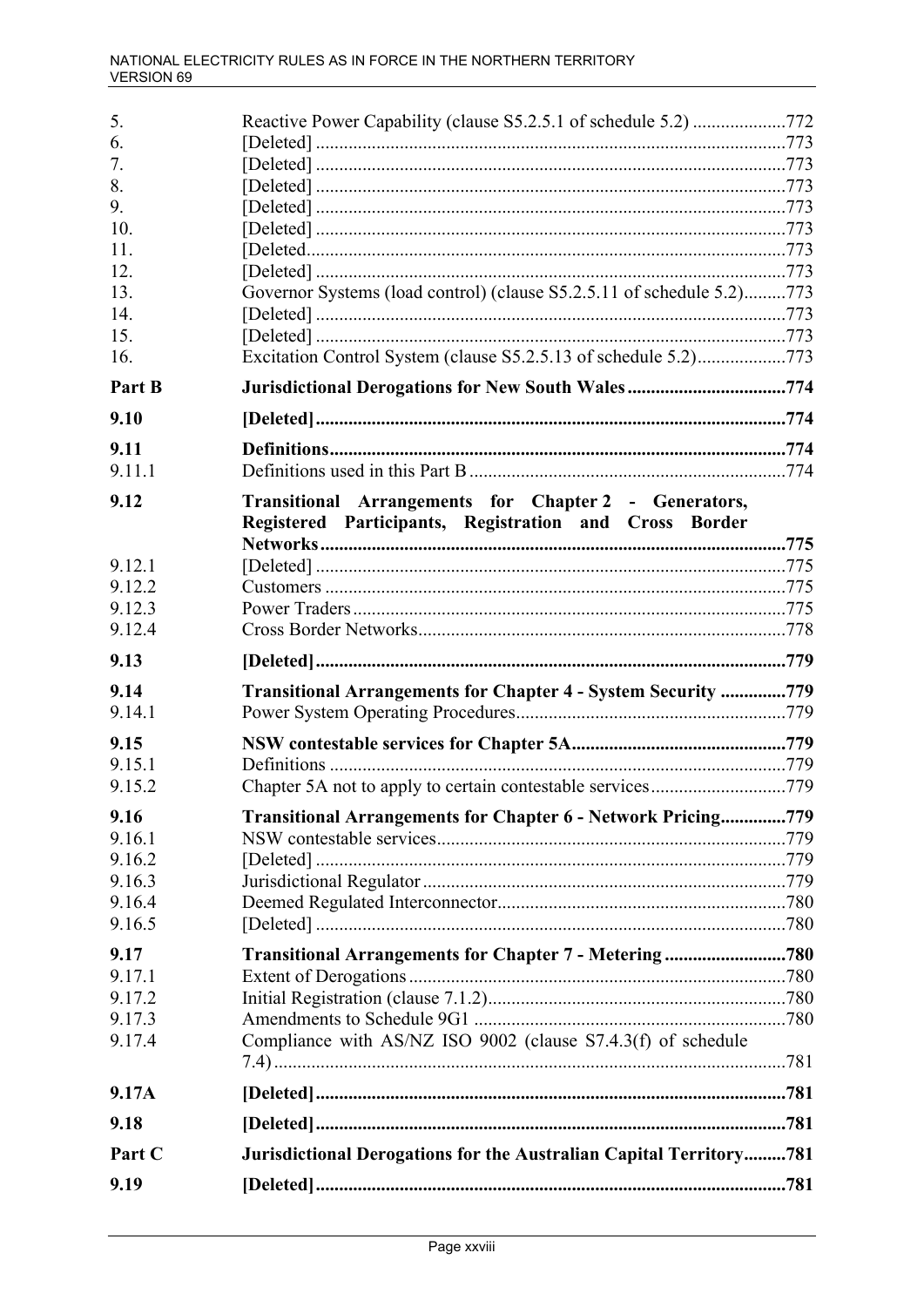| 9.20             | Definitions and Transitional Arrangements for Cross-Border      |  |
|------------------|-----------------------------------------------------------------|--|
| 9.20.1           |                                                                 |  |
| 9.20.2           |                                                                 |  |
| 9.21             |                                                                 |  |
| 9.22             |                                                                 |  |
| 9.23             | Transitional Arrangements for Chapter 6 - Network Pricing782    |  |
| 9.23.1           |                                                                 |  |
| 9.23.2           |                                                                 |  |
| 9.23.3           |                                                                 |  |
| 9.23.4           |                                                                 |  |
| 9.24             |                                                                 |  |
| 9.24.1           |                                                                 |  |
| 9.24.2           |                                                                 |  |
| 9.24A            |                                                                 |  |
| Part D           |                                                                 |  |
| 9.25             |                                                                 |  |
| 9.25.1           |                                                                 |  |
| 9.25.2           |                                                                 |  |
| 9.26             | Transitional Arrangements for Chapter 2 - Registered            |  |
|                  | Participants, Registration And Cross Border Networks785         |  |
| 9.26.1           |                                                                 |  |
| 9.26.2           |                                                                 |  |
| 9.26.3<br>9.26.4 |                                                                 |  |
| 9.26.5           |                                                                 |  |
|                  |                                                                 |  |
| 9.27             |                                                                 |  |
| 9.28             | Transitional Arrangements for Chapter 5 - Network               |  |
| 9.28.1           |                                                                 |  |
| 9.28.2           |                                                                 |  |
| 9.29             | Arrangements for Chapter 6 - Economic<br><b>Transitional</b>    |  |
|                  |                                                                 |  |
| 9.29.1           |                                                                 |  |
| 9.29.2           |                                                                 |  |
| 9.29.3           |                                                                 |  |
| 9.29.4           |                                                                 |  |
| 9.29.5           |                                                                 |  |
| 9.29.6           | Capital contributions, prepayments and financial guarantees 789 |  |
| 9.29.7           |                                                                 |  |
| 9.29A            |                                                                 |  |
| 9.30             |                                                                 |  |
| 9.30.1           |                                                                 |  |
| Part E           |                                                                 |  |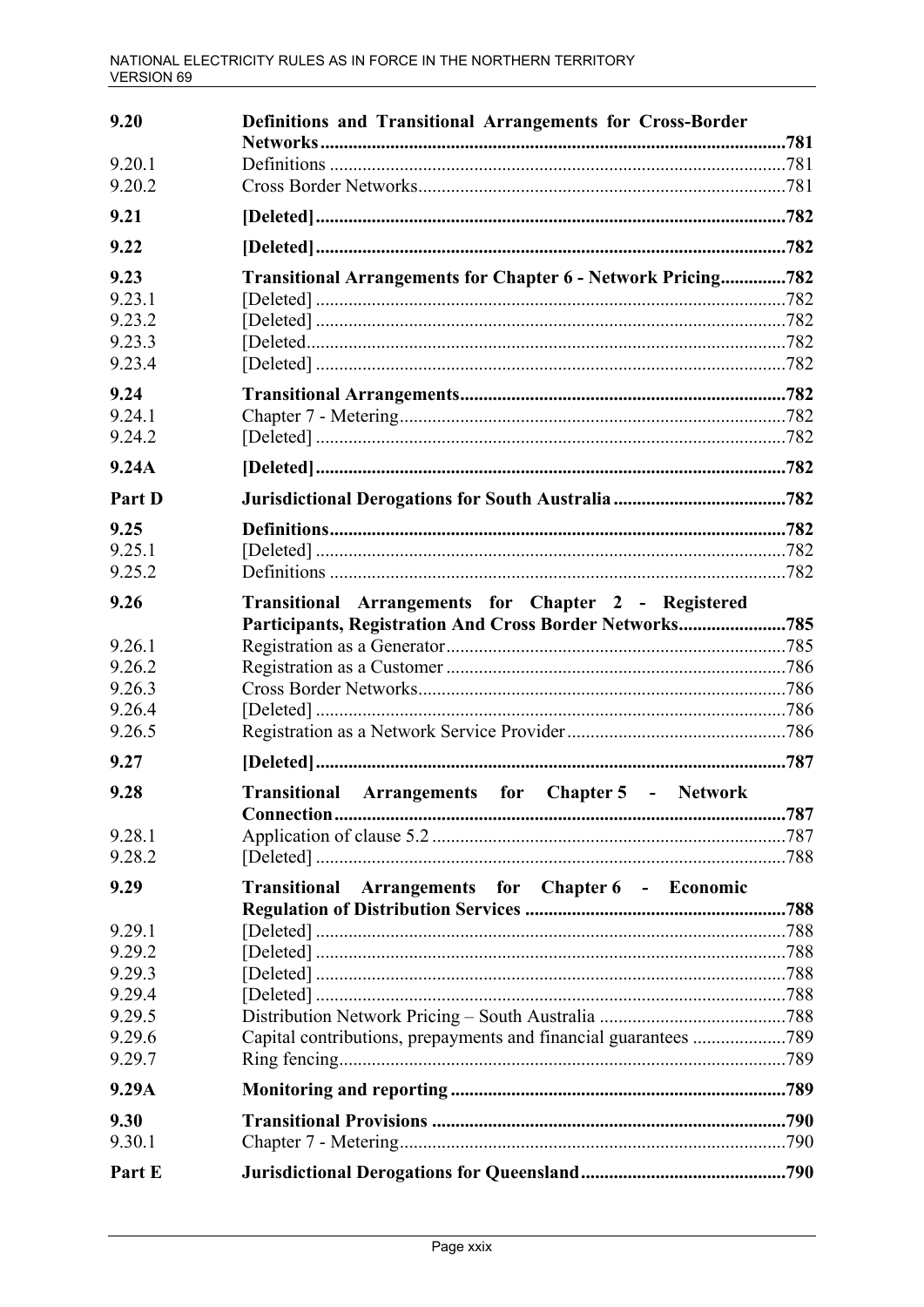| 9.31             |                                                                     |      |
|------------------|---------------------------------------------------------------------|------|
| 9.32             |                                                                     |      |
| 9.32.1           |                                                                     |      |
| 9.32.2           |                                                                     |      |
| 9.33             |                                                                     |      |
| 9.33.1           |                                                                     |      |
| 9.34             | Transitional Arrangements for Chapter 2 - Registered                |      |
|                  |                                                                     |      |
| 9.34.1           |                                                                     |      |
| 9.34.2           |                                                                     |      |
| 9.34.3           |                                                                     |      |
| 9.34.4           |                                                                     |      |
| 9.34.5           |                                                                     |      |
| 9.34.6           |                                                                     |      |
| 9.35             |                                                                     |      |
| 9.36             |                                                                     |      |
| 9.37             | Transitional Arrangements for Chapter 5 - Network                   |      |
|                  |                                                                     |      |
| 9.37.1           |                                                                     |      |
| 9.37.2           |                                                                     |      |
| 9.37.3<br>9.37.4 |                                                                     |      |
| 9.37.5           | Forecasts for connection points to transmission network (clause     |      |
|                  |                                                                     |      |
| 9.37.6           |                                                                     |      |
| 9.37.7           |                                                                     |      |
| 9.37.8           |                                                                     |      |
| 9.37.9           |                                                                     |      |
| 9.37.10          |                                                                     |      |
| 9.37.11          |                                                                     | 801  |
| 9.37.12          |                                                                     |      |
| 9.37.13          |                                                                     |      |
| 9.37.14          |                                                                     |      |
| 9.37.15          |                                                                     |      |
| 9.37.16          |                                                                     |      |
| 9.37.17          |                                                                     |      |
| 9.37.18          |                                                                     |      |
| 9.37.19          | Generating unit response to disturbances (clause S5.2.5.3 of        |      |
| 9.37.20          |                                                                     |      |
| 9.37.21          |                                                                     |      |
| 9.37.22          |                                                                     |      |
| 9.37.23          | Annual forecast information for planning purposes (schedule 5.7)804 |      |
| 9.38             | <b>Transitional Arrangements for Chapter 6 - Network Pricing</b>    | .804 |
| 9.38.1           |                                                                     |      |
| 9.38.2           |                                                                     |      |
| 9.38.3           |                                                                     |      |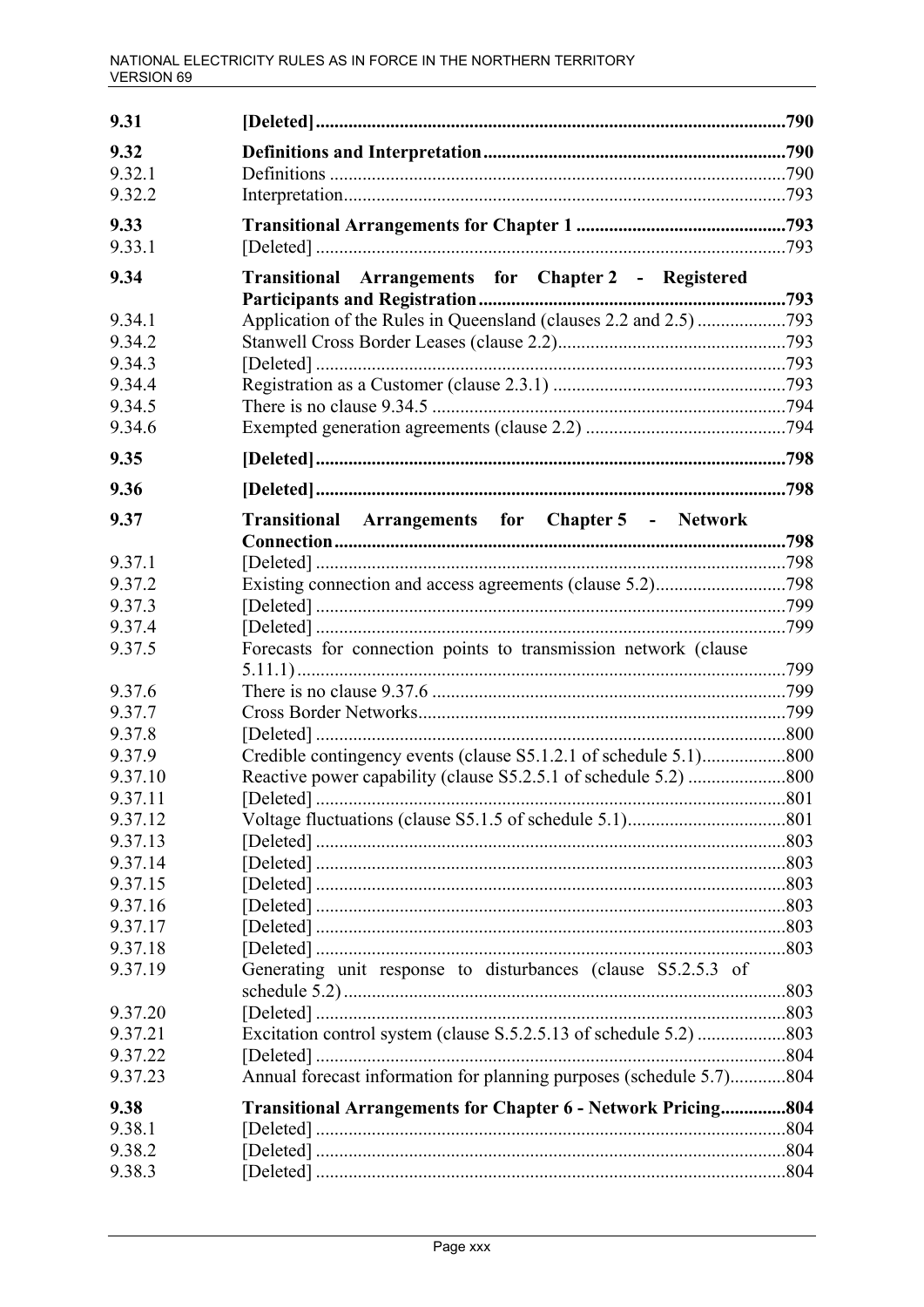| 9.38.4<br>9.38.5 |                                                                                                                     |     |
|------------------|---------------------------------------------------------------------------------------------------------------------|-----|
| 9.39<br>9.39.1   | Transitional Arrangements for Chapter 7 - Metering805                                                               |     |
| 9.39.2           |                                                                                                                     |     |
| 9.39.3           |                                                                                                                     |     |
| 9.39.4           |                                                                                                                     |     |
| 9.39.5           |                                                                                                                     |     |
| 9.40             | Transitional Arrangements for Chapter 8 - Administration                                                            |     |
| 9.40.1           |                                                                                                                     |     |
| 9.40.2           |                                                                                                                     |     |
| 9.40.3           |                                                                                                                     |     |
| 9.41             |                                                                                                                     |     |
| Part F           |                                                                                                                     |     |
| 9.42             |                                                                                                                     |     |
| 9.42.1           |                                                                                                                     |     |
| 9.42.2           |                                                                                                                     |     |
| 9.42.3           |                                                                                                                     |     |
| 9.43             |                                                                                                                     |     |
| 9.44             | Transitional arrangements for Chapter 2 - Registered<br>Participants and Registration - Customers (clause 2.3.1(e)) | 809 |
| 9.45             |                                                                                                                     |     |
| 9.47             | Transitional arrangements for Chapter 5- Network Connection  809                                                    |     |
| 9.47.1           |                                                                                                                     |     |
| 9.48             | Transitional arrangements - Transmission and Distribution                                                           | 809 |
| 9.48.4A          |                                                                                                                     |     |
| 9.48.4B          |                                                                                                                     |     |
| 9.48.5           |                                                                                                                     |     |
| 9.48.6           |                                                                                                                     |     |
| Part G           |                                                                                                                     |     |
| 1.               |                                                                                                                     |     |
| 2.               |                                                                                                                     |     |
| 3.               |                                                                                                                     |     |
| 4.               |                                                                                                                     |     |
| 5.               |                                                                                                                     |     |
| 6.               |                                                                                                                     |     |
| 7.               |                                                                                                                     |     |
| 8.               |                                                                                                                     |     |
| 9.               |                                                                                                                     |     |
| 10.              |                                                                                                                     |     |
|                  |                                                                                                                     |     |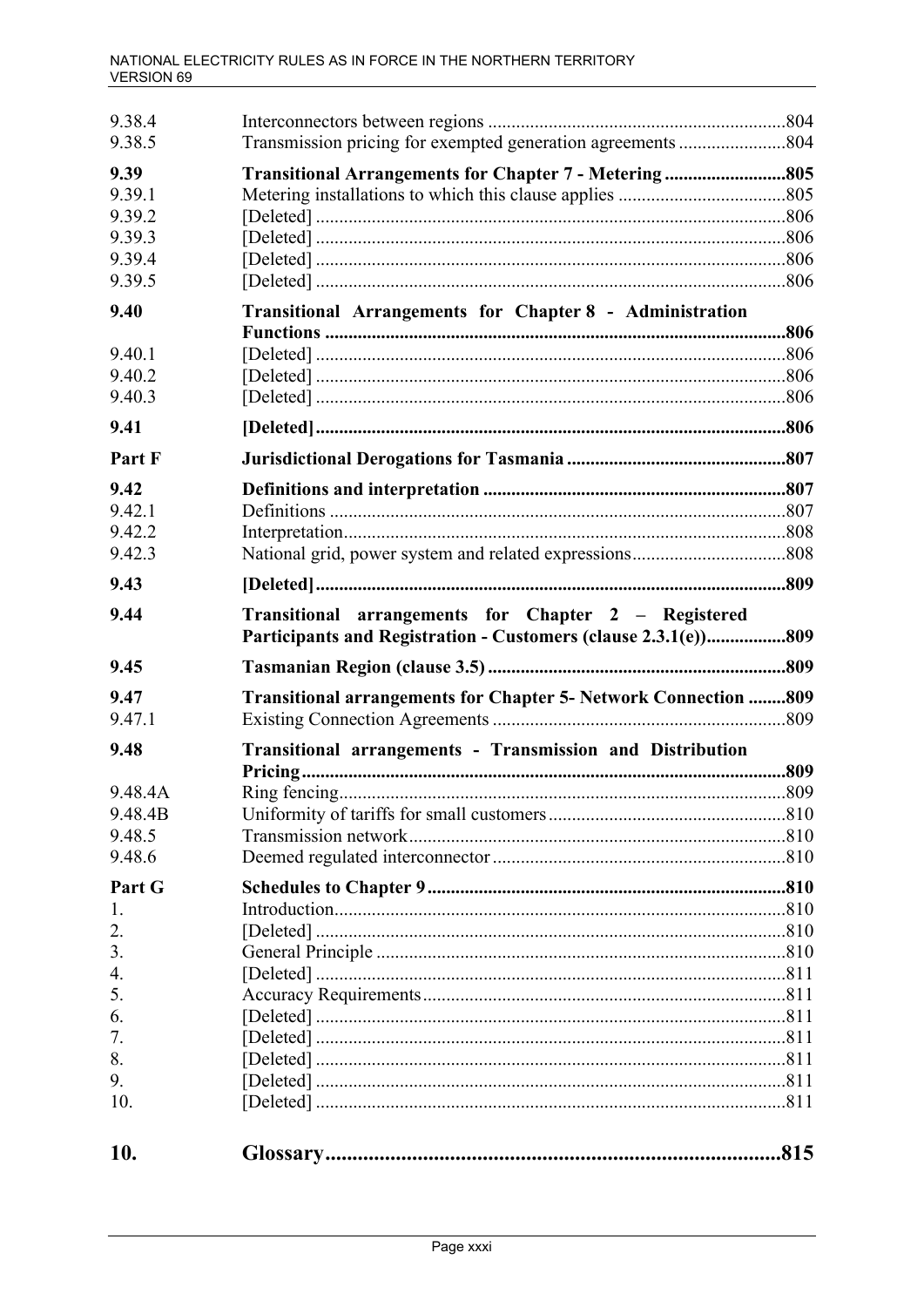| 11.                |                                                                                                                                     |      |
|--------------------|-------------------------------------------------------------------------------------------------------------------------------------|------|
| Part ZZJ           |                                                                                                                                     |      |
| 11.82              | Rules consequential on making of the National Electricity<br>Amendment (Demand management incentive scheme) Rule                    | .937 |
| 11.82.1<br>11.82.2 | AER to develop and publish the demand management incentive<br>scheme and demand management innovation allowance mechanism937        |      |
| Part ZZM           | Common definitions of distribution reliability measures 937                                                                         |      |
| 11.85              | Rules consequential on the making of the National Electricity<br>Amendment (Common definitions of distribution reliability          |      |
| 11.85.1            |                                                                                                                                     |      |
| 11.85.2            |                                                                                                                                     |      |
| 11.85.3            |                                                                                                                                     |      |
| 11.86.8            |                                                                                                                                     |      |
| Part ZZU           |                                                                                                                                     |      |
| 11.93              | Rules consequential on the making of the National Electricity                                                                       |      |
|                    | <b>Amendment (Rate of Return Guidelines Review) Rule 2016 </b>                                                                      | 938  |
| 11.93.1<br>11.93.2 | Application of current rate of return guidelines to making of a<br>distribution determination for the subsequent regulatory control | .939 |
| Part ZZV           | Demand Response Mechanism and Ancillary Services                                                                                    | .940 |
| 11.94              | Rules consequential on the making of the National Electricity<br><b>Amendment (Demand Response Management and Ancillary</b>         | 940  |
| 11.94.1            | Definitions.                                                                                                                        | .940 |
| 11.94.2            |                                                                                                                                     |      |
| Part ZZW           |                                                                                                                                     |      |
| 11.95              | Rules consequential on the making of the National Electricity                                                                       |      |
|                    | Amendment (Local Generation Network Credits) Rule 2016 940                                                                          |      |
| 11.95.1            |                                                                                                                                     |      |
| 11.95.2            |                                                                                                                                     |      |
| Part ZZY           |                                                                                                                                     |      |
| 11.97              | Rules consequent on the making of the National Electricity                                                                          |      |
| 11.97.1            | Amendment (Emergency frequency control schemes) Rule 2017941                                                                        |      |
| 11.97.2            | Interim frequency operating standards for protected events941                                                                       |      |
| 11.97.3            |                                                                                                                                     |      |
| 11.97.4            | AEMO must review existing load shedding procedures 942                                                                              |      |
| 11.97.5            |                                                                                                                                     |      |
| Part ZZZ           | Transmission Connection and Planning Arrangements 943                                                                               |      |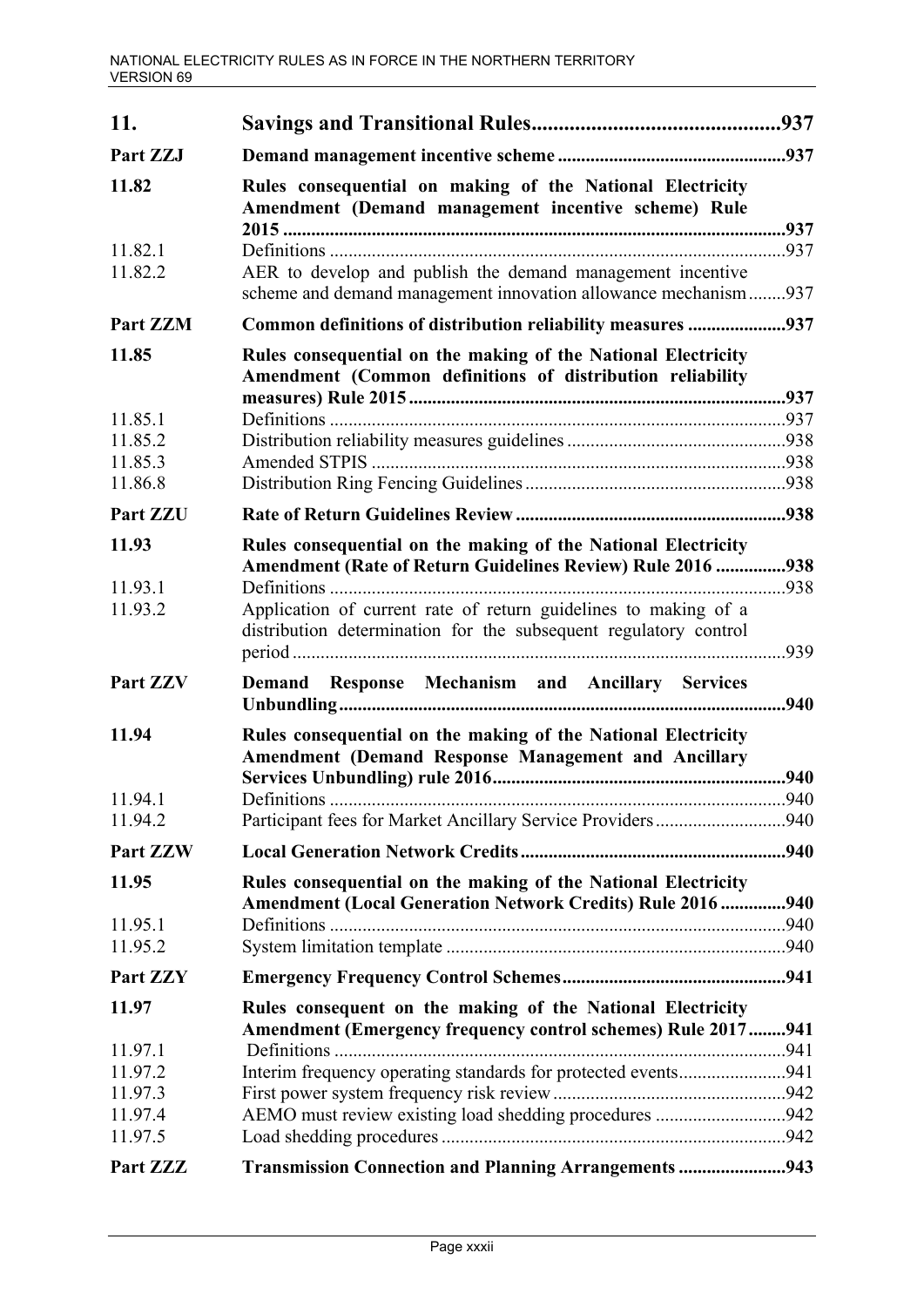| 11.98              | Rules consequential on the making of the National Electricity<br>Amendment<br>(Transmission Connection and Planning     |      |
|--------------------|-------------------------------------------------------------------------------------------------------------------------|------|
|                    |                                                                                                                         |      |
| 11.98.1            |                                                                                                                         |      |
| 11.98.2            | Grandfathering of existing dedicated connection assets944                                                               |      |
| 11.98.3            | Preparatory steps for registration changes under the Amending                                                           |      |
| 11.98.4            | Participant fees for Dedicated Connection Asset Service Providers945                                                    |      |
| 11.98.5            |                                                                                                                         |      |
| 11.98.6            |                                                                                                                         |      |
| 11.98.7            |                                                                                                                         |      |
| 11.98.8            |                                                                                                                         |      |
| Part ZZZA          | Replacement expenditure planning arrangements946                                                                        |      |
| 11.99              | Rules consequential on the making of the National Electricity<br>Amendment<br>(Replacement expenditure<br>planning      |      |
|                    |                                                                                                                         |      |
| 11.99.1            |                                                                                                                         |      |
| 11.99.3            |                                                                                                                         |      |
| 11.99.4            |                                                                                                                         |      |
| 11.99.5<br>11.99.6 | Transitional arrangements relating to Victorian bushfire mitigation                                                     |      |
|                    |                                                                                                                         |      |
| 11.99.7            | Transitional arrangements relating to review of costs thresholds949                                                     |      |
| <b>Part ZZZB</b>   | Managing the rate of change of power system frequency949                                                                |      |
| 11.100             | Rules consequential on the making of the National Electricity<br>Amendment (Managing the rate of change of power system |      |
|                    |                                                                                                                         | .949 |
| 11.100.1           |                                                                                                                         |      |
| 11.100.2           |                                                                                                                         |      |
| 11.100.3           |                                                                                                                         |      |
| 11.100.4           | Inertia requirements.                                                                                                   | .950 |
| 11.100.5           | NSCAS not to be used to meet an inertia shortfall after 1 July 2019951                                                  |      |
| 11.100.6           | Inertia network services may be used to meet an NSCAS gap                                                               |      |
| 11.100.7           | Inertia network services made available before the commencement                                                         |      |
| Part ZZZC          |                                                                                                                         |      |
| 11.101             | Rules consequential on the making of the National Electricity                                                           |      |
|                    | Amendment (Managing power system fault levels) Rule 2017                                                                | 952  |
| 11.101.1           |                                                                                                                         |      |
| 11.101.2           |                                                                                                                         |      |
| 11.101.3           |                                                                                                                         |      |
| 11.101.4           |                                                                                                                         |      |
| 11.101.5           | NSCAS not to be used to meet a fault level shortfall after 1 July                                                       | 955  |
| 11.101.6           | System strength services may be used to meet an NSCAS gap                                                               |      |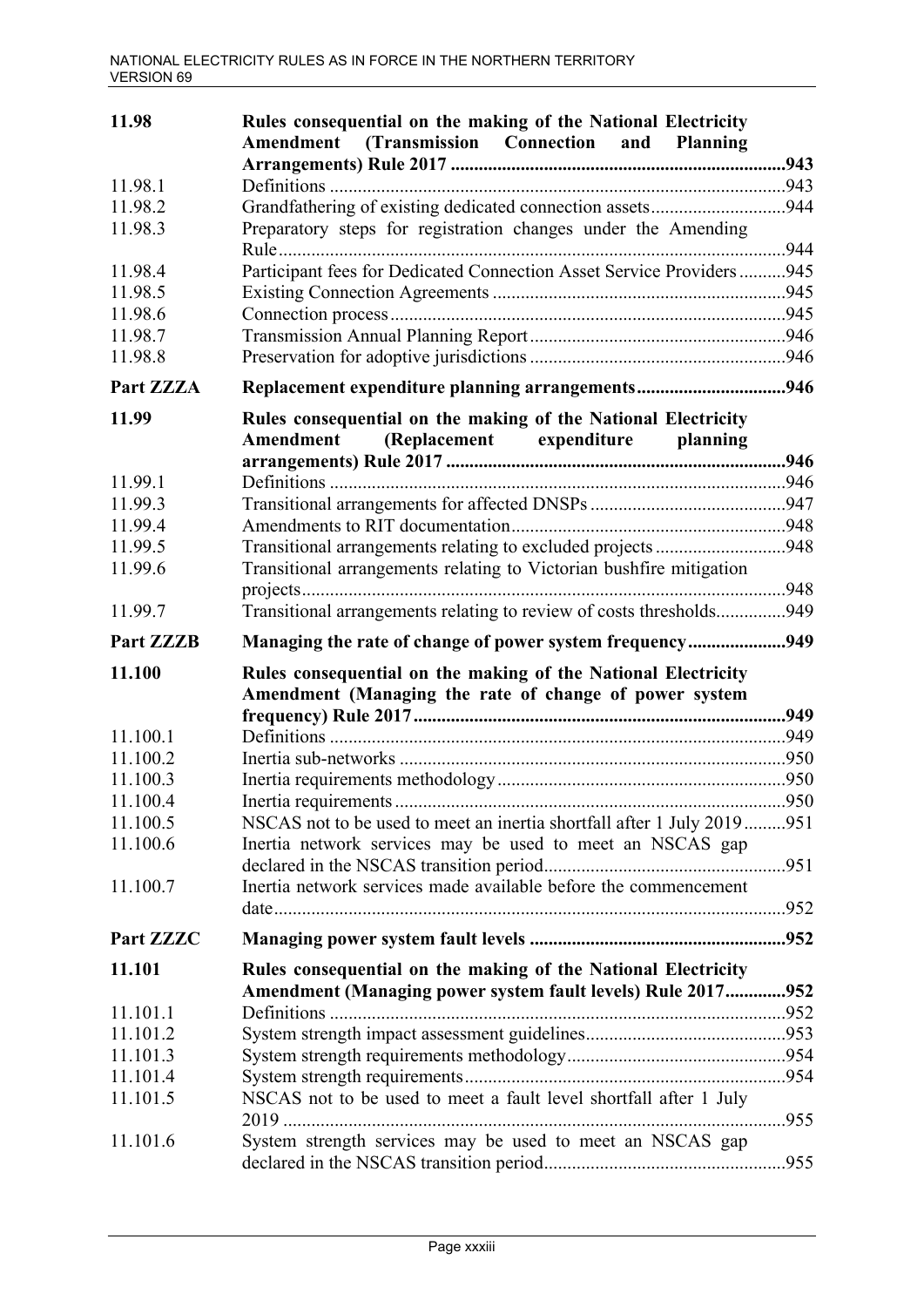| 11.101.7             | Withdrawal of a system strength-related NSCAS gap already                                                                                                                          |             |
|----------------------|------------------------------------------------------------------------------------------------------------------------------------------------------------------------------------|-------------|
| 11.101.8             | System strength services made available before the commencement                                                                                                                    |             |
| <b>Part ZZZD</b>     |                                                                                                                                                                                    |             |
| 11.102               |                                                                                                                                                                                    |             |
| Part ZZZE            |                                                                                                                                                                                    |             |
| 11.103               | Rules consequential on the making of the National Electricity<br>Amendment (Five Minute Settlement) Rule 2017 and the<br>National Electricity Amendment (Delayed implementation of |             |
|                      |                                                                                                                                                                                    |             |
| 11.103.1<br>11.103.2 |                                                                                                                                                                                    |             |
| 11.103.3.            |                                                                                                                                                                                    |             |
| 11.103.4             |                                                                                                                                                                                    |             |
| 11.103.5             | Metering installations exempt from metering data provision                                                                                                                         |             |
| 11.103.6             |                                                                                                                                                                                    |             |
| 11.103.7             | Default offers and bids submitted prior to the commencement date 959                                                                                                               |             |
| <b>Part ZZZF</b>     |                                                                                                                                                                                    |             |
| 11.104               | Rules consequential on the making of the National Electricity                                                                                                                      |             |
|                      | Amendment (Contestability of energy services) Rule 2017 959                                                                                                                        |             |
| 11.104.1             |                                                                                                                                                                                    |             |
| 11.104.2             |                                                                                                                                                                                    | 961         |
| 11.104.3             | Transitional arrangements for application of Distribution Service<br>Classification Guidelines and service classification provisions                                               | 961         |
| 11.104.4             | Transitional arrangements for application of Asset Exemption                                                                                                                       |             |
| 11.104.5             | Guidelines, exemption applications and asset exemption decisions<br>Transitional arrangements for adjustment in value of regulatory                                                | 961<br>.963 |
|                      |                                                                                                                                                                                    |             |
| Part ZZZG            |                                                                                                                                                                                    |             |
| 11.105               |                                                                                                                                                                                    |             |
| 11.105.1             |                                                                                                                                                                                    |             |
| 11.105.2             |                                                                                                                                                                                    |             |
| Part ZZZH            | Implementation of demand management incentive scheme963                                                                                                                            |             |
| 11.106               | Implementation of demand management incentive scheme963                                                                                                                            |             |
| 11.106.1             |                                                                                                                                                                                    |             |
| 11.106.2             |                                                                                                                                                                                    |             |
| 11.106.3             | Early application of revised demand management incentive scheme 964                                                                                                                |             |
| Part ZZZI            | Reinstatement of long notice Reliability and Emergency                                                                                                                             |             |
| 11.107               | Rules consequential on the making of the National Electricity<br>Amendment (Reinstatement of long notice Reliability and                                                           |             |
| 11.107.1             |                                                                                                                                                                                    |             |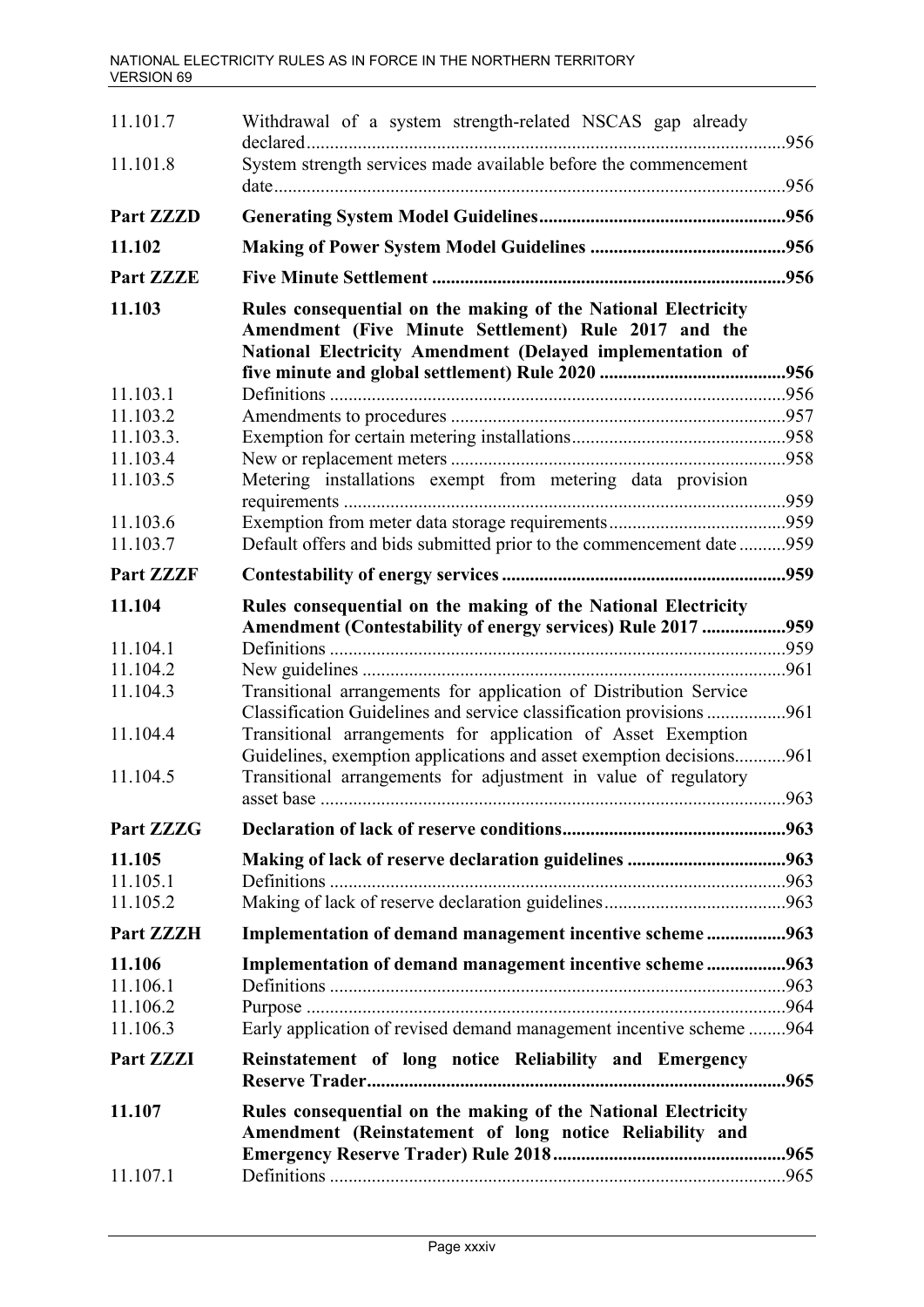| 11.107.2<br>11.107.3             |                                                                                                                                                                                       |      |
|----------------------------------|---------------------------------------------------------------------------------------------------------------------------------------------------------------------------------------|------|
| 11.107.4                         | Reserve contracts entered into before the commencement date 969                                                                                                                       |      |
| Part ZZZJ                        |                                                                                                                                                                                       |      |
| 11.108                           | Rules consequential on the making of the National Electricity<br>Amendment (Register of distributed energy resources) Rule                                                            | .969 |
| 11.108.1<br>11.108.2<br>11.108.3 | AEMO to develop and publish DER register information guidelines970<br>NSPs to provide AEMO with existing DER generation information970                                                |      |
| Part ZZZK                        |                                                                                                                                                                                       |      |
| 11.109                           | Rules consequential on the making of the National Electricity<br>Amendment (Generator technical performance standards)                                                                | .970 |
| 11.109.1                         |                                                                                                                                                                                       |      |
| 11.109.2<br>11.109.3             | Application of the Amending Rule to existing connection enquiries971<br>Application of the Amending Rule to existing applications to                                                  |      |
| 11.109.4<br>11.109.5             | Application of the Amending Rule to existing offers to connect974<br>Application of the Amending Rule to Existing Connection                                                          |      |
| Part ZZZL                        |                                                                                                                                                                                       |      |
| 11.110<br>11.110.1               | Rules consequential on the making of the National Electricity<br>Amendment (Generator three year notice of closure) Rule 2018975<br>Definitions                                       | 975  |
| 11.110.2<br>11.110.3<br>11.110.4 | AER to develop and publish notice of closure exemption guideline975                                                                                                                   |      |
| <b>Part ZZZM</b>                 | Participant compensation following market suspension976                                                                                                                               |      |
| 11.111                           | Rules consequential on the making of the National Electricity<br>Amendment (Participant compensation following market                                                                 |      |
| 11.111.1<br>11.111.2             | Market suspension compensation methodology and schedule of                                                                                                                            |      |
| <b>Part ZZZN</b>                 |                                                                                                                                                                                       |      |
| 11.112                           | Rules consequential on the making of the National Electricity<br>Amendment (Global settlement and market reconciliation)<br>Rule 2018 and the National Electricity Amendment (Delayed |      |
| 11.112.1                         | implementation of five minute and global settlement) Rule 2020 976                                                                                                                    |      |
| 11.112.2                         |                                                                                                                                                                                       |      |
| 11.112.3                         | AEMO to publish report on unaccounted for energy trends977                                                                                                                            |      |
| 11.112.4                         |                                                                                                                                                                                       |      |
| 11.112.5<br>11.112.6             |                                                                                                                                                                                       |      |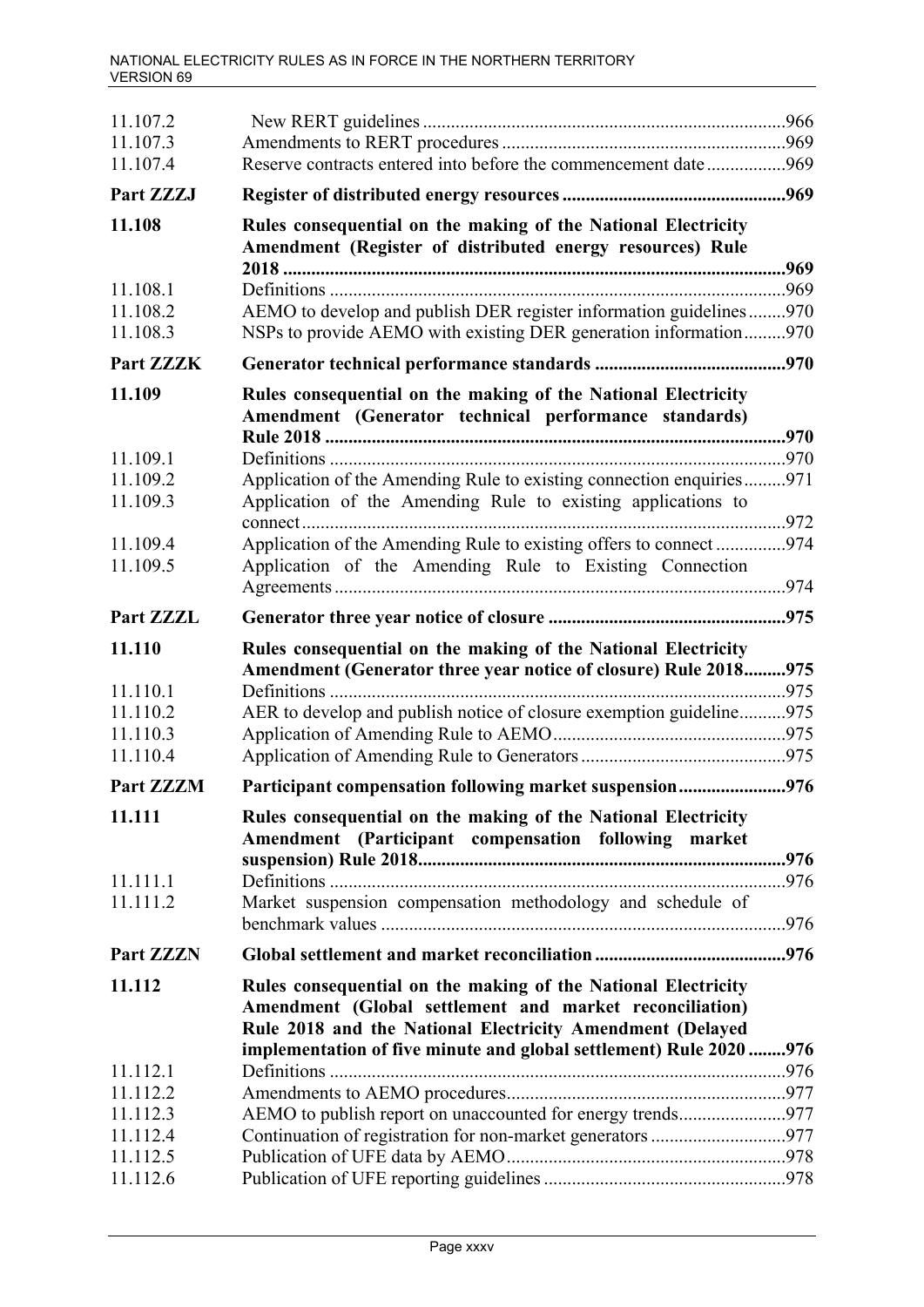| Part ZZZO            |                                                                                                                          |  |
|----------------------|--------------------------------------------------------------------------------------------------------------------------|--|
| 11.113               | Rules consequential on making of the National Electricity<br>Amendment (Metering installation timeframes) Rule 2018 978  |  |
| 11.113.1             |                                                                                                                          |  |
| 11.113.2             |                                                                                                                          |  |
| <b>Part ZZZP</b>     |                                                                                                                          |  |
| 11.114               | <b>National Electricity Amendment (Early implementation of ISP</b>                                                       |  |
| 11.114.1             |                                                                                                                          |  |
| 11.114.2             | Modifications to clause 5.16.6 for ISP VNI and QNI projects980                                                           |  |
| 11.114.3             |                                                                                                                          |  |
| Part ZZZQ            | <b>Enhancement to the Reliability and Emergency Reserve Trader983</b>                                                    |  |
| 11.115               | Rules consequential on the making of the National Electricity<br>Amendment (Enhancement to the reliability and emergency |  |
| 11.115.1             |                                                                                                                          |  |
| 11.115.2             |                                                                                                                          |  |
| 11.115.3             |                                                                                                                          |  |
| 11.115.4             | Reserve contracts entered into before the commencement date984                                                           |  |
| 11.115.5             |                                                                                                                          |  |
| <b>Part ZZZR</b>     |                                                                                                                          |  |
| 11.116               | Rules consequential on the making of the National Electricity                                                            |  |
|                      | Amendment (Retailer Reliability Obligation) Rule 2019984                                                                 |  |
| 11.116.1<br>11.116.2 |                                                                                                                          |  |
| 11.116.3             |                                                                                                                          |  |
| 11.116.4             |                                                                                                                          |  |
| 11.116.5             |                                                                                                                          |  |
| 11.116.6             |                                                                                                                          |  |
| 11.116.7             | Qualifying contracts under interim Contracts and Firmness                                                                |  |
|                      |                                                                                                                          |  |
| 11.116.8<br>11.116.9 |                                                                                                                          |  |
| 11.116.10            |                                                                                                                          |  |
| 11.116.11            |                                                                                                                          |  |
| 11.116.12            | Interim deeming of MLO generators and MLO groups 989                                                                     |  |
| 11.116.13            |                                                                                                                          |  |
| 11.116.14            |                                                                                                                          |  |
| 11.116.15            |                                                                                                                          |  |
| 11.116.16            |                                                                                                                          |  |
| 11.116.17            |                                                                                                                          |  |
| 11.116.18            |                                                                                                                          |  |
| <b>Part ZZZS</b>     |                                                                                                                          |  |
| 11.117               | Rules consequential on the making of the National Electricity<br>Amendment (Transparency of new projects) Rule 2019997   |  |
| 11.117.1             |                                                                                                                          |  |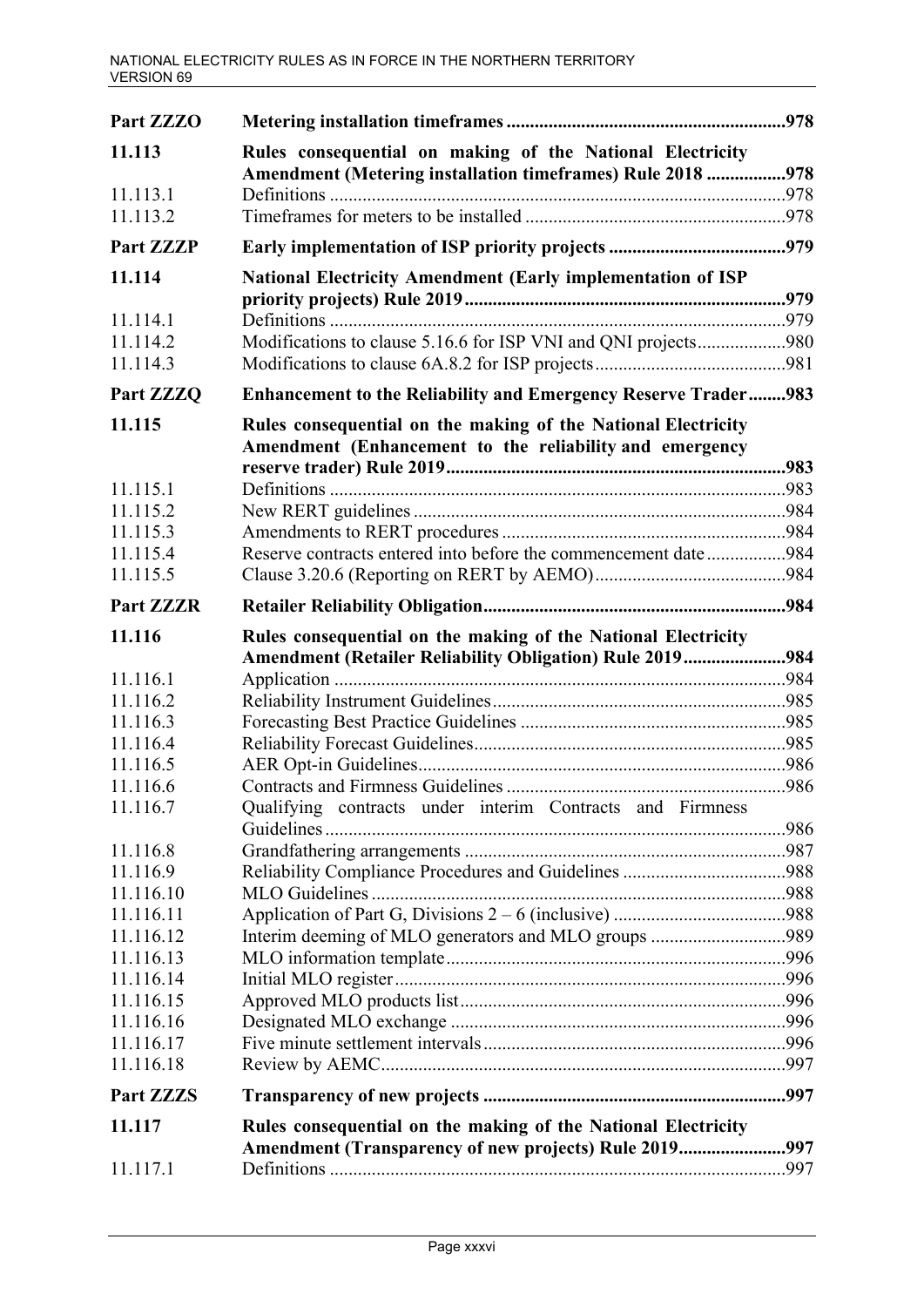| 11.117.2<br>11.117.3             |                                                                                                                                                                                           |             |
|----------------------------------|-------------------------------------------------------------------------------------------------------------------------------------------------------------------------------------------|-------------|
| 11.117.4<br>Part ZZZT            | Demand management incentive scheme and innovation                                                                                                                                         |             |
| 11.118                           | Rules consequential on the making of the National Electricity<br>Amendment (Demand management incentive scheme and                                                                        |             |
| 11.118.1<br>11.118.2             | AER to develop and publish the demand management innovation                                                                                                                               | 998<br>.999 |
| Part ZZZU                        | Application of the regional reference node test to the Reliability                                                                                                                        | .999        |
| 11.119                           | Rules consequential on the making of the National Electricity<br>Amendment (Application of the regional reference node test to<br>the Reliability and Emergency Reserve Trader) Rule 2019 | .999        |
| 11.119.1<br>11.119.2             | AEMO intervention event in effect on commencement date 999                                                                                                                                | 999         |
| Part ZZZV                        | Improving Transparency and Extending Duration of MT                                                                                                                                       | .999        |
| 11.120                           | Rules consequential on the making of the National Electricity<br>Amendment (Improving transparency and extending duration                                                                 |             |
| 11.120.1                         |                                                                                                                                                                                           |             |
| <b>Part ZZZW</b>                 | Victorian jurisdictional derogation - RERT contracting1000                                                                                                                                |             |
| 11.121                           | Rules consequential on the making of the National Electricity<br>Amendment (Victorian jurisdictional derogation - RERT                                                                    |             |
| 11.121.1<br>11.121.2             | Definitions                                                                                                                                                                               |             |
| <b>Part ZZZX</b>                 |                                                                                                                                                                                           |             |
| 11.122                           | Rules consequential on the making of the National Electricity<br>Amendment (Mandatory primary frequency response) Rule                                                                    |             |
| 11.122.1<br>11.122.2<br>11.122.3 |                                                                                                                                                                                           |             |
| <b>Part ZZZY</b>                 |                                                                                                                                                                                           |             |
| 11.123                           | Rules consequential on the making of the National Electricity<br>Amendment (System restart services, standards and testing)                                                               |             |
| 11.123.1                         |                                                                                                                                                                                           |             |
| 11.123.2                         |                                                                                                                                                                                           |             |
| 11.123.3<br>11.123.4             |                                                                                                                                                                                           |             |
|                                  |                                                                                                                                                                                           |             |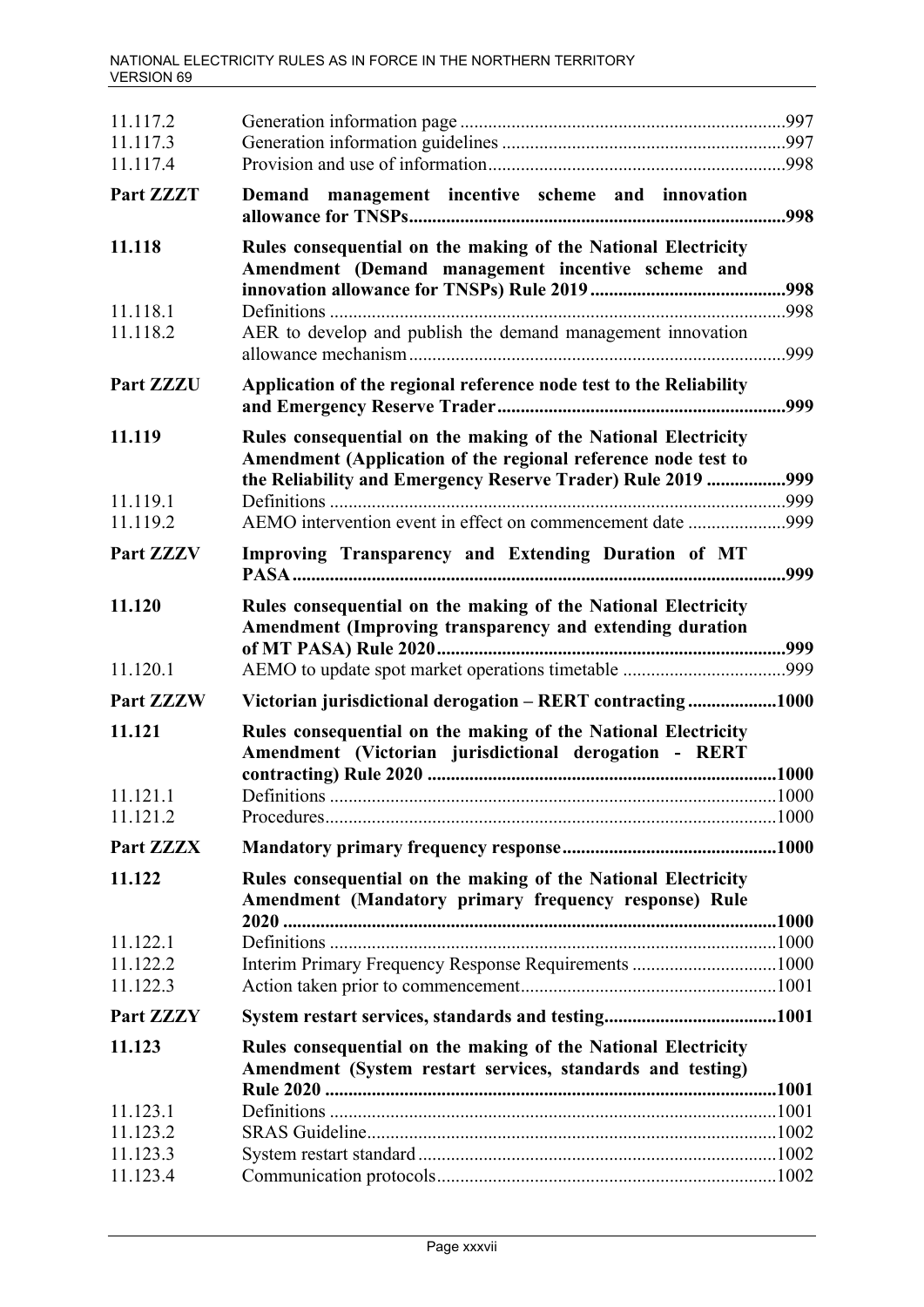| 11.123.5             |                                                                                                                            |       |
|----------------------|----------------------------------------------------------------------------------------------------------------------------|-------|
| Part ZZZZ            | Introduction of metering coordinator planned interruptions 1003                                                            |       |
| 11.124               | Rules consequential on the making of the National Electricity<br>Amendment (Introduction of metering coordinator planned   |       |
| 11.124.1             |                                                                                                                            |       |
| 11.124.2             |                                                                                                                            |       |
| 11.124.3             | Market Settlement and Transfer Solutions Procedures 1003                                                                   |       |
| 11.124.4             |                                                                                                                            |       |
| Part ZZZZA           |                                                                                                                            |       |
| 11.125               | Rules consequential on the making of the National Electricity<br>Amendment (Wholesale demand response mechanism) Rule      |       |
|                      |                                                                                                                            | .1004 |
| 11.125.1             |                                                                                                                            |       |
| 11.125.2             |                                                                                                                            |       |
| 11.125.3<br>11.125.4 | Wholesale demand response participation guidelines 1005                                                                    |       |
| 11.125.5             |                                                                                                                            |       |
| 11.125.6             | Amendments to AEMO, AER and AEMC documents 1006                                                                            |       |
| 11.125.7             | Amendments to the demand side participation information                                                                    |       |
| 11.125.8             |                                                                                                                            |       |
| 11.125.9             |                                                                                                                            |       |
| 11.125.10            |                                                                                                                            |       |
| <b>Part ZZZZB</b>    |                                                                                                                            |       |
| 11.126               | Rules consequential on the making of the National Electricity<br>Amendment (Integrated System Planning) Rule 2020 1008     |       |
| 11.126.1             |                                                                                                                            |       |
| 11.126.2             |                                                                                                                            |       |
| 11.126.3             | Existing actionable ISP projects                                                                                           | .1009 |
| 11.126.4             |                                                                                                                            |       |
| 11.126.5             | Existing actionable ISP projects prior to the clause 5.16.6 stage 1009                                                     |       |
| 11.126.6             | Existing RIT-T proponent has published a PSCR but not a PADR 1010                                                          |       |
| 11.126.7             |                                                                                                                            |       |
| 11.126.8             |                                                                                                                            |       |
| 11.126.9             |                                                                                                                            |       |
| 11.126.10            |                                                                                                                            |       |
| Part ZZZZC           |                                                                                                                            |       |
| 11.127               | Transitional arrangements made by the National Electricity<br>Amendment (Deferral of network charges) Rule 2020 No. 111011 |       |
| 11.127.1             |                                                                                                                            |       |
| 11.127.2             |                                                                                                                            |       |
| 11.127.3             | Deferral of payment of charges for prescribed transmission services1013                                                    |       |
| 11.127.4             |                                                                                                                            |       |
| 11.127.5             |                                                                                                                            |       |
| Part ZZZZD           |                                                                                                                            |       |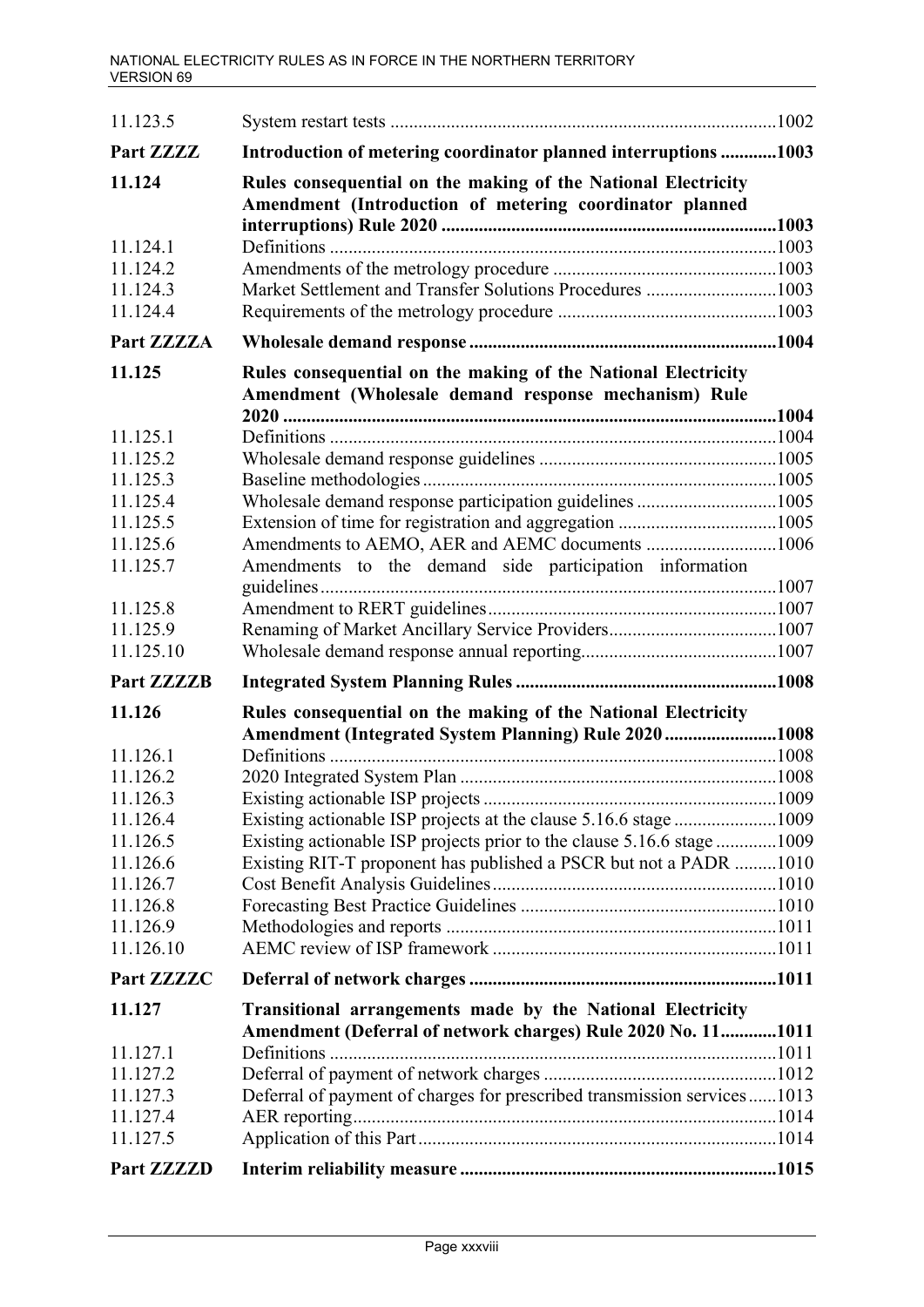| 11.128               | Rules consequential on the making of the National Electricity                                                            |      |
|----------------------|--------------------------------------------------------------------------------------------------------------------------|------|
|                      | Amendment (Interim reliability measure) Rule 2020 1015                                                                   |      |
| 11.128.1             |                                                                                                                          |      |
| 11.128.2             |                                                                                                                          |      |
| 11.128.3             |                                                                                                                          |      |
| 11.128.4             |                                                                                                                          |      |
| 11.128.5             |                                                                                                                          |      |
| 11.128.6             |                                                                                                                          |      |
| 11.128.7<br>11.128.8 |                                                                                                                          |      |
| 11.128.9             |                                                                                                                          |      |
| 11.128.10            |                                                                                                                          |      |
| 11.128.11            | Reserve contracts entered into before the commencement date1019                                                          |      |
| 11.128.12            |                                                                                                                          |      |
| <b>Part ZZZZE</b>    |                                                                                                                          |      |
| 11.129               | Rules consequential on making of the National Electricity                                                                |      |
|                      | Amendment (Removal of intervention hierarchy) Rule 20201020                                                              |      |
| 11.129.1             |                                                                                                                          |      |
| 11.129.2             |                                                                                                                          |      |
| <b>Part ZZZZF</b>    | <b>Reallocation of National Transmission Planner costs 1021</b>                                                          |      |
| 11.130               | Rule consequential on the making of the National Electricity<br>Amendment (Reallocation of National Transmission Planner |      |
| 11.130.1             |                                                                                                                          |      |
| Part ZZZZG           |                                                                                                                          |      |
| 11.131               | Rules consequential on the making of the National Electricity<br>Amendment (Transparency of unserved energy calculation) |      |
| 11.131.1             | AEMO to update the reliability standard implementation guidelines 1023                                                   |      |
|                      |                                                                                                                          |      |
| 11.132               | Rules consequential on the making of the National Electricity                                                            |      |
|                      | <b>Amendment (Retailer Reliability Obligation trigger) Rule 20201023</b>                                                 |      |
| 11.132.1             |                                                                                                                          |      |
| 11.132.2             |                                                                                                                          |      |
| 11.132.3             |                                                                                                                          |      |
| 11.132.4             |                                                                                                                          |      |
| 11.132.5             |                                                                                                                          |      |
| 11.132.6             |                                                                                                                          |      |
| 11.132.7             |                                                                                                                          |      |
| Part ZZZZI           | Compensation following directions for services other than                                                                |      |
| 11.133               | Rules consequential on the making of the National Electricity                                                            |      |
|                      | Amendment (Compensation following directions for services                                                                |      |
|                      | other than energy and market ancillary services) Rule 2020                                                               | 1024 |
| 11.133.1             |                                                                                                                          |      |
| 11.133.2             | Compensation process in effect on commencement date 1024                                                                 |      |